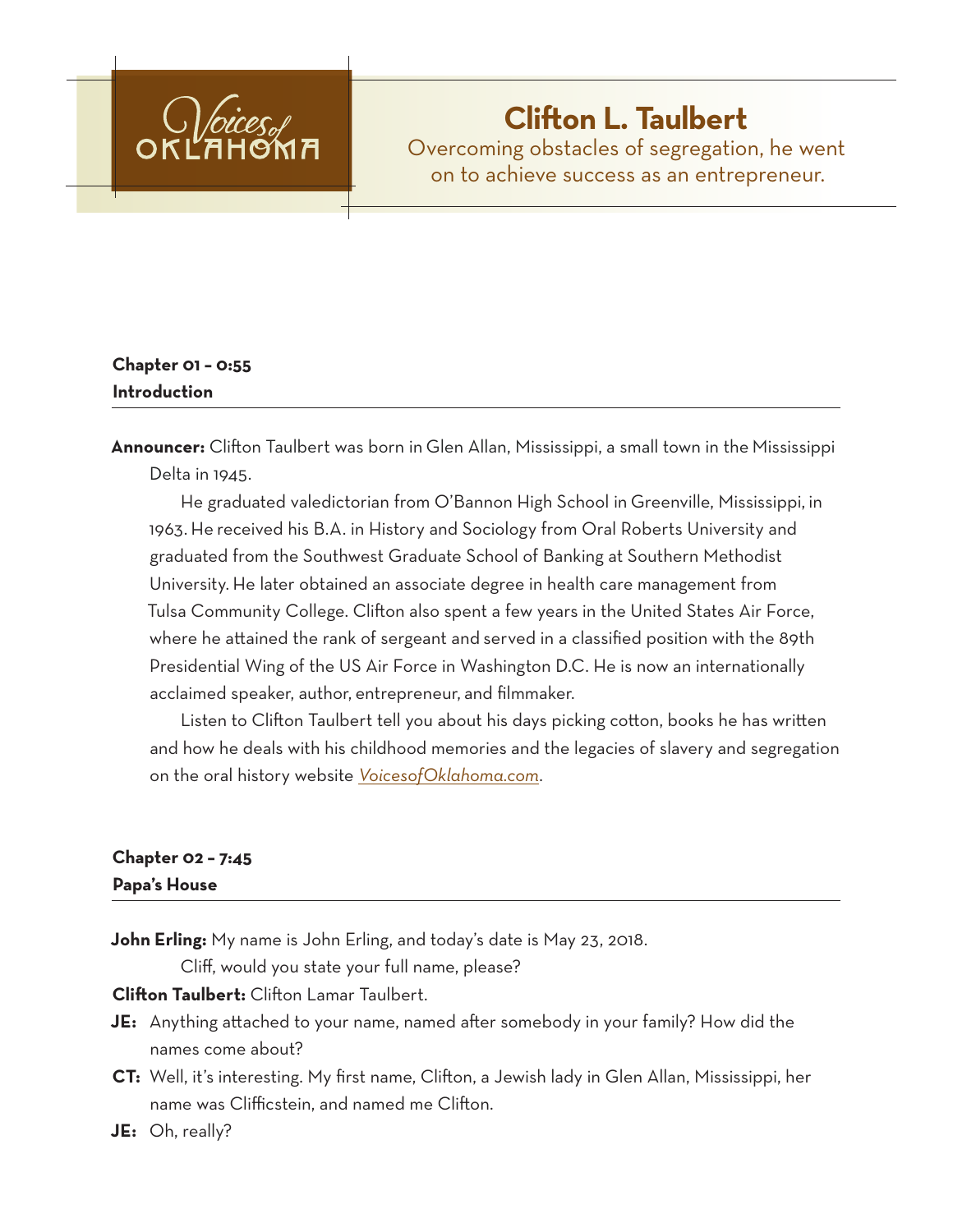**CT:** Yeah.

- **JE:** And then your middle name?
- **CT:** The middle name, Lamar, where, I'm not quite sure, because Taulbert is basically a French name. And when I go to New Orleans, I'm never introduced as Clifton Taulbert; I'm introduced as Clifton Taulbere. And the name, Taulbert, really derived from Tolbert, T-o-l-b-e-r-t, prior to the Civil War. And a number of African Americans, after the war, uh, before that timeframe, moved to Alabama, and the French were in control.

So T-o-l-b-e-r-t became Taulbere, and by the time it got to me, that's the way it was.

- **JE:** Interesting. Your date of birth?
- **CT:** February 19, 1945.
- **JE:** That makes your present age?
- **CT:** Seventy-three.
- **JE:** Where are we recording this interview?
- **CT:** We're recording it in Tulsa, Oklahoma, in my office.
- **JE:** Where were you born?
- **CT:** I was born in Glen Allan, Mississippi.
- **JE:** Your mother's name?
- **CT:** Mary Morgan Taulbert.
- **JE:** Where was she born? Where did she grow up? And a little bit about her personality.
- **CT:** My mom was born in the Glen Allan area as well. An incredible lady. She was not raised by her birth mother, because her mother and father divorced at a very early age, around nineteen or twenty. And she was raised by her grandparents. The same great grandparents who also raised me up until the time they passed away.
- **JE:** So her personality was . . . ?
- **CT:** In describing my mother's personality, I would think more very quiet, not very outgoing, but very knowledgeable, but not pushy. Very inviting for others, but never overpowering.
- **JE:** Were you around her long? You said you were raised by—
- **CT:** I was raised by my great grandmother up until she died. Then I went to live with my great aunt. And I stayed with her up until I graduated from high school. But, see, this is part of the life a community in the South, in that my great aunt, all of her kids were grown and she lived alone, so I went to live with her. Then after I graduated, another sister went to live with her. And when she graduated, another niece went to live with her. You'd never let people live alone.
- **JE:** So is that why your mother sent you, or released you to her?
- **CT:** I would say that, at least as I understand it, there could be other reasons that were never told me, but because of the subsequent sisters and cousins and nieces who went to live with this same lady—because she was like the matriarch of the family, I'm assuming that was part of it.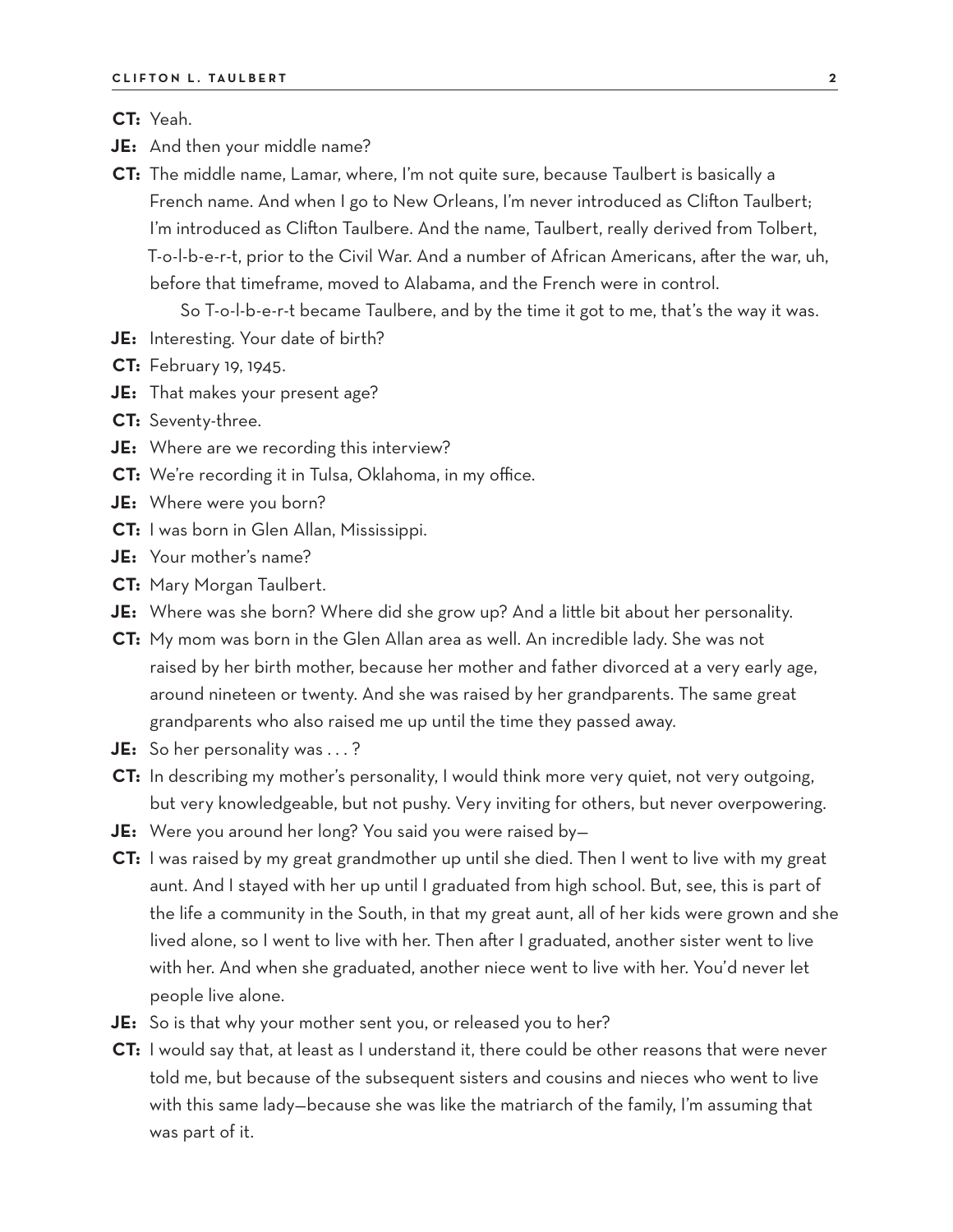### **JE:** It was a tradition.

**CT:** Yeah.

- **JE:** Your father's name?
- **CT:** My father's name is Willie Jones. My father and mother were never married. I didn't know my father until I was seventeen.
- **JE:** Then did you get to know him very well at seventeen?
- **CT:** At seventeen, I graduated from high school. He lived in another state, another city, and I went, actually, to live with him, after graduating from high school. But only was with him for, oh, maybe two years at the most. And by that time, I enlisted in the United States Air Force. During that period of time, that was a four-year commitment, then I came back to Tulsa to go to school at Oral Roberts University. And it was in that period of time that my father passed away.
- **JE:** So you probably didn't draw much on him—
- **CT:** No, I did not at all, I mean—
- **JE:** . . . as a mentor or leader.
- **CT:** . . . but the, not as a mentor. But, certainly, he came in my life at a good time, and I think it was a meaningful time.
- **JE:** Brothers and sisters of yours, how many?
- **CT:** My mother had four girls and two boys. The only father that I knew was Moses Taulbert. That's the father that I really list as my dad and not my birth father. Because that's the father that I grew up with for about fifteen years.
- **JE:** Your mother was married to him?
- **CT:** My mother was married to him. After I was born, she married him.
- **JE:** Moses Taulbert.
- **CT:** Right.
- **JE:** Was he important in your life?
- **CT:** I have to say yes because anytime your path crossed that of another human being, it's going to impact you. And all of that impact was not necessarily good, but it was impactful nonetheless. And his younger brother, my uncle, is still one that I would consider the best uncle that I guy could have. So in that regard, he impacted me in a very impactful way.
- **JE:** Glen Allan, Mississippi, a little bit about that town.
- **CT:** Glen Allan was situated at one time to be a country girl with a silk dress—but it never happened. The Mississippi River took a turn, the railroad stopped coming, but Glen Allan is situated on Lake Washington, probably one of the most incredible and beautiful lakes in our country. It never had a lot of people, maybe at the height 750 people, a combination of white families, black families, two Jewish families, one Italian family, and one Chinese family.
- **JE:** Let me say at the outset, you've written many books that we want to talk about. Some of what I talk about here comes from your book *Once Upon a Time When We Were Colored.*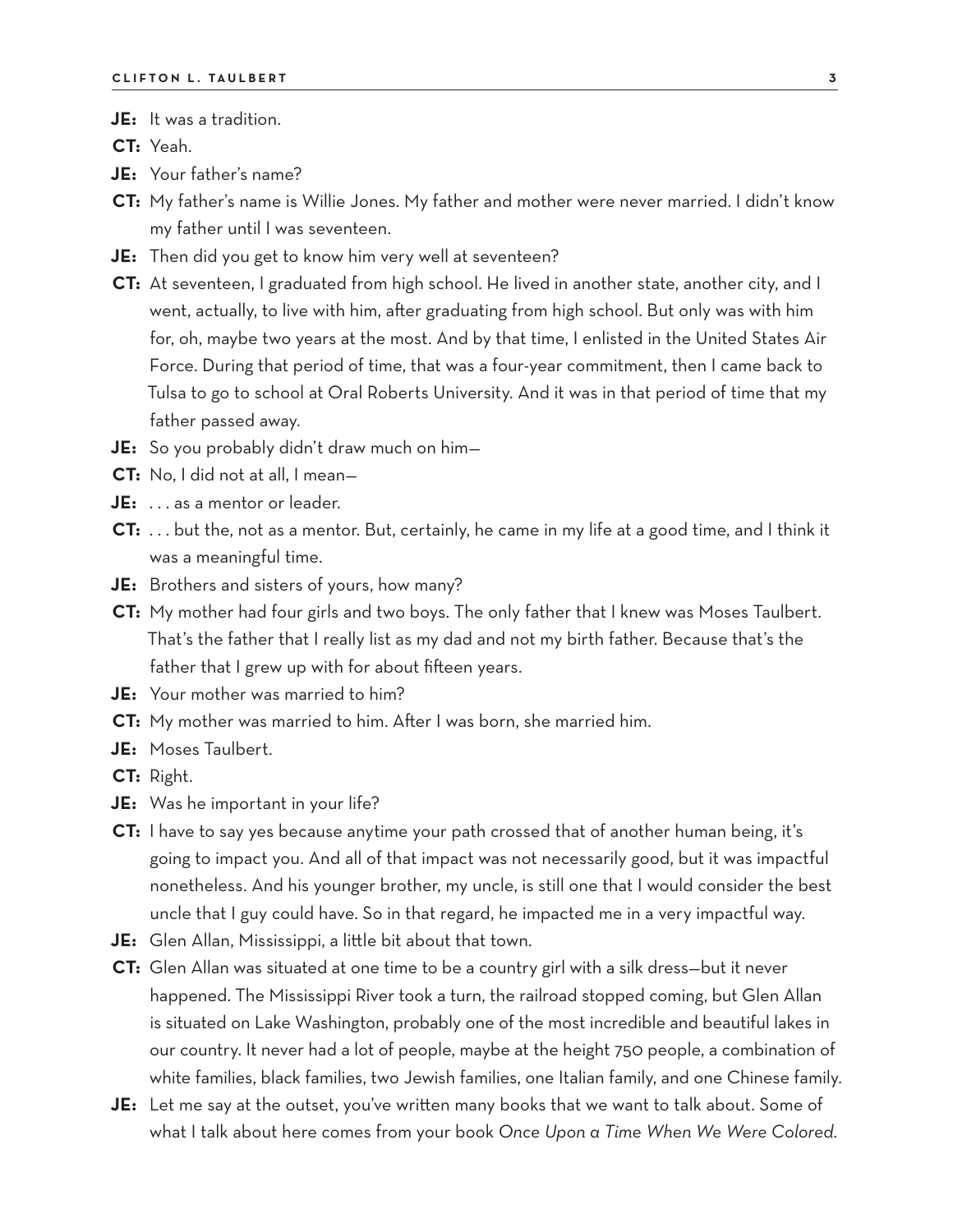But I'll talk more about that later.

Papa is a character in your book.

- **CT:** Oh, yeah, that was my great grandfather. And I would say, probably the most impactful man in my life, at least. I mean, there were two impactful men, but I would say my great grandfather, I would put him as number one.
- **JE:** Tell us more about him.
- **CT:** My great grandfather was a leader, very gregarious, outgoing, he was a Baptist minister. He pastored a number of churches in the Washington, Issaquena, Sharkey County areas. He was very high on education, college education was very important to him. And in our house, there was always a lot of books, always a lot of conversation going on. And I liked the fact that I could travel with my grandpa.

When we would go to town, I'd be on that front seat sitting right by him. And I had a place, you know. My birth was circumstantial with a lot of challenges but my great grandfather was there to erase all those challenges for me.

- **JE:** He took a special interest in you?
- **CT:** He took a very special interest in me.
- **JE:** The first house you lived in?
- **CT:** The first house where I was born was the same house where my mother was born and where her mother was born. My great grandfather and great, great grandfather, they were artisans. They were part of that group of men and women from Alabama, that traveled throughout the South, happened to build antebellum mansions. So the house that they built for themselves in Glen Allan, Mississippi, was not shotgun house. It was unlike the typical houses of most of my family and friends.

I remember it clearly. It had a long front porch, a screened-in end of the front porch. We actually had a living room with couches and chairs and bookcases. There were separate bedrooms. There was a summer dining room, and then there was the winter dining room. And there was a kitchen, there was a storehouse. It was a wonderful place, Papa's house was a wonderful place. It was built by the hands of Great, Great Grandfather.

- **JE:** So that early childhood, four, five, six, seven, eight, is that a happy time for you?
- **CT:** It was a happy time for me.

### **Chapter 03 – 6:45 Church**

**John Erling:** Church, was that important?

**Clifton Taulbert:** Church was the center of our lives. I don't even know if you could define it as important, it was more than important, I mean, it literally wrapped itself around us. And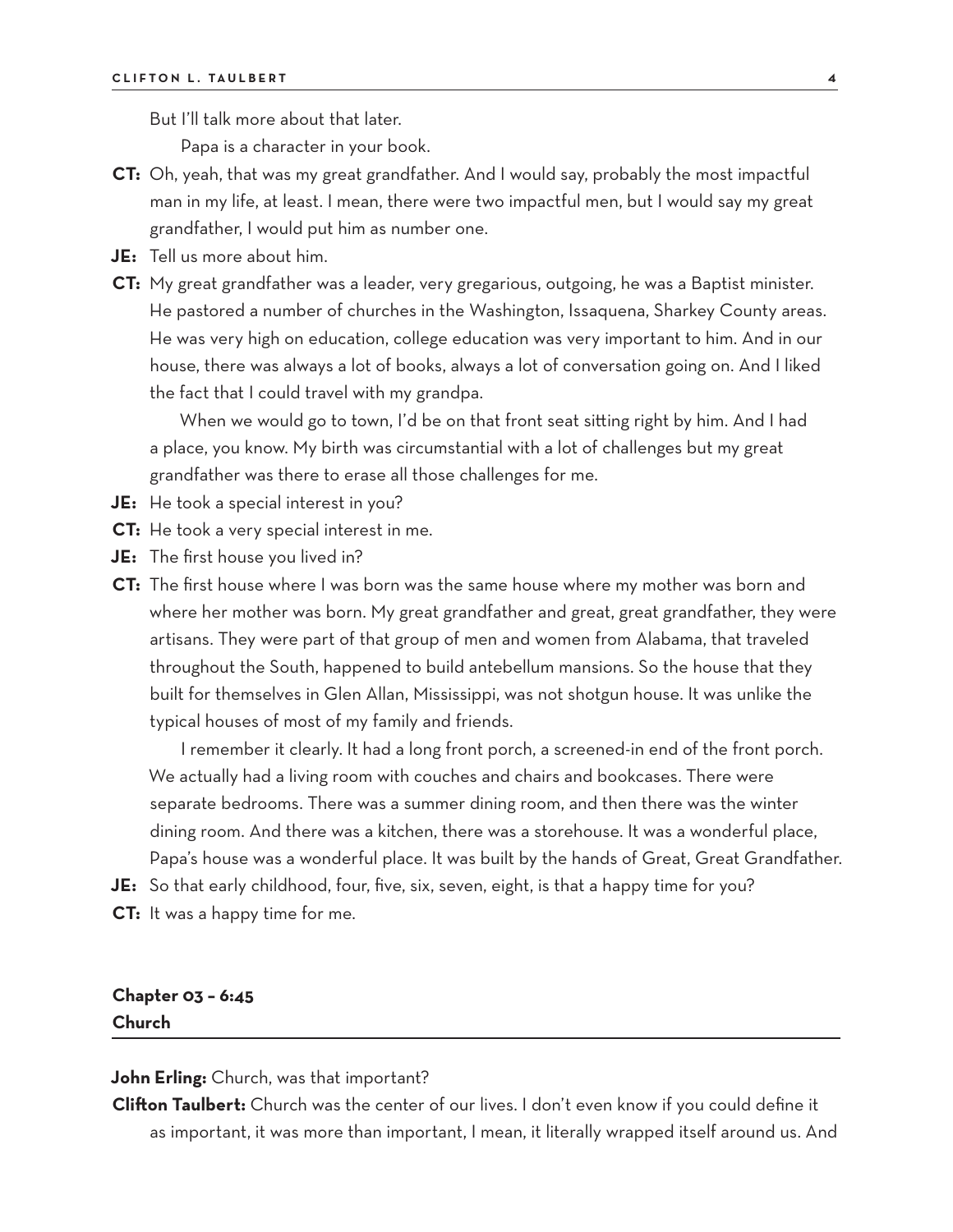when your great grandfather is a Baptist minister and well-known throughout the area, you had so many people visiting our home. Black college presidents would visit our home. Especially those who were presidents of colleges that had been founded by the black churches.

So all of that was part of my life.

**JE:** Songs that you learned in that Baptist church, probably still real to you today.

**CT:** Very much so. I look back and remember clearly and maybe understand even more today, the importance of church, not only for their spiritual life, but it was also the center of their social life as well. Because everything else was legally segregated. Everything that was publicly owned, we could not participate in. So the church was ours, it was the social outlet, the religious outlet, it was the activity outlet, it was everything.

Going to church on the fourth Sunday, and the reason I know the fourth Sunday because that's the Sunday that the pastor came, and he would preach his rousing sermon. But what I remember most is the deacons. These were the men who would lead the prayer service on the Sunday mornings. And on Sundays, they would still have on khaki pants and khaki shirts, didn't have a tie, but their brogans would be shined, their shoes would be shining.

They would pull a chair up to the front of the church and they would get on their knees. But before, they would walk from their seats, where the deacons had a special place, and they would walk to the front of the church. And on their way walking, they would sing what we know as a Dr. Watts' hymn. And they would always sing, "Before this time another year, I may be dead and gone, but I'll let you know before I go, where I'll be." I will always remember that, because their lives were so chancy and they understood the chanciness of their lives. And they used those times to reaffirm their light, to reaffirm their faith, and to deal with the reality of being black in a segregated world.

- **JE:** I lived up North in a Lutheran church, but I'm sure that if you named some songs, and you could, I'm sure, now, I sang them too. But they probably had more meaning to you as a black person.
- **CT:** You know, I would think so because I remember the songs as being extraordinarily passionate. I remember them as being a telling of a story. Let's say you had a bad day, a bad week, picking cotton was no fun, so don't let anybody tell you it was fun, it wasn't. Chopping cotton from sunup to sundown was even worse. And I would say 85 to 90 percent of the people who were not maids or butlers or tractor drivers would spend their lives either picking or chopping cotton.

So when they would come to church on Sunday morning, it was kind of like a cathartic event, I call it. You had a chance to say, "You may work me till I can't move, but I have this moment now and I'm okay."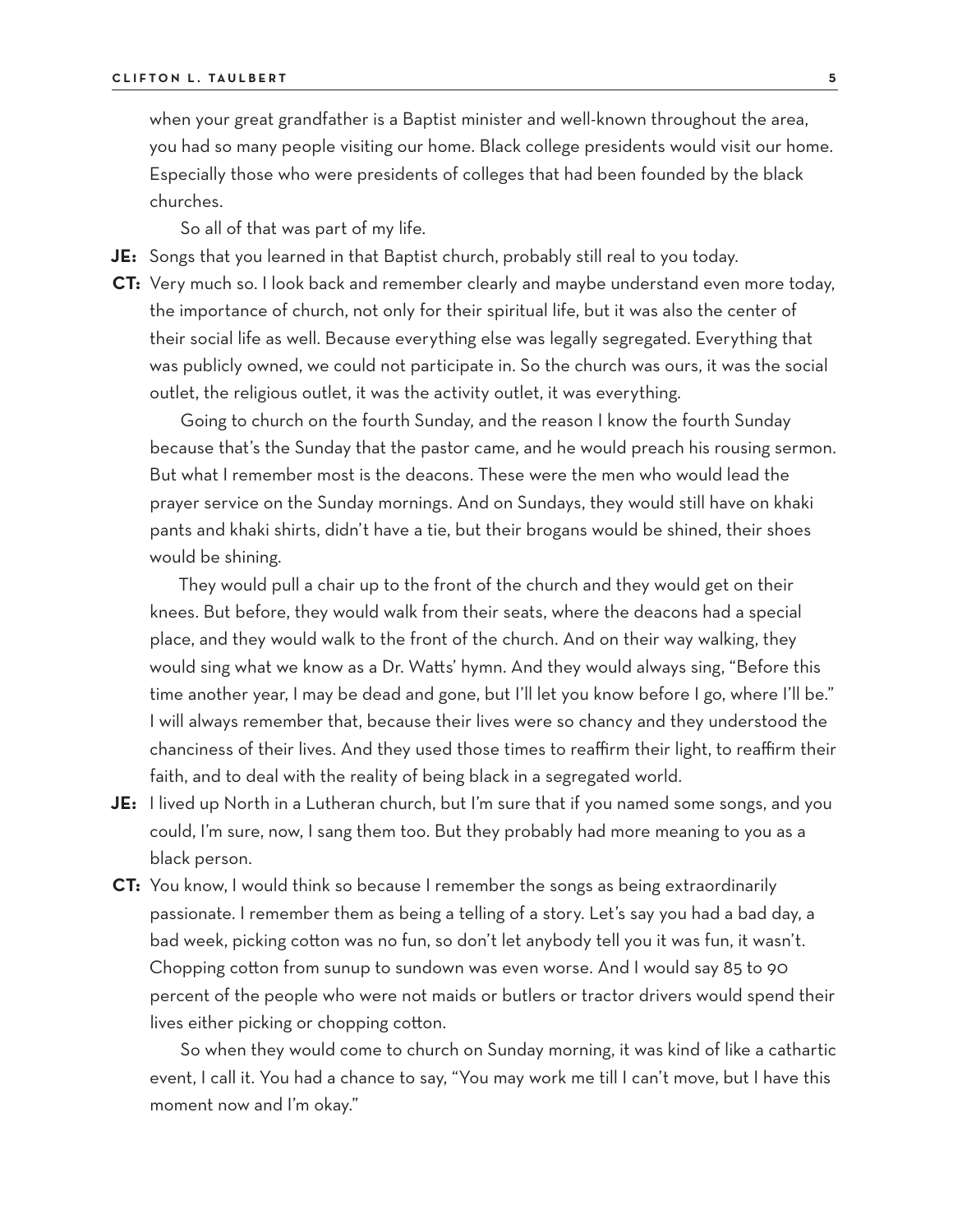- **JE:** Yeah. I was going to save this until later but we had a royal wedding last weekend. Prince Harry and Meghan Markle. I don't know if you watched it or not.
- **CT:** Barbara and I got up at three o'clock. We watched every bit of it.
- **JE:** The bishop of the Episcopal Church of America, Mike Murray, was there to speak.
- **CT:** Right.
- **JE:** And he referenced Martin Luther, very close to the beginning, then he referenced a balm in Gilead.
- **CT:** Right.
- **JE:** And a balm in Gilead had to have had a better meaning to you than maybe it did to somebody in North Dakota.
- **CT:** Right. Or the audience that heard him say that, especially those audiences who were royalty or friends of royalty. You know, a balm is a healing substance, it is there to get rid of hurt and to give you some reason to believe that life is going to be better, that you're going to be okay. But if your life has always been good, you don't quite understand the importance of that phrase, "a balm in Gilead."
- But coming from Glen Allan, Mississippi, during the era of legal segregation, I clearly understood everything he said.
- **JE:** He quoted, "There is a balm in Gilead, to make the wounded whole. There is a balm in Gilead, to heal the sin sick soul." When he said that, I remembered it and then I thought about you immediately because I knew we'd be talking, that that had to have a special meaning.
- **CT:** Yeah, yeah.
- **JE:** That you sang that song in your church.
- **CT:** Oh, yeah.
- **JE:** Right.
- **CT:** I mean, that was typical because you're always looking for *that thing* to change *that other thing.* To make you feel better, to give you a reason to purpose your life continuously.
- **JE:** You must have felt proud and happy to see that bishop, who was standing in front of royalty and his style is so much different than their ministers preach. I don't know what his background was, could be somewhat similar to yours. Had to make you feel good.
- **CT:** I think the whole thing was a message, from my perspective. Unplanned but planned, unrehearsed yet rehearsed.
- **JE:** Yeah.
- **CT:** But a message of mass proportion. Very seldom do you talk about a wedding a week later. [both laugh]
- **JE:** Right.
- **CT:** But that was more than a wedding. It was, to me, a symbolic gesture as what can be. And I think it spoke that loud and clear. I don't know if I'll ever get a chance to meet Harry and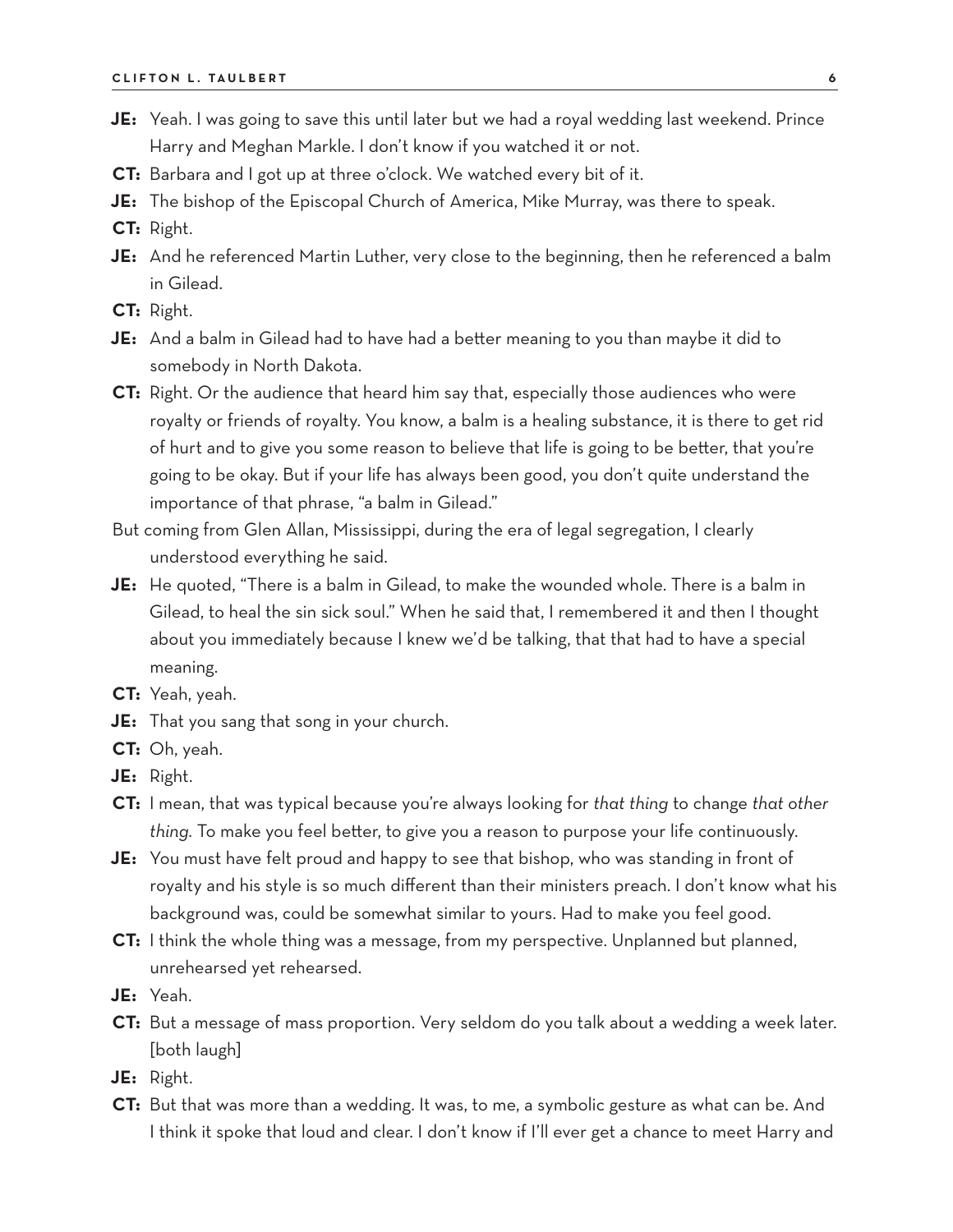Meghan but that's one of my objectives. I was so impressed with their touching, I was so impressed with their leaning into each other, because it was them, but it was also symbolic to a great extent of all of us. We have the ability to lean into each other, should we choose. We have the ability to touch each other, should we choose. And we have the ability to live our lives together, should we choose.

- **JE:** For the record, which will be recorded in many other places than this, Meghan Markle is half black and half white. So that invitation to the bishop came, obviously, because of her.
- **CT:** Right.

# **Chapter 04 – 2:30 One Room Schoolhouse**

**John Erling:** Your education, the first school you attended?

**Clifton Taulbert:** Glen Allan Elementary School. It was one room. I didn't know you could have two or three—

- **JE:** Yeah.
- **CT:** . . . or four. There was one room. Miss Mary Maxey was my first grade teacher. It's still hard for me to imagine all of those classes being in one room, divided by aisle. And when you weren't in class, you leaned your head on your desk and the others would sit up straight for their teaching.
- **JE:** So the teacher could know who she was teaching to—
- **CT:** Yeah.
- **JE:** . . . on that hour.
- **CT:** Yeah. Yeah. [both laugh] But the thing about it also was this level of expectancy. That is one thing that I will always remember is that the black educators saw their work not as their job but this was their ministry in life, to educate their children, change their trajectory, give them reason to become productive, caring citizens. And that's what they did.

Our schoolbooks were secondhand but the teaching itself was forthright. The expectations were forthright. The stick-to-itiveness to get it done was forthright. They demanded the best of us.

I had a kid laughing the other day, he was fourth grade. And I said, "Oh, I remember the fourth grade."

"You do?"

I said, "Yeah. I had to learn the Gettysburg Address and recite every word of it. I had to learn the poem "If" by Rudyard Kipling."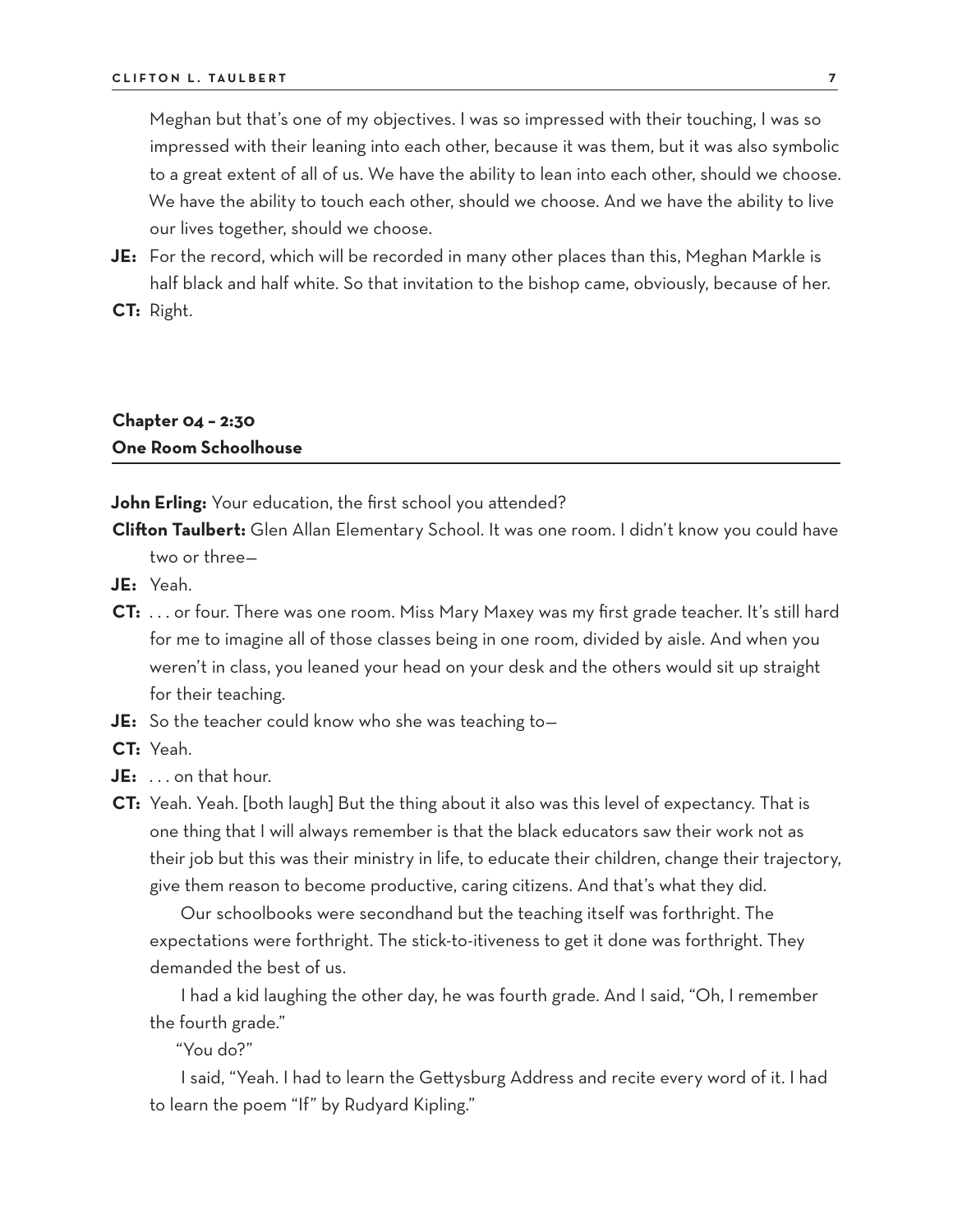"How long was that poem, Mr. Taulbert?"

"A lot of verses, young man, a lot of verses." [both laughing] But we had to do that.

And I still quote the Gettysburg Address but I learned it in the fourth grade.

- **JE:** Wow. Did your mother teach?
- **CT:** My mother taught as well.
- **JE:** How long were you in that one-room schoolhouse?
- **CT:** I would say by the time I came along, I may have been in it for about maybe a year. Because that was a wooden building. They had started to build, for black education, uh, real schools. It was being built while I was going to the other school. So I actually saw the progress of going from wood to brick. Going from outside toilets to inside latrines. Going from getting water from the pump to water from the fountains.
- **JE:** What did you do for entertainment, as a youngster?
- **CT:** Play ball. You had choices, you had night life, which I could not participate in, the juke joints, they were in abundance but my great aunt had heard the word from God, I'm sure that's what she said, "You can't go there." But playing ball was okay.

### **Chapter 05 – 5:50 Clifton Picked Cotton**

**John Erling:** You referenced picking cotton, did you pick cotton?

**Clifton Taulbert:** Oh, I picked cotton, started at five years old.

- **JE:** Tell us about that.
- **CT:** I remember the mornings, my great aunt and I, I was living with her by then, the field truck would come to pick us up. It would be dark, the sun had not come up yet. We would stand by the gate and I would find my way onto the back of the truck and my great aunt was privileged, she would ride in the cab with the driver. But I was loaded into the back of the truck with all the other people that they had picked up and the others that would be picked up along the way.

We would go to the fields, early on, most would have nine-foot sacks, that's what you put the cotton in. But at that age, I had like a little croaker sack, a gunny sack, as it were. My cotton would go in my great aunt's sack or some other adult's sack.

Now, this is what I think, I'm never quite sure of this because I'm that young, but there were no such things as nurseries and places to keep kids.

- **JE:** Hmm, okay.
- **CT:** So it wasn't that I was mandatory working, but I was in the fields picking cotton at five years of age. Because I was also being kept and watched while in the fields.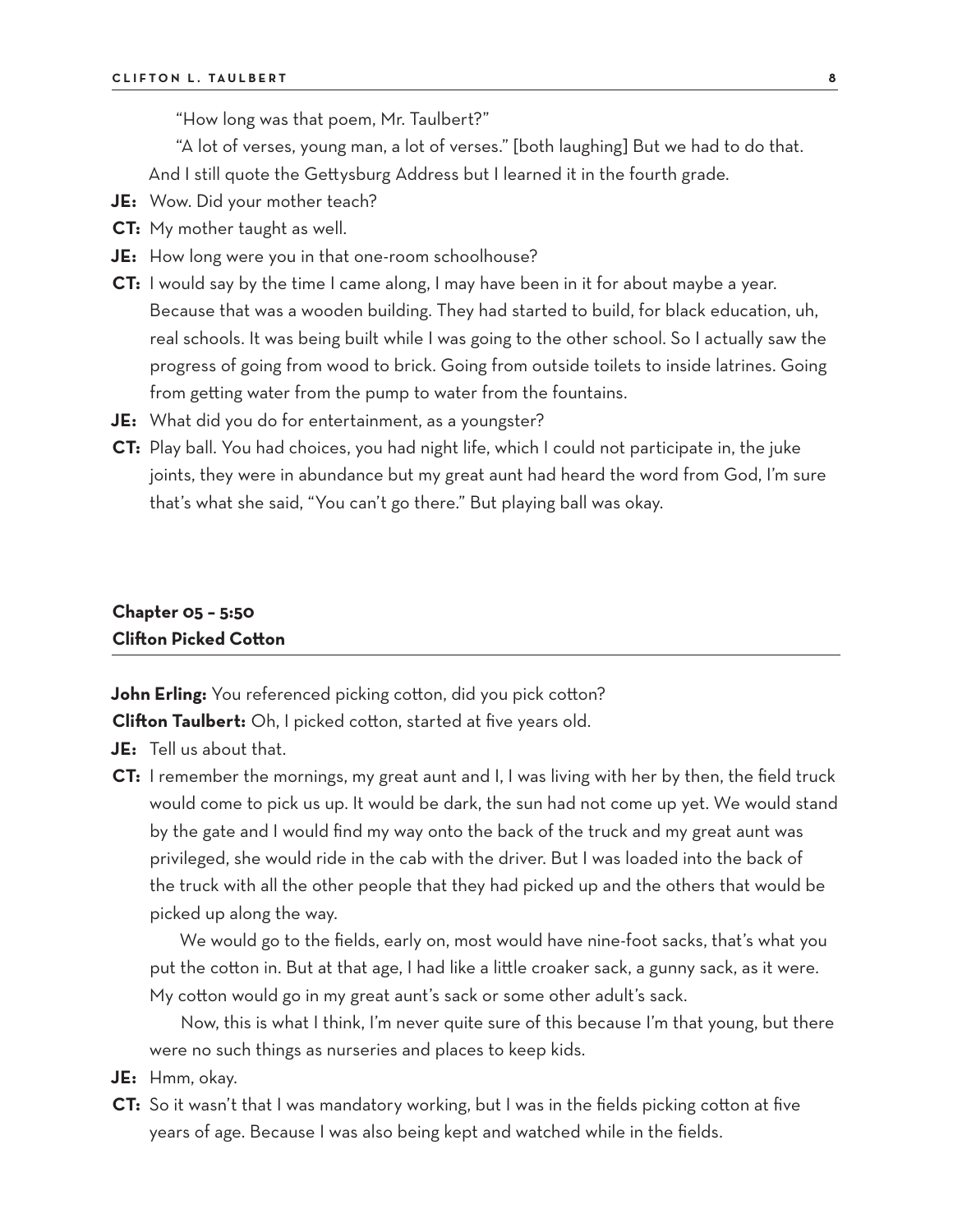- **JE:** How many years?
- **CT:** Did I pick cotton?
- **JE:** Right.
- **CT:** Up until the age of fifteen.
- **JE:** Wow. That's tough on the hands, isn't it?
- **CT:** No, there's a better word, it kills your hands. The bolls of the cotton, they were made to be picked by machines, but it took a long time for the machines to come around and do it. And your hands, all this part of your hands, would be bleeding quite often because the bolls were tightly closed, but as they began to open they opened in a V shape and it was very sharp at every V point. Like a triangle.
- **JE:** Um-hmm (affirmative).
- **CT:** It was sharp at every point. So being bloody on your knuckles and hands was just part of it.
- **JE:** And you couldn't wear gloves?
- **CT:** Oh, you could, I'm pretty sure you could.
- **JE:** Yeah.
- **CT:** I don't remember not being able to—
- **JE:** Right.
- **CT:** . . . I just know that I didn't.
- **JE:** How much cotton would be picked in a day? By the pounds, I guess?
- **CT:** By the pounds. Boys were expected to be men, at certain points in your age. Your childhood was left behind pretty early. I was expected to be able to pick two hundred pounds of cotton a day.
- **JE:** Wow. That's a lot of cotton.
- **CT:** That's a lot of cotton. I remember a lady named Miss Donnell, who was one of my great aunt's close friends. She said, "That boy ain't going to amount to much because he can't pick two hundred pounds of cotton and every time you see him he has his head in a book.
- **JE:** [laughing] Right.
- **CT:** Because in those days, you were measured by the amount of cotton you could pick, your manual labor.
- **JE:** And were you a reader?
- **CT:** I was.
- **JE:** From early on?
- **CT:** From early on.
- **JE:** And that was nourished by?
- **CT:** It was nourished at Papa's house and then I went to my great aunt's house, it continued to be nourished.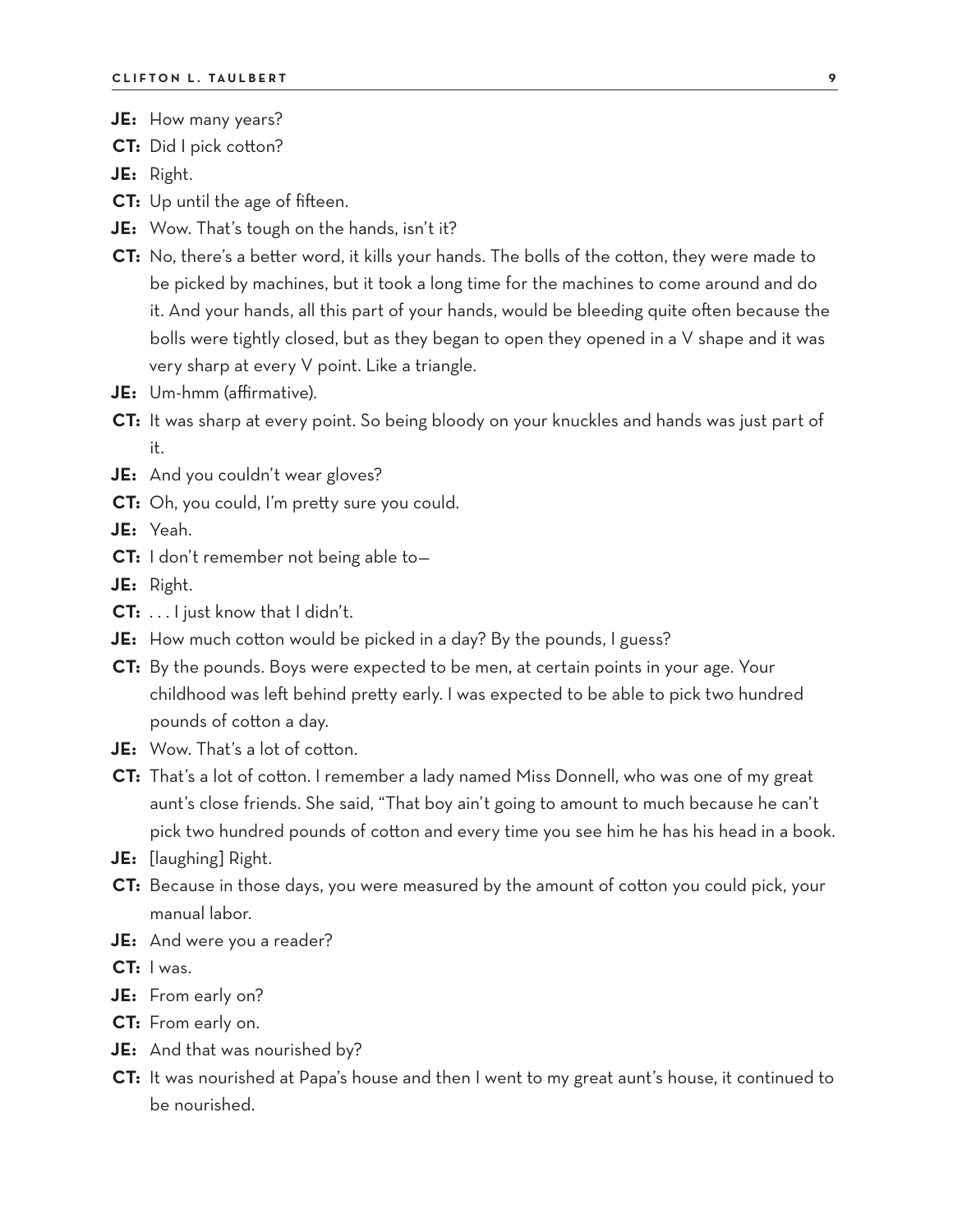- **JE:** So you learned a strong work ethic from the very beginning.
- **CT:** From the very beginning.
- **JE:** When you hear any reference to picking cotton in this day and age, it can be used as slang too. It just must strike you in the heart.
- **CT:** Well, not really. Let me give to you a real quick story. My son, who had graduated from Oral Roberts University, had moved out to LA to work, had gotten a job but he had to travel the 405, which is that busy highway in LA. And he called me one just ranting over the phone, he was stuck on the 405, the air-conditioner wasn't working and he just went on and on and on.

Finally, to get him to shut up, I said, "How much cotton have you picked?"

Then he hung up. He called me back the next day, he said, "Okay, Mr. Taulbert," he called me Mr. Taulbert, he said, "Okay, Mr. Taulbert, I get the point. I got your point."

- **JE:** [laughing] That's a great life lesson. Yes.
- **CT:** I said, "You haven't picked cotton, Son, you haven't had a problem."
- **JE:** Now most of this cotton was on land that was owned by white landowners.
- **CT:** Most of it, but also there's another, I'm going to call it, "unknown slice of history," but after the Civil War, probably in the 1870s, black had purchased a lot of land from the railroads. So they owned their own cotton farms. We lived in the town, so I never lived on a planation. But I would work for both black cotton owners and white cotton owners. And the truck would take you to either place.
- **JE:** Were you treated the same?
- **CT:** Well, it depends on whether or not there was a white straw boss at the white plantation. That was the one who rode a horse to make sure that you were doing what you were supposed to do.
- **JE:** Yeah.
- **CT:** He didn't show up as much during the picking cotton season as it did during the chopping cotton. Because chopping cotton, you work by the hour. Picking cotton, it was up to you. So you couldn't stop, I mean, once you started, you could go to the bathroom but it was a steady movement. You couldn't stand up and talk, it was steady movement. So the straw boss was there to make sure that there was steady movement.

Now on the black farms, you had a straw boss but it would usually be the black owner. And he would never be called a straw boss, that was a term usually relegated to whites. But the same principles were in place for the most part.

- **JE:** Straw, why straw boss?
- **CT:** Oh, probably because he had a straw hat on.
- **JE:** Okay.
- **CT:** Probably.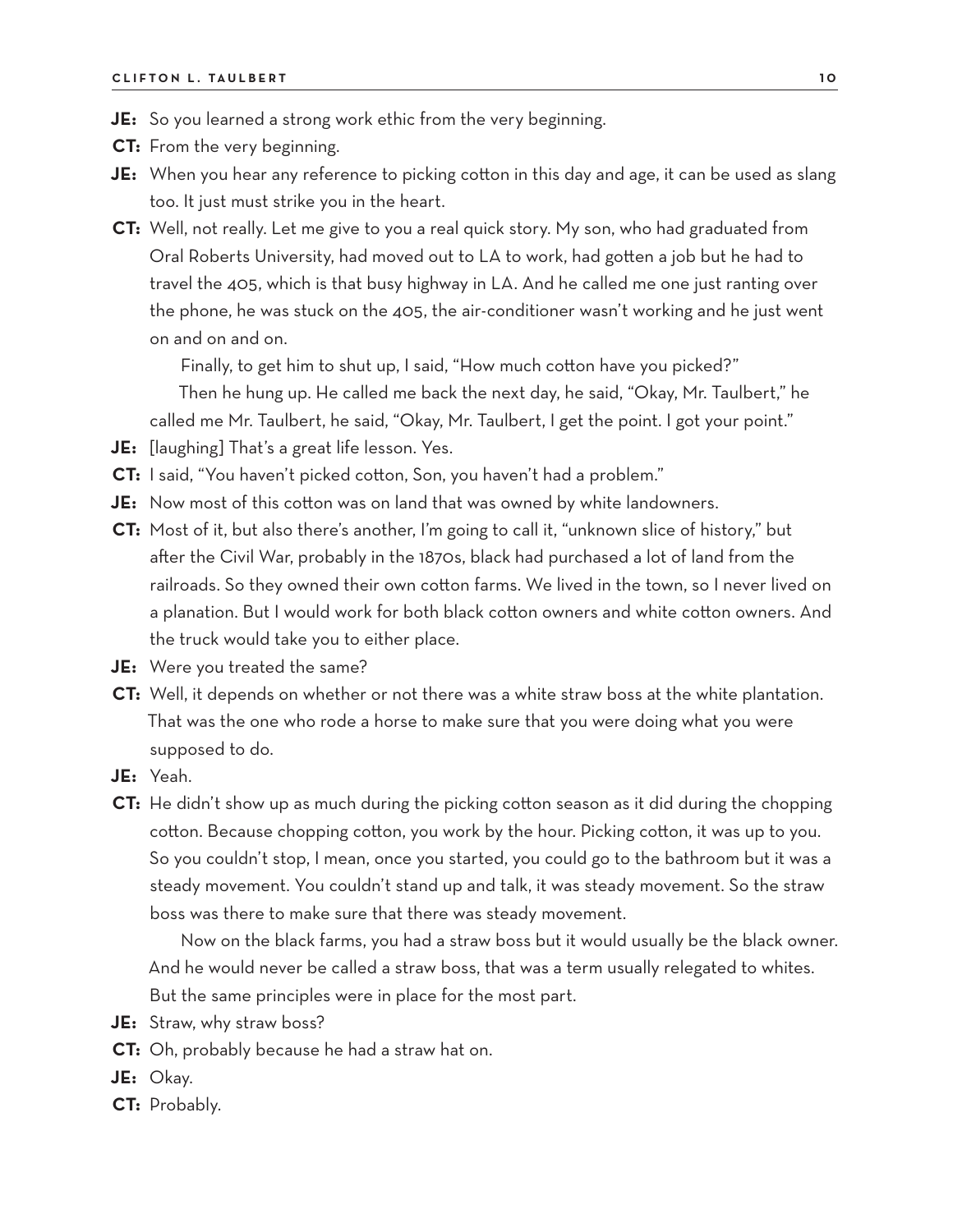- **JE:** So the act of chopping, was that with a tool?
- **CT:** That's weeding. It's like a hoe, a garden hoe.

**JE:** Oh.

- **CT:** That's weeding the cotton field. And when you think of weeding your flower patch or your tomato plants, you have to weed hundreds of acres.
- **JE:** Was this an eight-hour day? Come to five o'clock, you punch a clock and go home?
- **CT:** Didn't punch a clock, didn't have a clock, but—

**JE:** Yeah, no.

**CT:** . . . you got paid by the day. I think we got two dollars and fifty cents a day.

**JE:** Hmm.

- **CT:** Or three dollars a day, I think.
- **JE:** So was that a ten-hour day?
- **CT:** I can't remember if it was ten hours or not.

### **Chapter 06 – 4:07 100 Miles**

**John Erling:** Ma Punk.

**Clifton Taulbert:** She was the matriarch of our family and the matriarch of our life after our great grandmother passed away. She was the daughter that stepped in and filled that. She was the one that ensured education. She was the one that ensured you went to church. When I went to live with her, this was her promise, "You will get an education."

After I graduated from Glen Allan Elementary School, I had to travel a hundred miles round trip every day to Greenville, which was the school in the city. But she'd get up every morning before I would and stand on the front porch in her flannel gown and pull the strings on a 60-watt light bulb on the front porch, so that the bus would know that someone was at our house. She did that every day for four years.

#### **JE:** Wow.

- **CT:** And I never missed one day out of school.
- **JE:** It does take a village, doesn't it?
- **CT:** It most certainly does.
- **JE:** And when you went a hundred miles round trip to school, there was a white house school—
- **CT:** Right behind my house.

**JE:** Okay.

- **CT:** I could run to it, maybe a mile.
- **JE:** So by now, you're fifteen, sixteen years old—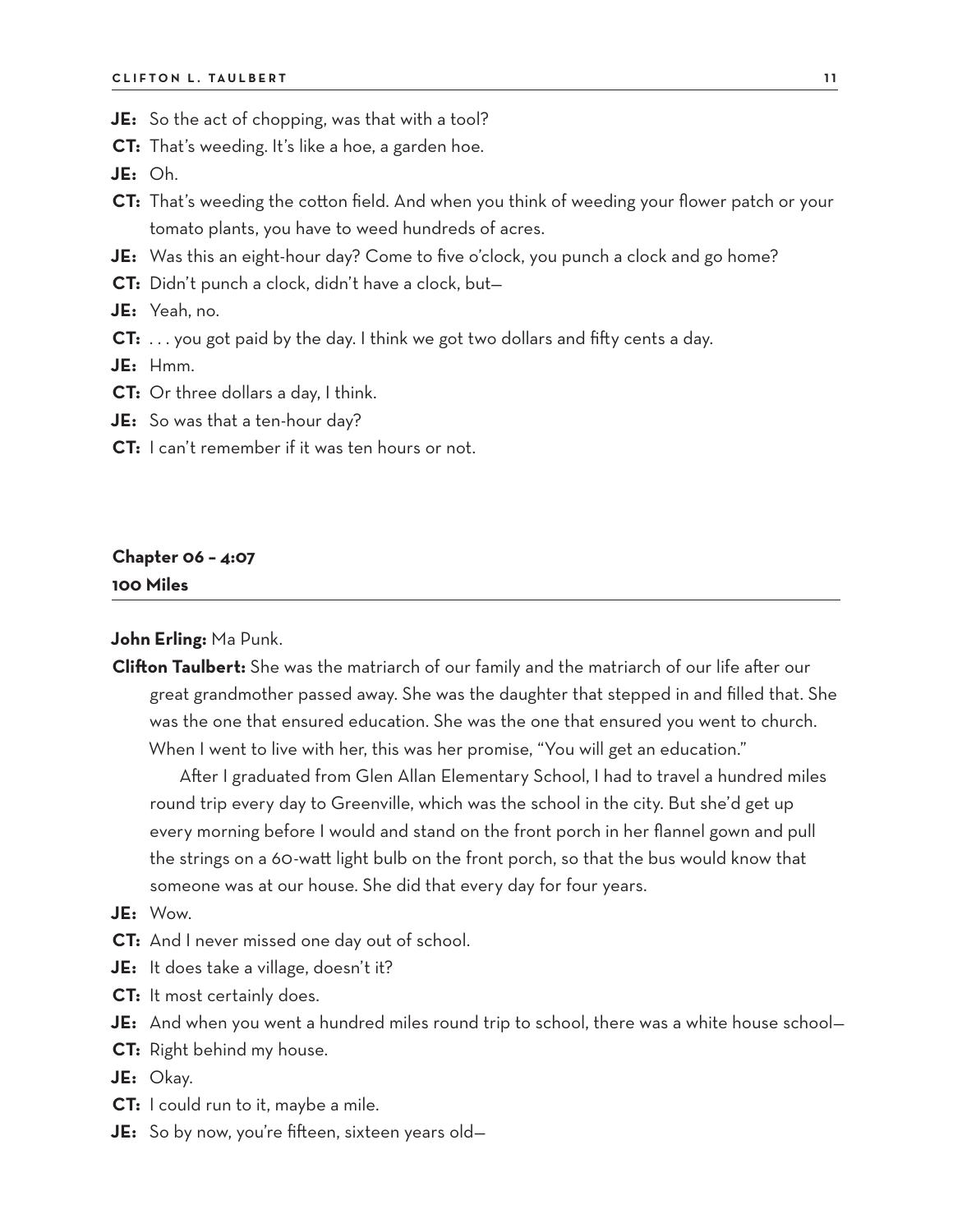**CT:** Right.

- **JE:** . . . when you're doing that. Did you resent that?
- **CT:** It's funny, no, I didn't resent it because I didn't know to resent it. You know, whether you're white or black, as a baby you're born into a culture that already exists. And that culture tends to determine how you respond to the life that's around you. And that had been the culture for my parents, my great grandparents, and my great, great grandparents. Segregation was simply a way of life. It wasn't a way of discussion, it was a way of life, and so you didn't discuss it.
- **JE:** That was all you knew.
- **CT:** That's all I knew.
- **JE:** Mama Pearl.
- **CT:** Mama Pearl was the great grandmother.
- **JE:** Okay.
- **CT:** Yeah, she was the great grandmother.
- **JE:** You talked about her.
- **CT:** Yeah, after I was born I lived at her house.
- **JE:** Did you work on the Wildwood Plantation?
- **CT:** I did. That's where the straw boss was.
- **JE:** That's what we were talking about, we just gave it a name now, where you were working—
- **CT:** Yeah.
- **JE:** . . . the Wildwood Plantation.
- **CT:** The Wildwood Plantation.
- **JE:** Wasn't it a big thing in your life to be able to work in a grocery store?
- **CT:** Oh, working in a grocery store was tantamount to getting hired by Bill Gates. [both laughing] It changes your life. Ah, it changes your life. You can have lunch and you're not sweating, you're working inside, you're not outside. You wear decent clothes. It was a whole different world.
- **JE:** How old would you have been then?
- **CT:** Probably, I'm thinking, fourteen, fifteen, something like that.
- **JE:** But you'd been picking cotton since five years old.
- **CT:** Old, right, right.
- **JE:** Until that age.
- **CT:** And then I got the job at the grocery store.
- **JE:** And what did you do in the grocery store?
- **CT:** Well, Mr. Hilton, who owned the grocery store, was kind of an interesting man. That's all I can say. They treated me well but they had a kindred relationship with the Klu Klux Klan. And he used the N word once in my presence. But he pulled me aside, he said, "You will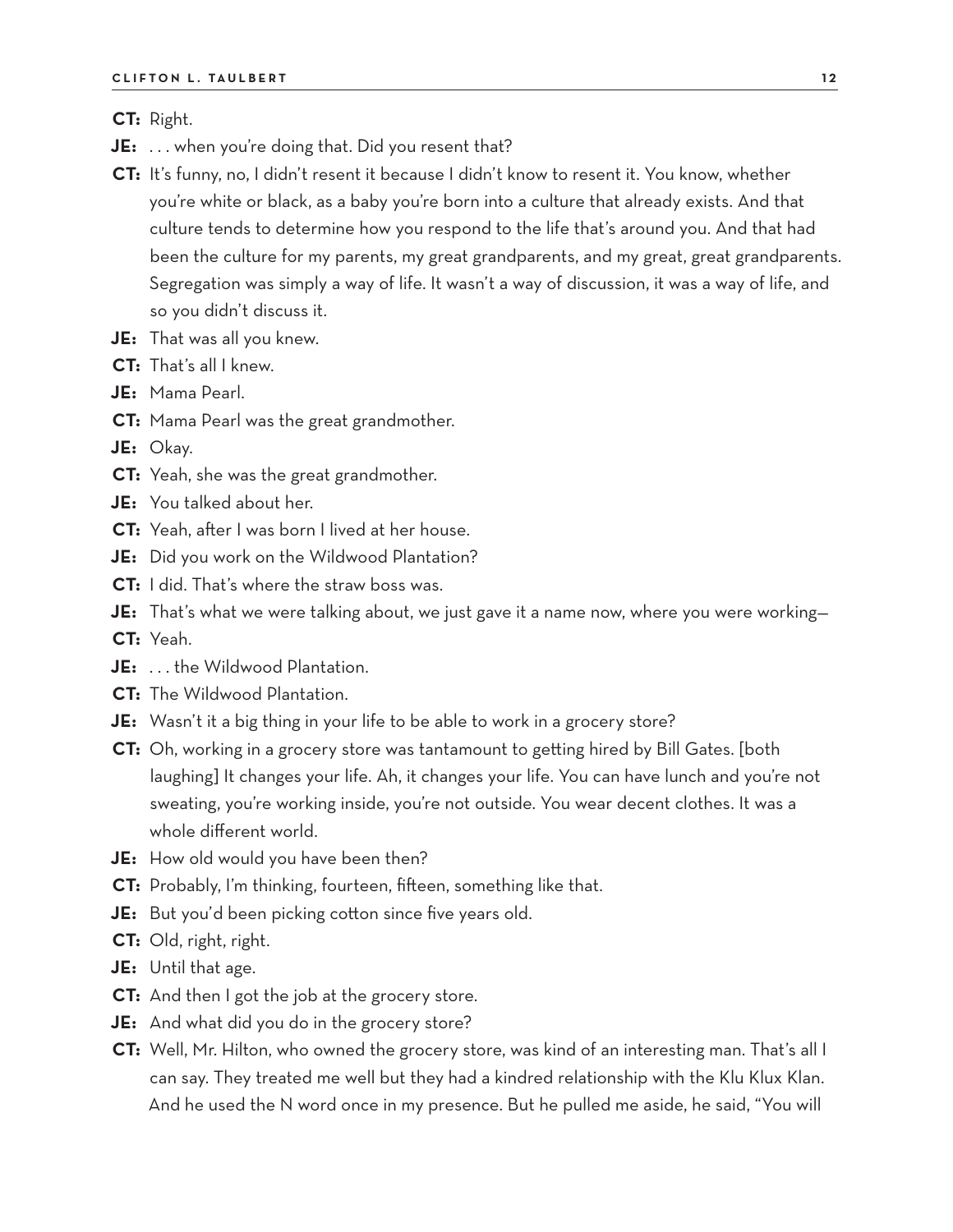never hear me use that word again." He didn't say he wasn't going to use it, he just said I would never hear him use it again.

- **JE:** Yeah.
- **CT:** When they would cook food for themselves, I ate with them, but I couldn't use the restroom.
- **JE:** So what did you do?
- **CT:** He walked to the back of the store, which was backed up to Lake Washington, and there was a wooded area that was snake-infested. He just looked out the back and said, "I don't know what you'll do but you can't use the restroom."
- **JE:** Did he have other blacks working for him?
- **CT:** I was the only black person working for him.
- **JE:** Was this a big deal for him to hire a black?
- **CT:** It was, most times those jobs were held for white guys, young white guys.
- **JE:** He must have come to know you or your family?
- **CT:** I had a job before that working at the post office.
- **JE:** Oh.
- **CT:** I cleaned the floors and oiled the wooden floors of the post office. I would see him come in and out of there and, apparently, he was watching me. But that precipitated that opportunity.
- **JE:** So you didn't know you were displaying a work ethic as you were cleaning those floors.
- **CT:** Right.
- **JE:** There's a good life lesson to any child that's listening to this.
- **CT:** Right. That's what I tell my son today, I say, "You may not be doing what you want, but never cheat yourself out of doing the best that you can."
- **JE:** Yeah.

### **Chapter 07 – 5:48 Writing—Drug of Choice**

**John Erling:** High school, was that a good experience for you?

**Clifton Taulbert:** It was a great experience.

- **JE:** What, beyond your studies, were you involved in?
- **CT:** You know, male, black, tall, football—I flunked out of football. I have no athletic abilities at all. I kept my head in a book.
- **JE:** There weren't any extracurricular activities?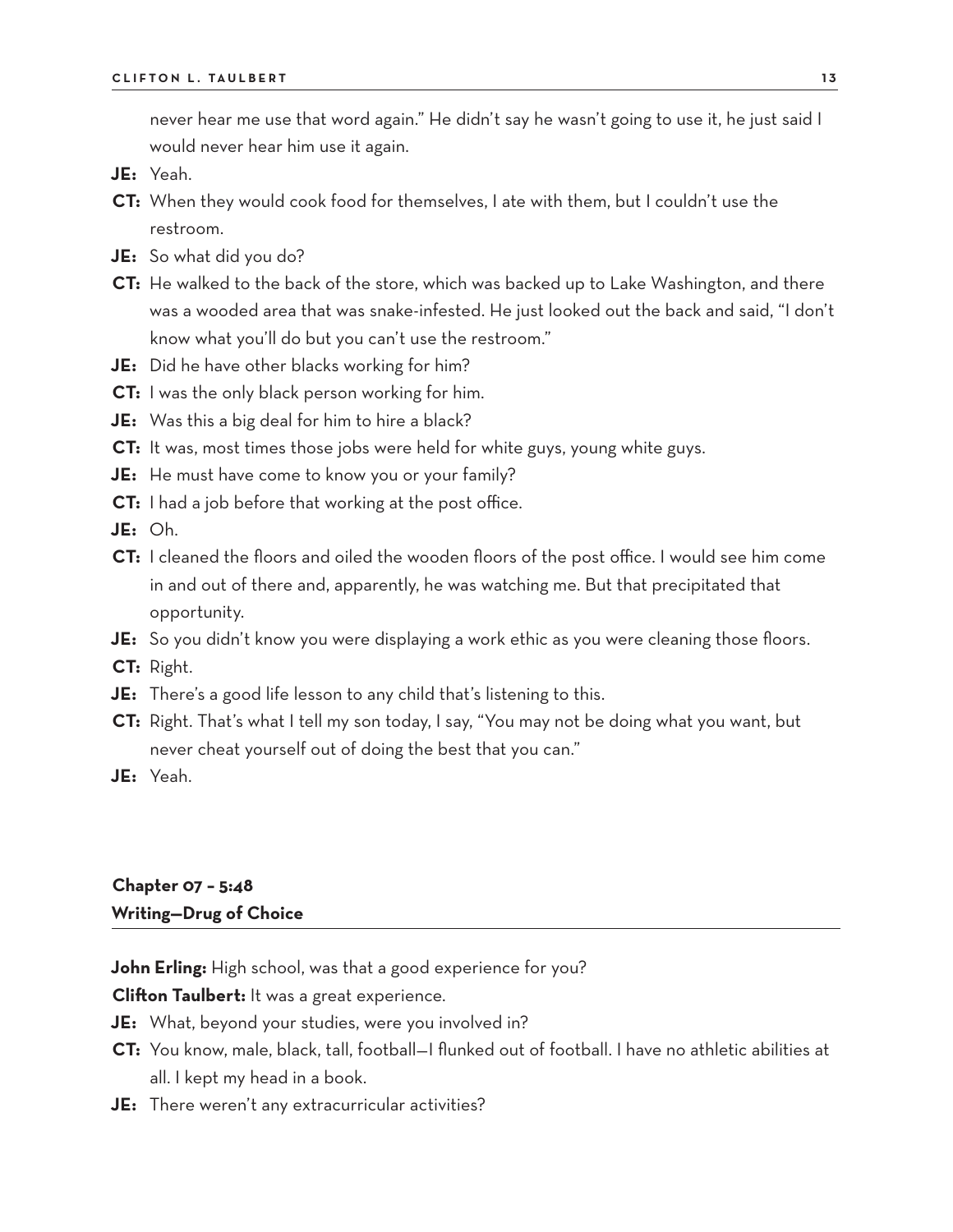- **CT:** Oh, I was involved in a number but they were not athletic activities.
- **JE:** No, but there are other things too?
- **CT:** It would be like year, yearbook, and all those things that require that type of academic leaning, school plays and things like that.
- **JE:** All right. We know you for many things but, obviously, we know you as a writer. When did writing come into your life and you knew, *I like to do this and I'm good at it*?
- **CT:** Writing came into my life when I was in the military.
- **JE:** Oh, later.
- **CT:** Later.
- **JE:** Beyond high school?
- **CT:** It's beyond high school.
- **JE:** All right.
- **CT:** But you asked a good question because we had a lot of writing assignments and I always made an A. My friends would always ask me, "Cliff, write mine for me." But I never associated that gift with being a writer. Just words were easy for me. And I think I got it from my great aunt, Mama Pearl, because she was a constant letter-writer. Letter writing was an intentional act at her house. She had a fountain pen that nobody could use but her. And she had the ink bottle.

She would sit in her rocking chair looking out the windows and she would write her letters out loud. I would hear her as she was writing and talking. So her letters were conversational. And I think that probably stirred up something inside of me that precipitated this idea of writing conversationally.

- **JE:** Well, maybe we should follow up on the writing in the military. What was it in the military that clicked about writing?
- **CT:** I was afraid, it was toward the end of the Vietnam War, and the AFIC that I had, most of my friends were being shipped to Vietnam. And many of them died. As a result of that, many of the guys, great guys, became involved with drugs and drinking, not because that's what they wanted, but that was a very difficult period of our lives. When your friends are dying.
- **JE:** Yeah.
- **CT:** So you want to grab the best out of like you can because you're not sure if you're going to hold on to it. And for me, writing became my drug of choice. For whatever reason, I would get in my room in my barracks, I didn't go out to drink, I would just sit there and I would just write and write and write and write and write.
- **JE:** What were you writing?
- **CT:** I was writing about Papa. I was writing about Mama Pearl. My first three books evolved out of the writings that I did in the military.
- **JE:** This was a diversion activity so that you didn't think about the possibility of going to Vietnam?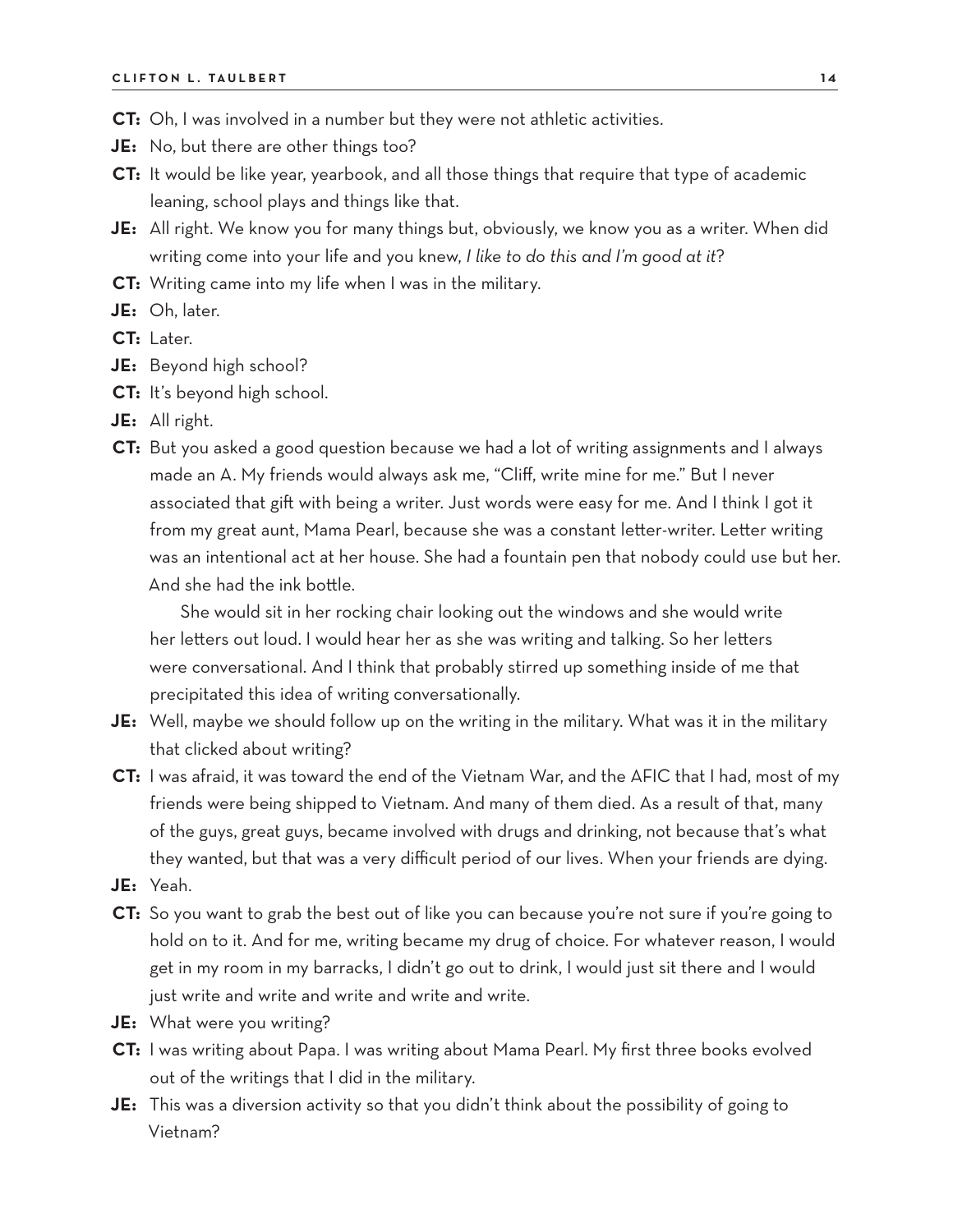- **CT:** It was a diversion.
- **JE:** You just went, *I'm going to block that out and I'm just going to do what I enjoy doing?*
- **CT:** It was, it was a diversion activity.
- **JE:** And you had no idea, did you?
- **CT:** I had no earthly idea that a writer, a real writer, lived inside of me. I had no idea.
- **JE:** And that you could make a living doing it.
- **CT:** I had no idea.
- **JE:** You were valedictorian of your class.
- **CT:** Right.
- **JE:** Graduated in '63.
- **CT:** 'Sixty-three, right.
- **JE:** You spoke to your class.
- **CT:** Right.
- **JE:** What did you talk about?
- **CT:** All I remember are the first words. I remember being introduced. I remember my great aunt, my mom, everybody was there. A lot of people from my little home town of Glen Allan had driven up to Greenville. Because graduating from high school was a big thing. And it should always be a big thing.

But when I was introduced, I said, "I do not know what the future holds but I know that I will have a future." And I can't remember anything else I said.

- **JE:** But I'm sure you got an applause and a standing ovation.
- **CT:** I got an applause.
- **JE:** So it's obvious you were born with a high IQ, you were born with smarts, and that's what helped you walk out of the background you were in. Am I correct?
- **CT:** I would say that plus, and the plus would be the dreams and the visions that those ordinary people had for me. For many of them, their dreams would go unanswered.
- **JE:** Yeah.
- **CT:** Unknown. But for their children, of which I was one, we would become the carriers of those dreams.

I remember when I left home at seventeen and was at the Illinois Central Railroad Station in Greenville, Mississippi. And my great aunt was there, everybody was there, you know, for the most part, my mother and everybody. But my great aunt, she grabbed me around my neck and she said, "You're leaving home but remember this: You gotta do good and don't make us ashamed."

- **JE:** Hmm.
- **CT:** Because I had a job to do, and that job was to live out their dreams.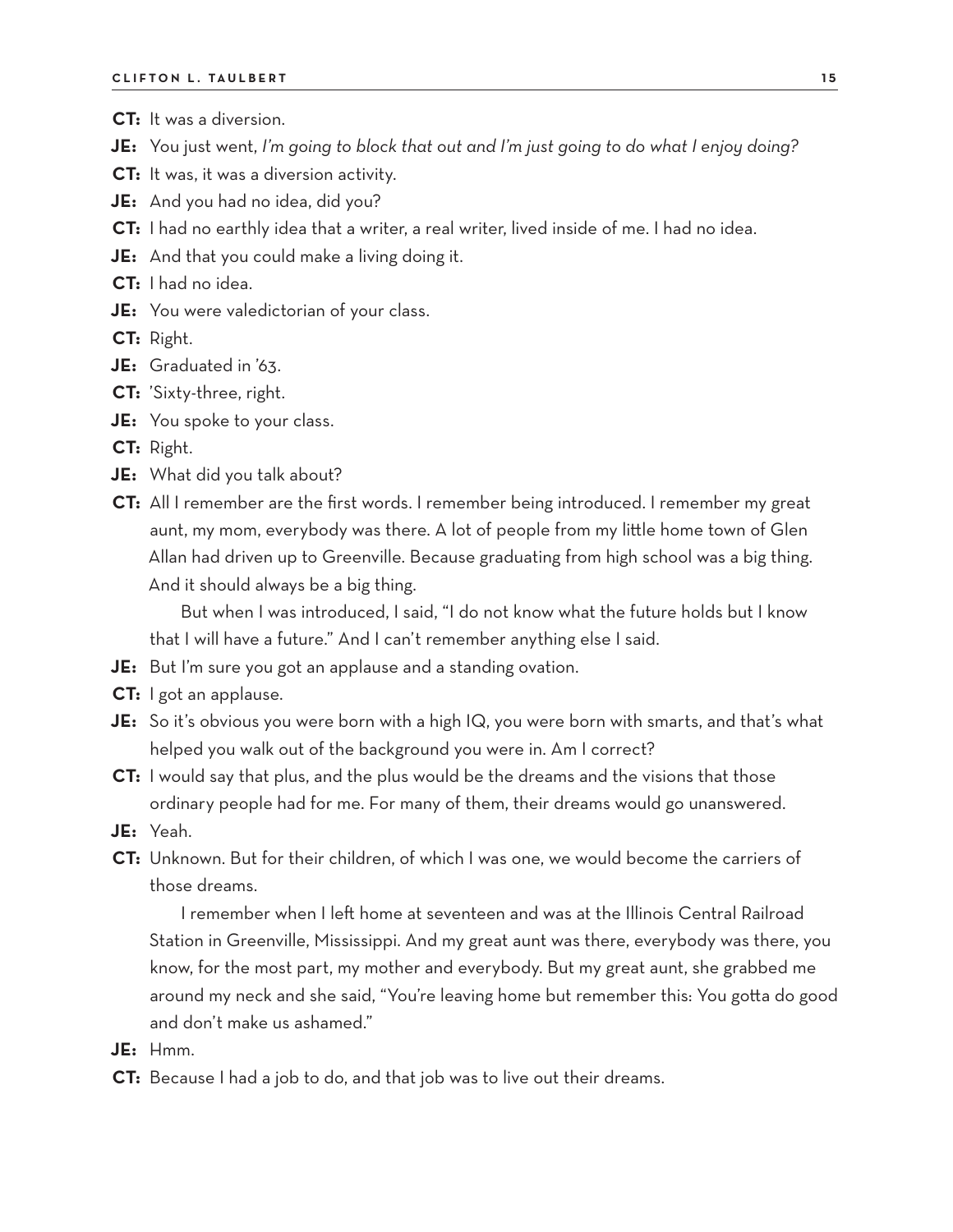- **JE:** I don't know if you can appreciate the warmth and nurturing you were getting then as much as you think about it looking back on it now. I mean, you couldn't really fully appreciate it then, as you look back on it.
- **CT:** When I look at it from a comparative perspective at other families, other friends, the worst of my days were some of the best of my times.
- **JE:** Can you explain that?
- **CT:** Sometimes we wouldn't have food, or if you had food, it would be the same thing over and over again. That's not good. But then, as I look back and heard other stories, there were other kids who had nothing.
- **JE:** Yeah. So you were poor?
- **CT:** I was poor.
- **JE:** And didn't know it.
- **CT:** And didn't know it.

### **Chapter 08 – 7:00**

**St. Louis**

**John Erling:** We've kind of moved fast here because I'm sure we've already alluded to that. It wasn't always pleasant and fun.

### **Clifton Taulbert:** No.

- **JE:** You left Glen Allan, and you said you were almost seventeen?
- **CT:** I was seventeen.
- **JE:** You were seventeen, and then where did you go?
- **CT:** Went to St. Louis, Missouri.
- **JE:** Why St. Louis?
- **CT:** St. Louis is where my birth father lived.
- **JE:** This is when you meet him?
- **CT:** Yeah, that's when I met him, first time.
- **JE:** He had stayed connected to you, the family?

**CT:** No.

- **JE:** Well, then, how did you even know he was in St. Louis?
- **CT:** I don't really know the full story of that but I do know in my senior year is when we were reconnected, or connected. I shouldn't say reconnected but connected.
- **JE:** So you went to meet him for the first time.
- **CT:** First time.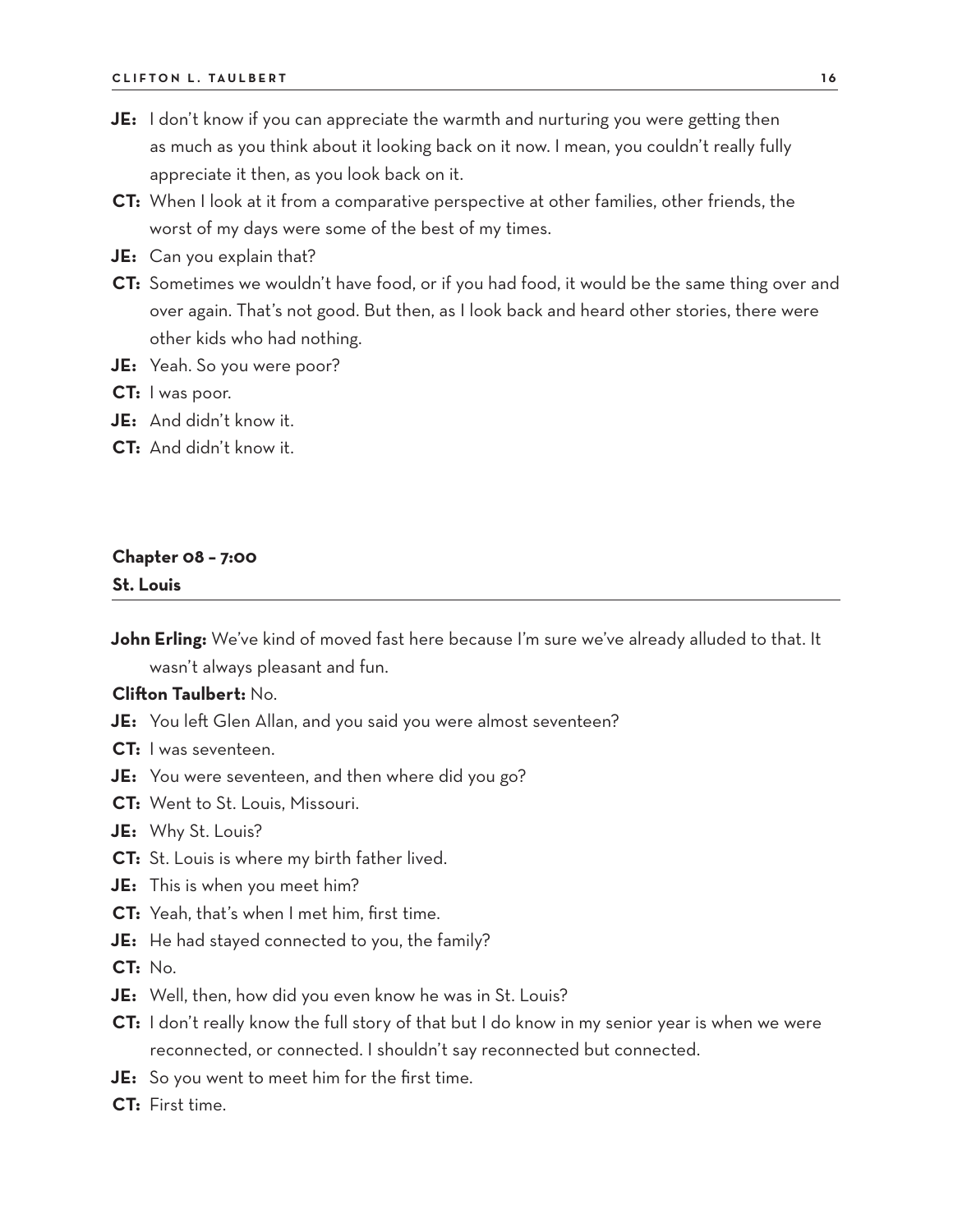- **JE:** What was that like?
- **CT:** There aren't any words to explain it because, I think motherhood kind of grows naturally. And I think fatherhood is something that grows through the process of being there. And he wasn't there. I had a positive affinity, I suppose, but nothing overwhelming.
- **JE:** Did he take you in and warmly embrace you?
- **CT:** I would say, within the context of that world, I was very much warmly embraced by him.
- **JE:** Was he married?
- **CT:** Yeah, he was married, had a family.
- **JE:** And you lived with him?
- **CT:** I did not. I lived with one of his relatives. It was not an ideal situation, but what I needed to get out of that situation was that embrace and that welcome and that sense of being part of. And I think maybe that was all I was supposed to have gotten out of that.
- **JE:** What was your first job in St. Louis?
- **CT:** My first job in St. Louis was washing dishes. Pots and pans room of a big downtown department store.
- **JE:** What was the name of that department store?
- **CT:** It's Scruggs Vandervoort, I believe—

**JE:** Okay.

- **CT:** . . . and Barney's. But it's Scruggs.
- **JE:** Yeah.
- **CT:** It was a big department store in St. Louis.
- **JE:** Washing dishes?
- **CT:** It was worse than washing dishes. It was the pots and pans room. That was a little room by itself.
- **JE:** And was that better than picking cotton?
- **CT:** Ummmm (thoughtful sound), yes and no. Because I was there by myself in the pots and pans room. It was just wading in water up to your ankles. Everything that nobody wanted to clean came in there.
- **JE:** How long did you do that?
- **CT:** Three or four months, maybe five months.
- **JE:** How much money were you making?
- **CT:** Not much, I think thirty-five dollars a week.
- **JE:** Were you able to keep that and use it for spending? Did you have to pay where you stayed?
- **CT:** I had to pay where I stayed, and I also sent money home to my mother.
- **JE:** Wow. And you thought, *Is this going to last forever? How am I going to get out of this one?*
- **CT:** I don't know what went through my mind but I do know I was never rooted there. I was never rooted in Glen Allan, even though that's my home, but I knew I was leaving and I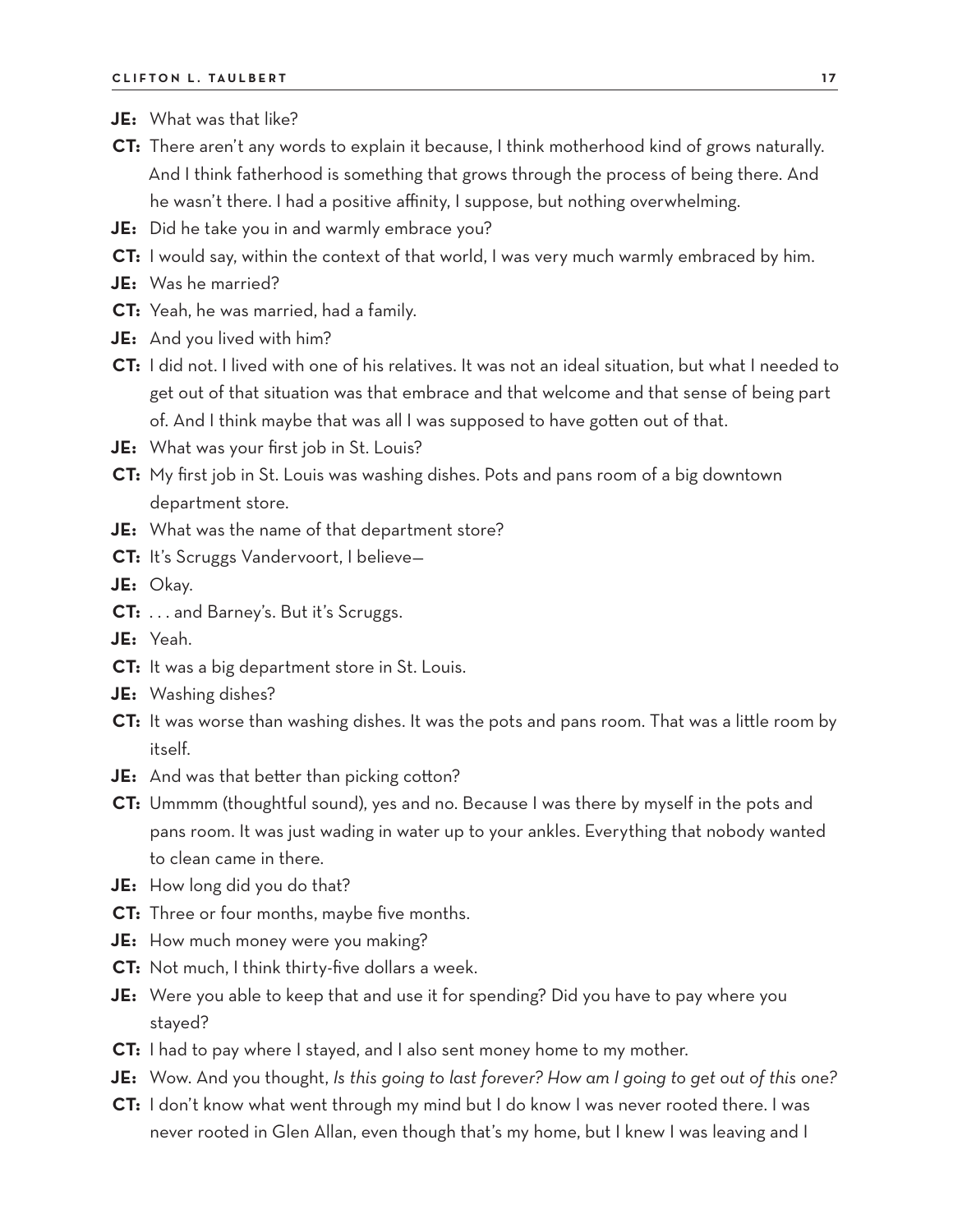knew that St. Louis had a hold on me. But I wasn't holding St. Louis with the same hold. But I didn't know what that other place and thing would look like.

- **JE:** You had a high school diploma, were you thinking about college?
- **CT:** I was always thinking about college but I had no money.
- **JE:** You said you'd washed pots and pans for four months? Where did you go then?
- **CT:** Well, something really sort of strange happened. That was right during the midst of the Civil Rights Movement in St. Louis. The news ABC, NBC, and CBS St. Louis on the news every night all across the country.
- **JE:** So we're talking the mid '60s, '64—
- **CT:** Yeah.
- **JE:** ... the Civil Rights Act came about so we're talking about '60-
- **CT:** It would have been '63.
- **JE:** Yeah, that's when you graduated, right?
- **CT:** Yeah, it would have been that year. They were building the arch and St. Louis was under siege. It was protests, people lying in the streets. They said, "Stop building the arch." Everything was shut down, basically.

Garrick Utley was the news guy.

- **JE:** Yes, I remember him.
- **CT:** He was on the news every night. And Jefferson Bank and Trust was the point of entries. And they had never hired a black person to work inside the bank. As I understand it, no black people worked inside of banks, you could only work as a messenger, and that is to carry the unused checks to the Federal Reserve System. So that was the protest. Black people were banking at banks but they couldn't get a job inside the bank.

Long story short, even though I was washing pots and pans I was still trying to find something else. I went to an employment agency, I didn't have a resume. You know, you don't have to have a resume to pick cotton. I just told the lady what I did and that I came from Mississippi. And nothing I said made sense to her. She said, "Well, we don't have a job for you." And I just walked out.

But there was a Jewish guy, young guy, probably in his mid-twenties, overheard her. He worked there. And as I walked out, he came to the window, he hit on the window, and he mouthed out to me, "Don't leave, wait till my boss leaves and come back. I'll stay late."

- **JE:** Don't leave, wait till my boss leaves—
- **CT:** Boss leaves. I will stay late and come back.
- **JE:** Okay.
- **CT:** He had a job for me, and it was a job that was open at Jefferson Bank and Trust.
- **JE:** He was an officer or something?
- **CT:** No, no, no, he was a kid, he was a young guy, just worked at the employment agency.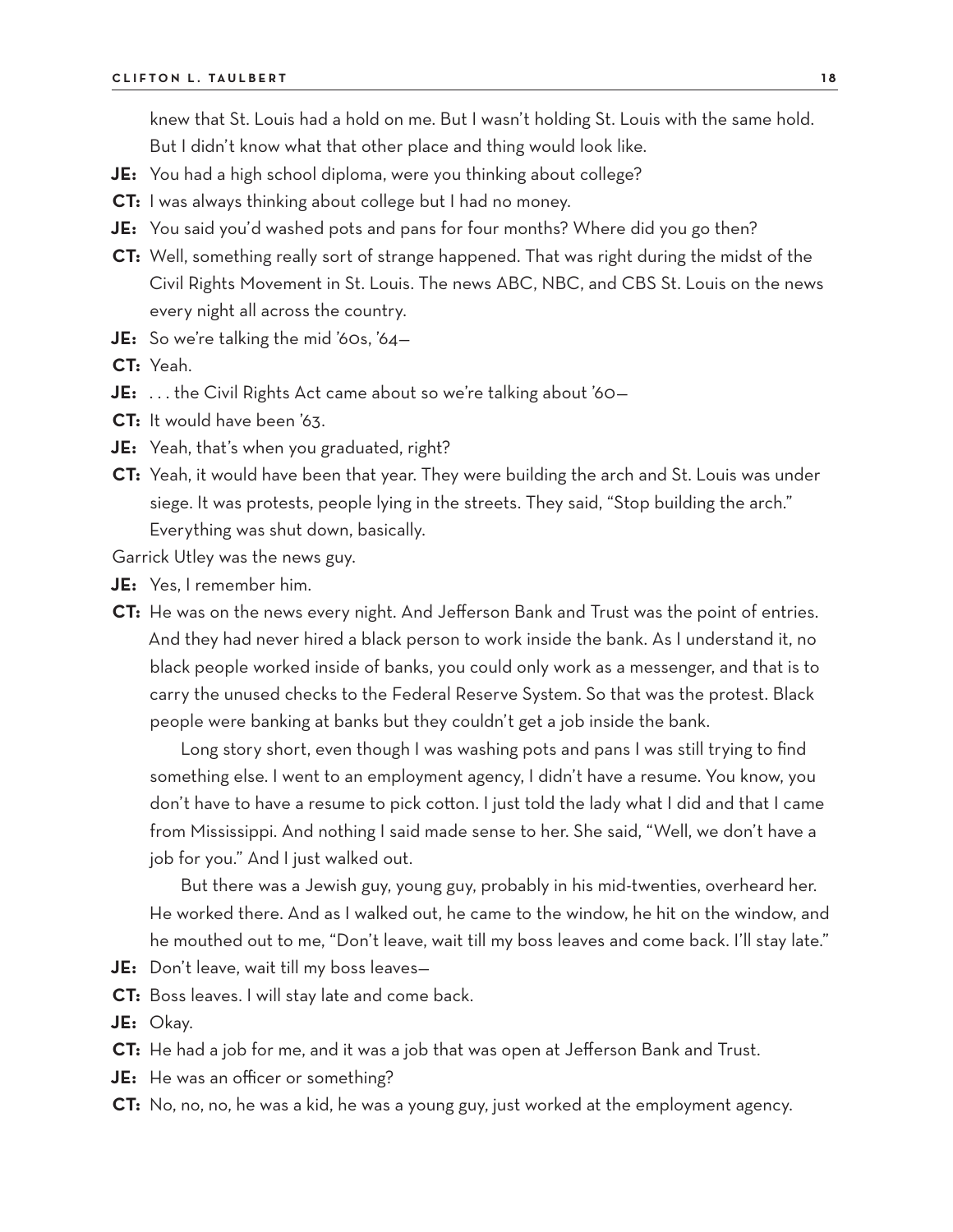- **JE:** So then he could say that he had a job for you at the bank?
- **CT:** The opening at the bank, that was on their information at the employment agency. There was an opening. But the lady said, his boss said there were no openings.

So then I went back. He helped me fill out all the paperwork and everything, because I had never done that before, and sent it in to whomever at the bank. And I was hired.

When I was hired, the Civil Right marches ended. They started back to work on the arch.

- **JE:** So that became a news story?
- **CT:** Yeah.
- **JE:** Were you part of the news story? Your name?
- **CT:** I was in the history books.
- **JE:** Really?
- **CT:** Yeah.
- **JE:** First black to work inside a bank.
- **CT:** No, what happened is they had a black messenger. He went inside, I took his job, but I became the first black to go to banking school. There was a young son of the president of the bank, his name was Mike Ross. I said, "I want to go to school." You mention school, that was my life. I said, "I want to go to school," when they had never paid for a black to go. The idea was that we were not smart enough to go to banking school.

Well, they agreed that I would go, but my thinking is that I would go and not do well.

But I made straight A's in banking school.

- **JE:** Where was banking school?
- **CT:** It was the American Institute of Banking in St. Louis.
- **JE:** How long did you go there?
- **CT:** I was there probably for about a year.
- **JE:** Working at the bank and going to school?
- **CT:** I was working at the bank, yeah. And then I was also working inside the bank and outside both, at the same time.
- **JE:** Are you feeling pretty good about yourself right about now?
- **CT:** I am but I'm very thankful that I was not comfortable. Because I always tell my son, "Comfortable does not mean you're successful."
- **JE:** Right, that's good. You said you were in school for a year. And obviously school for everything that goes on in a bank.
- **CT:** It was a total banking school.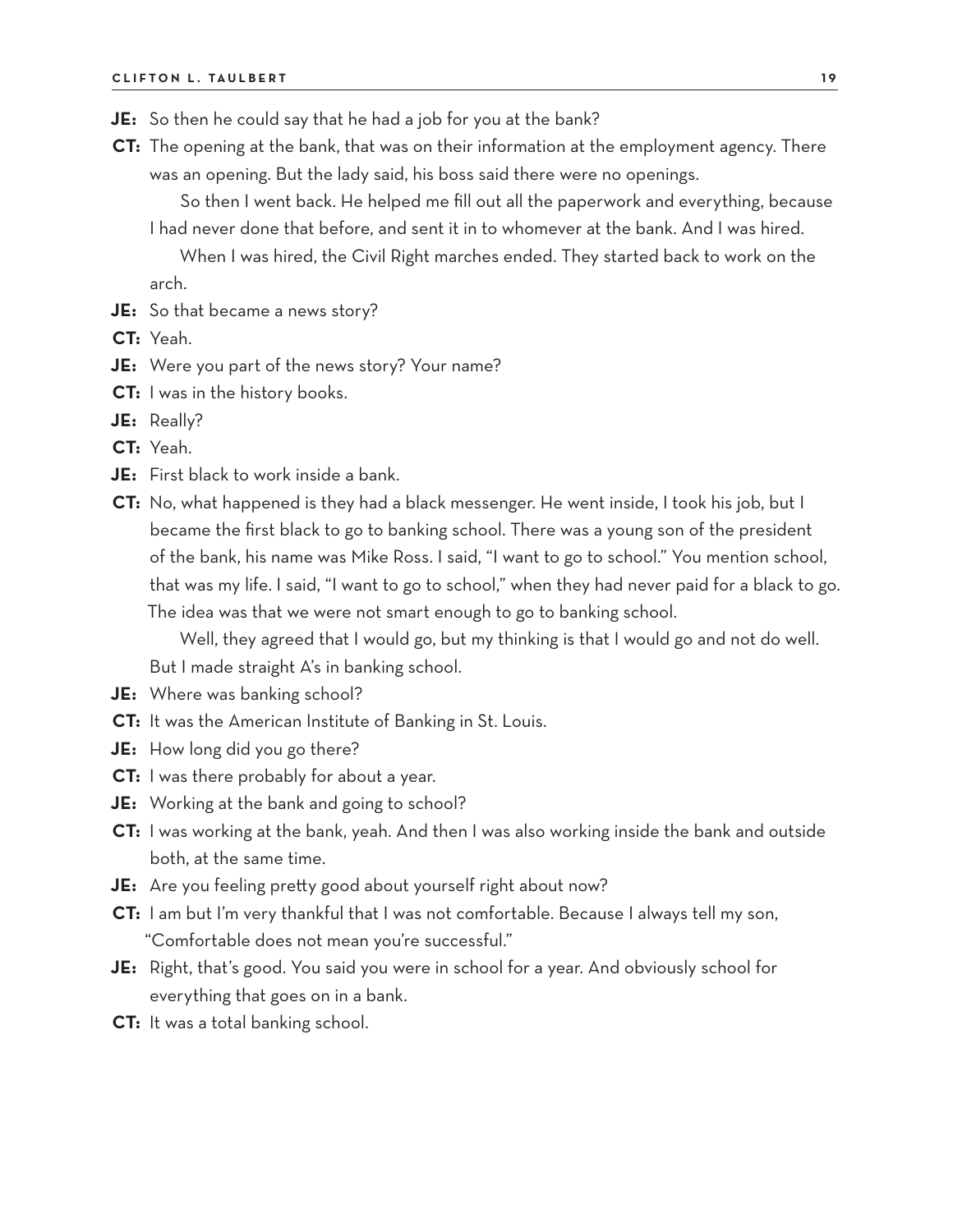### **Chapter 09 – 2:45 Air Force**

**John Erling:** Then you come to the end of a year?

**Clifton Taulbert:** Well, by that time, the Vietnam War was still going on. And I enlisted in the United States Air Force. That was my next step. I felt that I had to do something else.

- **JE:** What part of the Air Force were you in?
- **CT:** I started out at basic training at Lackland Air Force Base in San Antonio. And from there to my permanent duty station, was Dow Air Force Base in Bangor, Maine. That's where I started writing, in Bangor, Maine.
- **JE:** And you were deferred from Vietnam because you were going to school?
- **CT:** I was going to school, *but* I also worked for the base commander.
- **JE:** Okay, while you were in banking school though you were deferred.

**CT:** No.

- **JE:** No?
- **CT:** No, it's really interesting because I had enlisted—not enlisted, what's the word you had to do when it was required for every guy had to do this?
- **JE:** When they were drafted?
- **CT:** Drafted. But all of my information would have gone to Mississippi.
- **JE:** Um-hmm (affirmative).
- **CT:** Not to St. Louis.
- **JE:** Okay.
- **CT:** 'Cause I hadn't changed anything officially. So the day that I went and enlisted in the Air Force, the next week I got a letter from my great aunt, that had come to the house, "You are hereby welcomed." That would have been to the army.

**JE:** Right.

- **CT:** And I can absolutely assure you I would have been sent straight to Vietnam.
- **JE:** So you knew that was going to happen and you jumped the gun and joined the air force?
- **CT:** I didn't know it was going to happen.
- **JE:** But you knew you'd be drafted?
- **CT:** I knew that I could be but I didn't know when or what, so I said, "I'm going to go the air force."
- **JE:** No, yeah, so you beat it.
- **CT:** I beat it, yeah.
- **JE:** So that year is?
- **CT:** That would have been '64.
- **JE:** 'Sixty-four?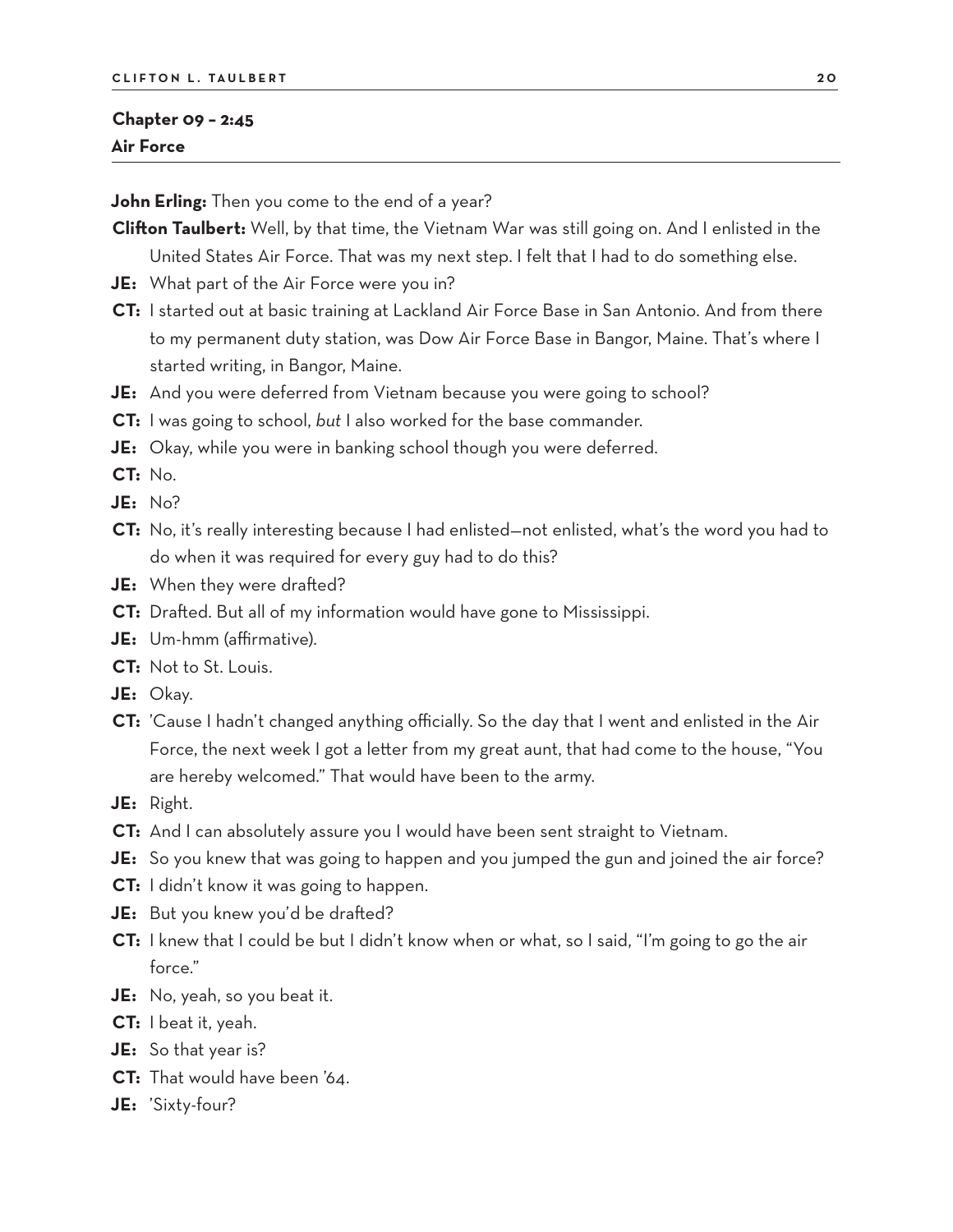**CT:** End of '64.

- **JE:** That was a good experience in the air force for you?
- **CT:** Great experience.
- **JE:** We've alluded to your writing there—

**CT:** Yeah.

- **JE:** . . . and so how many years were you in the air force?
- **CT:** Four years.
- **JE:** Meanwhile, the Vietnam controversy goes on—

**CT:** Right.

**JE:** ... because it was a controversy of war.

**CT:** Right.

- **JE:** What specific job did you do in the air force?
- **CT:** Well, my first job in the air force, a supply administration specialist. So I worked in the movement of aircraft parts. That's what I did at Dow Air Force Base. And when I went to the 89th Presidential Wing in Washington, DC.

I worked with the first computers, and it had to do with the president's plane, Air Force One, and where foreign dignitaries came in. I did work from the pentagon to embassies. Because I was in the presidential wing.

- **JE:** Wow! That was a great experience. First computers?
- **CT:** Yeah.
- **JE:** And they must have been bigger than the size of this room.
- **CT:** Bigger than this room, and they were cold as ice.
- **JE:** Oh.
- **CT:** The rooms. And everybody that worked wore white jackets and white pants, just like they were surgeons or something.
- **JE:** Did you enjoy living in DC?
- **CT:** I did.
- **JE:** Took advantage of everything that was there?
- **CT:** Yeah. I fell in love with Georgetown and still love Georgetown.
- **JE:** So we get you through the air force and you leave then in what year?
- **CT:** Nineteen sixty-eight, I come to Tulsa, Oklahoma.

# **Chapter 10 – 8:48**

**1968**

**John Erling:** Let's talk about 1968 for a moment, because that was a major year— **Clifton Taulbert:** That was a major year.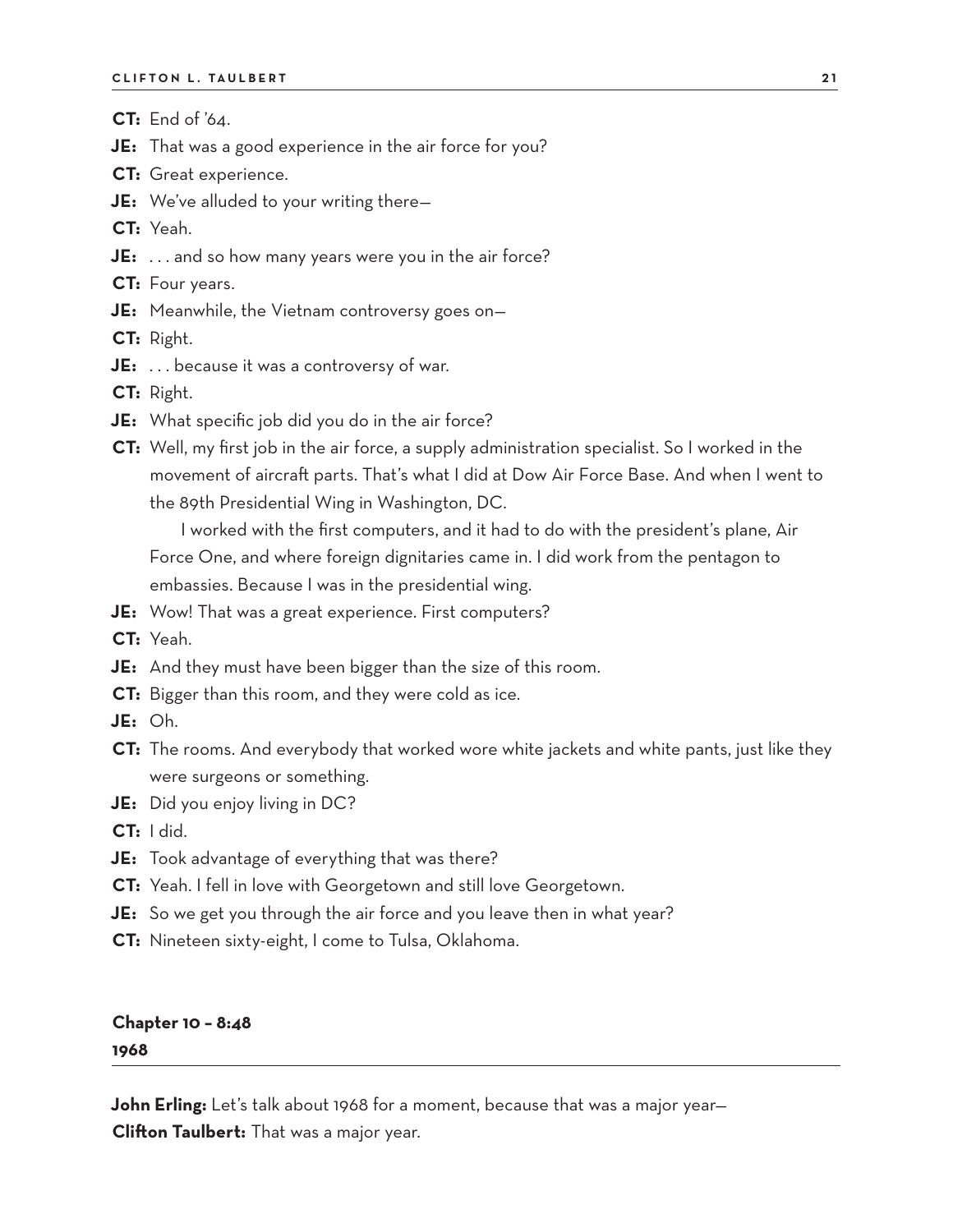- **JE:** . . . in the history of our United States.
- **CT:** It was.
- **JE:** And we think in 2018, we're going through things. I would say '68 was a bigger, tough time for the United States than even today.
- **CT:** Yeah.
- **JE:** Nineteen sixty-eight was the death of Martin Luther King.
- **CT:** Luther King.
- **JE:** April 4th.
- **CT:** Right.
- **JE:** How did you hear about it and how did it affect you?
- **CT:** I was on my way from my room to the bathroom because you had congregated bathrooms in the military. But you had separate bedrooms but congregated bathrooms. It wasn't a pleasant hearing because a white kid had heard it already or had it on his radio. And I don't want to repeat what he said but he was very delighted. That's how I heard it, that he had been killed.
- **JE:** That gave me chills when you said that. Moving on then, you saw it on television?
- **CT:** Right.
- **JE:** And probably saw his funeral and all that. Some more thoughts?
- **CT:** If—he had become symbolic of his conversation around hope, and that's what human beings have the capacity to do, to either become symbolic of good or symbolic of bad. And he had become symbolic of good, not just for us but for America as a whole. And had been recognized internationally as such. And he was relatively young, extraordinarily young, so you're not expecting him to be killed.

I was very, very distraught, that was very shattering.

- **JE:** Did you think it was an attack on all blacks?
- **CT:** I didn't think it was an attack on all blacks but I thought it was another nail in the coffin of being perceived as less than?
- **JE:** Umm. Did you struggle with that a lot? Even though you're being successful.
- **CT:** Yeah.
- **JE:** We've tracked you through to where you were and you're living in a successful time, in the air force and special jobs. Did you carry that less than feeling a lot with you?
- **CT:** You know, that's the reason I wrote the book *The Invitation*. Because the less than is perpetrated by culture, to a great extent. But when that culture is absorbed into the very fabric of your life and is based on something that is not changing, which is the color of your skin. Not the content of your character, not your intellectual ability, not your skills, but simply the color of your skin—that's it. I had that and I was going anywhere.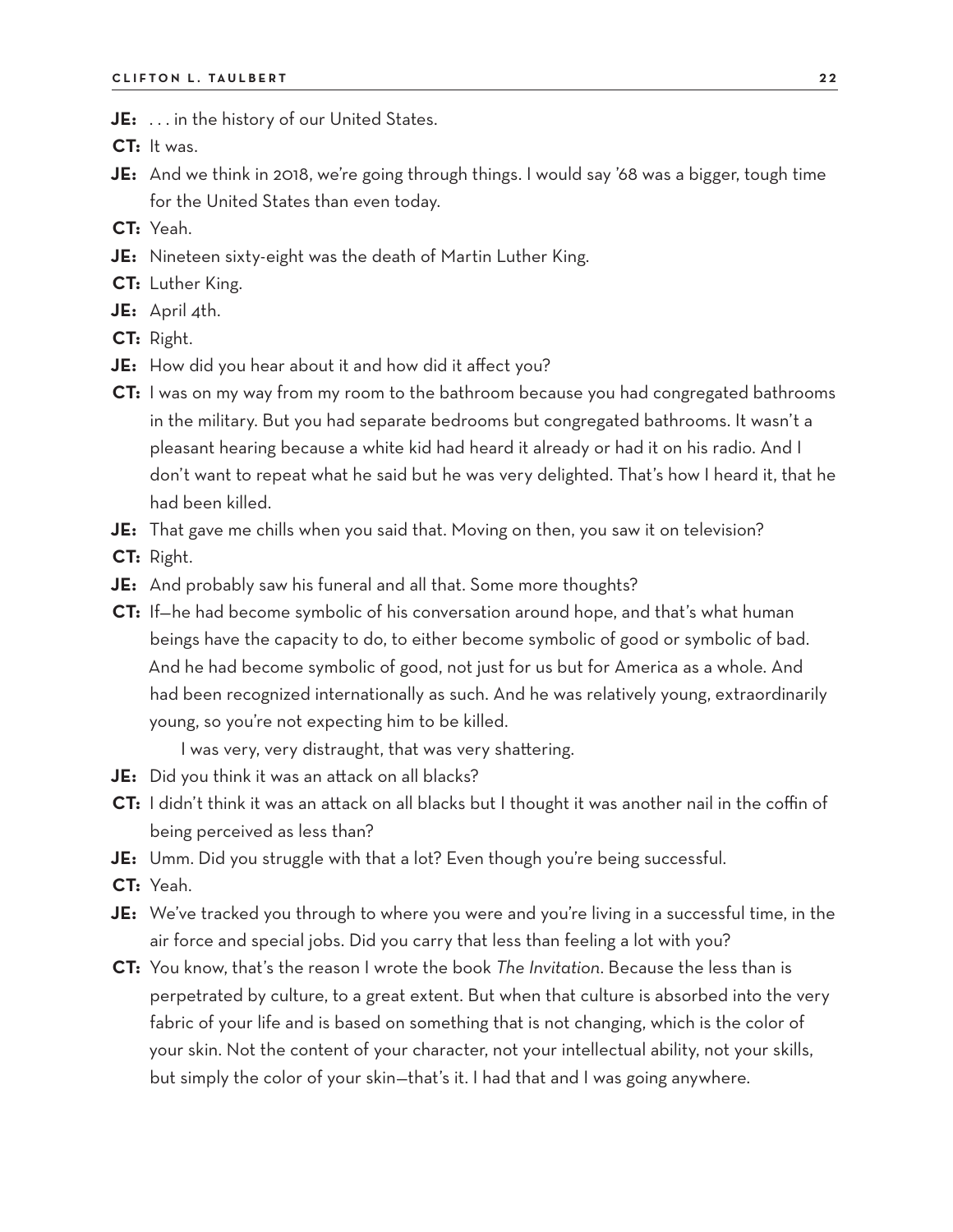So even though I found myself in wonderful situations, I had done work while I was in the military there for *Look* magazine. I got to know Warren Rogers, the editor of *Look* magazine. Was always invited to their homes over the weekend.

General Omar Bradley—

- **JE:** Um-hmm (affirmative).
- **CT:** We had a photo shoot together. And I had worked on Robert Kennedy's campaign for president, during my off duty time. But still, with all of that, that shadow would periodically show up. And it's just like any other shadow. You know, you don't see your shadow all the time, but when you see it, you see it.
- **JE:** Yeah.
- **CT:** And that world of less than, by virtue of the culture that surrounded us, was a shadow. What I call "the lingering lessons of race and place."
- **JE:** How frustrating it had to be, you knew you were as good as anybody around you. You knew you were just as smart as anybody around you. And you look in the mirror and say, "Because of the color?"
- **CT:** I don't think that I actually voice that but I was always frustrated with the fact that I understood that others did not know how bright I really was. Or that there was nothing that I couldn't do or learn to do.
- **JE:** Because they looked at you as being black and they didn't think you'd be as smart?
- **CT:** They didn't think I would be as smart. In fact, to get into the 89th Presidential Wing you have to have an FBI background check, because I was in a top secret position. For whatever reason, the paper that came back, the only thing that I ever saw, my code name during that period was "Bright Boy." I thought that was very ironic.
- **JE:** [laughing] Yeah, that's so neat. That's great. Or quickly, why were you involved with *Look* magazine and the photo shoot and so forth? Was that part of your MOS?
- **CT:** No. By that time, I was becoming politically involved thinking, but I could only do certain things, as a soldier. And I made sure that I stayed within the context of what I could do. But working at Kennedy's headquarters, I'd gotten to know Robert Kennedy and the people that worked for him and *Look* magazine's Warren Rogers and his wife, they were really, really nice people. They lived in Georgetown, and they would invite there on the weekends to their home.

They had a son, not too much older than me, I've often wondered where he is, what happened to him. But I remember the day I was there one Saturday. Because they assumed that I was going to get out of the military. I was either going to go to Georgetown or George Washington University, because they had seen the word "Bright Boy."

I said, "No, I'm coming to Tulsa to Oral Roberts University."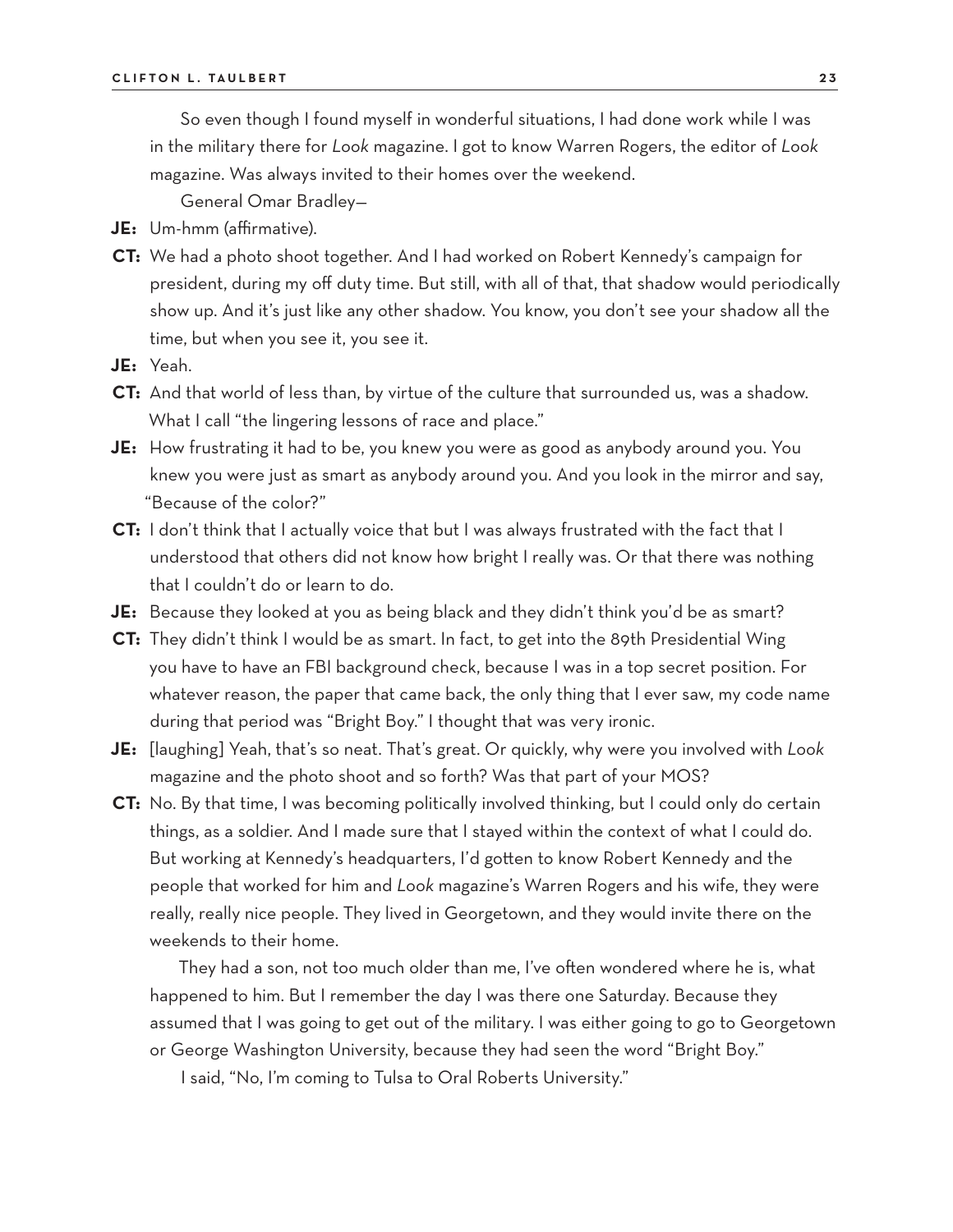And she had a pitcher of milk and she dropped it on the floor. [laughs] "Oh! You can't do that!"

I said, "Yeah, that's where I'm going."

- **JE:** Why ORU?
- **CT:** ORU was closely aligned with what I believed in, from a faith perspective. And even as a kid growing up in Mississippi, I had wanted to go there.
- **JE:** So through all of this, your faith has been important? And in—
- **CT:** Always. Yeah.
- **JE:** . . . the air force you would attend—what church did you attend? Or churches in DC?
- **CT:** I attended the churches similar to the ones that I would have gone to at home.
- **JE:** Baptist churches?
- **CT:** Yeah. And the same thing in Bangor, Maine.
- **JE:** So the faith always remained—
- **CT:** Always a part of my life.
- **JE:** So you knew about ORU way back when?
- **CT:** Right, way back.
- **JE:** And that was your direction.
- **CT:** Right.
- **JE:** Do you meet your wife, Barbara, any time in here?
- **CT:** I meet Barbara after I graduated from ORU. It was the closest thing to a Japanesearranged-meeting you could possibly have. I can't call it a "Harry and Meghan," it wasn't quite that good. It was my mother knew Barbara's great aunt. My mother had met Barbara and she wanted me to meet Barbara. So it was kind of arranged.

I had to go to a funeral. I think the funeral was on a Saturday, I believe, and that Sunday, I drove my mother over to Eudora, Arkansas, where Barbara and her family lived. That's where I met my wife.

- **JE:** When you met her, was that "Wow!"?
- **CT:** I'm seven years older than Barbara. I was a little bit afraid, slightly intimidated. I was never real forward but I was very comfortable with Barbara. So we dated for probably less than six months and got married.
- **JE:** Okay.
- **CT:** And we've been married over forty-three years.
- **JE:** You said it was arranged, but it wasn't forced?
- **CT:** Oh, oh, no, no, no, no, no.
- **JE:** Right. From that marriage, you have children?
- **CT:** I had two children: my daughter, who passed away when she was seven, Anne Kathryn. And our son Marshall, who is now married and lives in Los Angeles.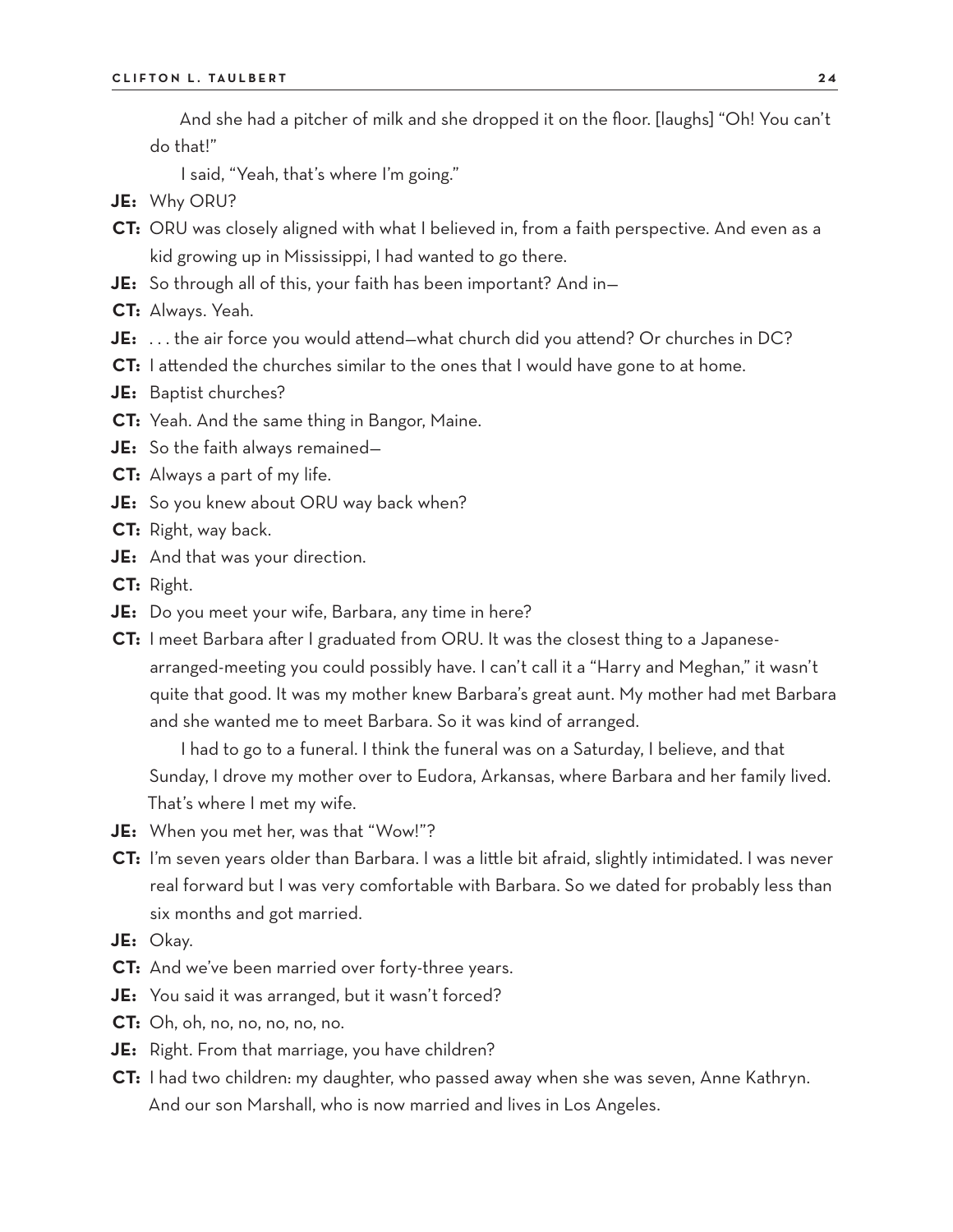- **JE:** What does he do in Los Angeles?
- **CT:** He's an entrepreneur. He has two businesses, Taulbert Media, that works with the film industry, and he has another business called Products of Privilege, a clothing design company.
- **JE:** Wow. A bit about Anne and why she passed away at seven?
- **CT:** Anne, Anne died from sickle cell disease. She had it when she was born but we never thought it would kill her. But she had about twenty-one strokes. And died.
- **JE:** You had to draw on a lot to get yourself through all that.
- **CT:** Yeah. And you still draw it. It's never left behind, it's just that death's circle becomes wider and wider. That place remains where it's always been, you don't get there as frequently as you once did but you always go back, you always get there.
- **JE:** Yeah.
- **CT:** You walk in that circle. But the circle gets bigger and bigger and bigger. Once you get to that point of the circle, the same hurt, the same pain, the same tears.
- **JE:** Yeah. What would she have been doing today?
- **CT:** May 19, when Harry and Meghan married, was Annie's birthday. So we celebrated her birthday watching that. We had tea and crumpets because Annie would have been thirty years old.
- **JE:** Wow.
- **CT:** Eventually, I want to be able to tell the Duke and Duchess of Sussex that on the day they had great joy was a day they gave us great joy, because we celebrated the birth of our daughter who passed away.
- **JE:** How about that? Have you written about her death?
- **CT:** Not really.
- **JE:** Are you going to?
- **CT:** The other day it hit me, because I've written three children's books, and I've promised myself I would write seven, for her age. The first three are about Little Cliff. And I'm trying to figure out how to write a book about a story of a little girl who came for just a season.
- **JE:** And that will come to you, won't it?
- **CT:** Yeah, that's what I've been thinking about lately.

### **Chapter 11 – 5:00 Robert Kennedy**

**John Erling:** You were around Robert Kennedy. **Clifton Taulbert:** Yeah.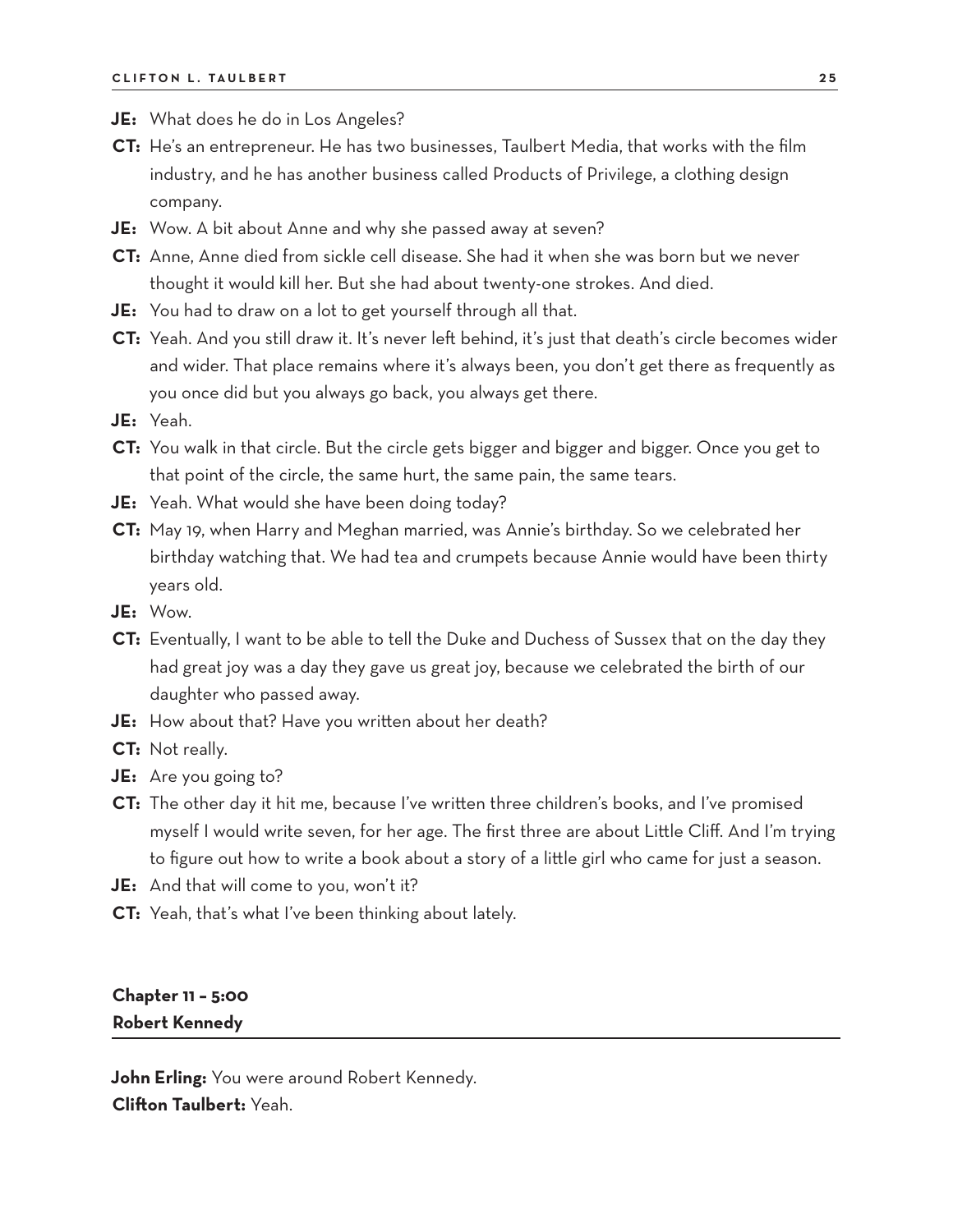**JE:** You saw him up close and heard him speak—

**CT:** Right.

- **JE:** . . . in probably think and strategy meetings or campaign and so forth. I point that out because it was in '68, June 6, that Robert Kennedy is assassinated.
- **CT:** Right.
- **JE:** Tell us about that day.
- **CT:** We were scheduled to meet in Washington, at his headquarters. He was coming back to some strategy meeting, coming back from California. We were all excited, very excited about that. And all of a sudden, I get a call, because I had gotten to know a number of people that worked there. You know, they were not in the military as I was but we had all become friends. And they said that he had been assassinated.

His assassination was probably more shocking to me than Dr. King's was. Dr. King's assassination was shocking but at least I had a sense of how disliked he was by many people. So it was shocking but not necessarily unexpected.

Whereas, Robert Kennedy, being white, running for president even though his brother had been killed, you just didn't think that that same arrow would strike twice in a family. So it was very shocking.

- **JE:** Yeah. We didn't talk about JFK, that was in '63.
- **CT:** Yeah.
- **JE:** And that was the year you graduated.
- **CT:** Um-hmm (affirmative).
- **JE:** Tell us a little bit about that.
- **CT:** Well, I was saddened because I was in St. Louis at the time. I remember being remorseful, I remember the tears, but I don't remember a long prolonged sadness, as it would have been with Robert Kennedy, because that's who I knew.
- **JE:** 'Sixty-eight, we had the Democratic National Convention in Chicago, where tens of thousands of people were demonstrating against the Vietnam War.
- **CT:** Right. Right.
- **JE:** And then, of course, Lyndon Johnson decides not to run again because of the Vietnam War. You didn't participate in any demonstrations?
- **CT:** No. In the military, I couldn't.

**JE:** No.

- **CT:** The only thing I did while I was in the military, I did attend the last thing that Dr. King was involved in, the Poor People's March. I did go there.
- **JE:** Okay.
- **CT:** I was there.
- **JE:** Did you hear him speak?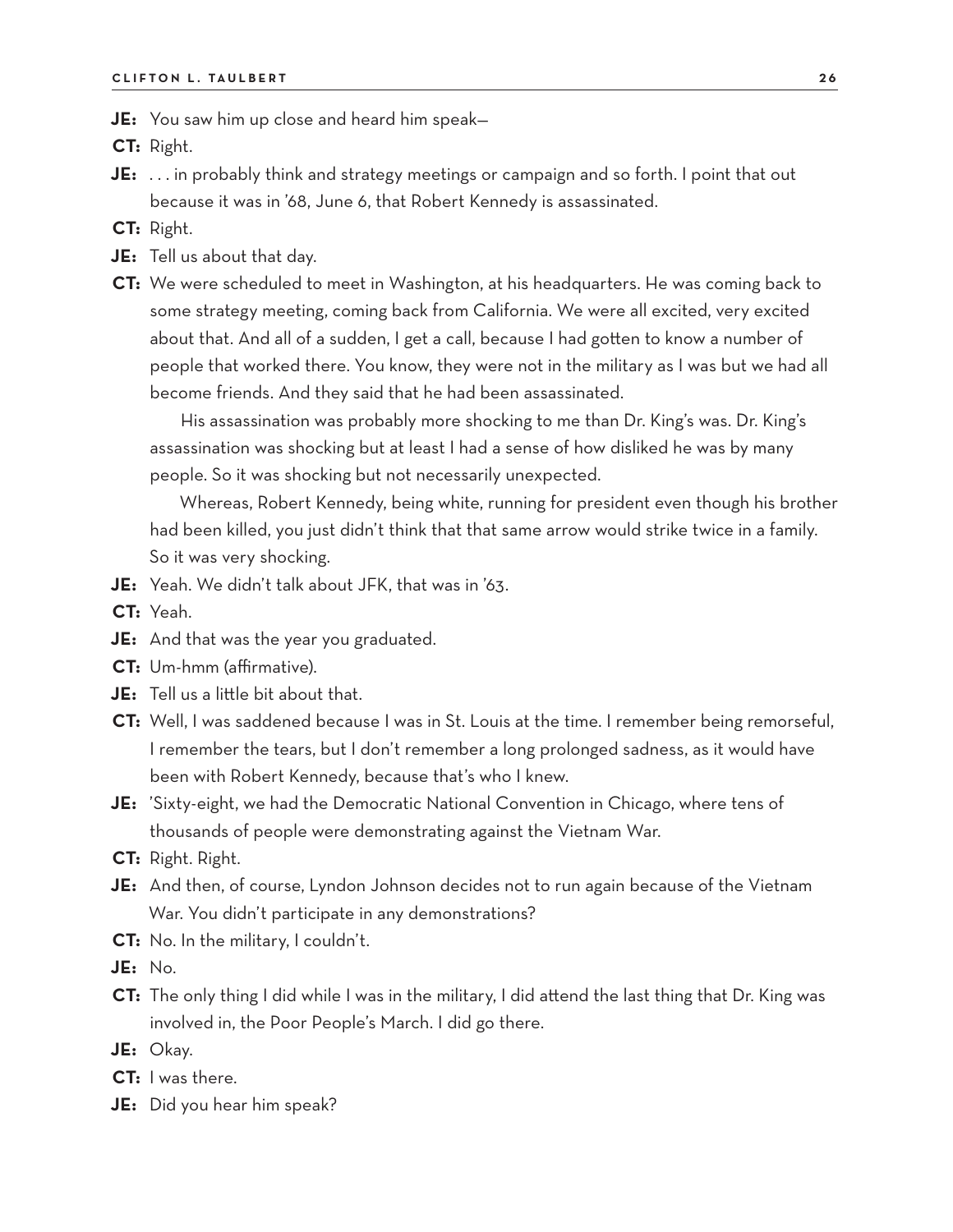- **CT:** Yeah, I was there. After I got off work at the base, I'd go every—
- **JE:** And you'd hear him speak?
- **CT:** Yeah.
- **JE:** Had to be moved by that?
- **CT:** It was so many people there and I was so far away, we could hear him but it wasn't like I could see him—
- **JE:** Yeah.
- **CT:** . . . or talk to him or anything like that.
- **JE:** Oral Roberts University, you graduated then with a degree.
- **CT:** Right.
- **JE:** What degree was that?
- **CT:** Sociology and history.
- **JE:** Then you went on to further education.
- **CT:** Right.
- **JE:** Where?
- **CT:** Well, I had a job at ORU, working at the retirement center. And in order to do that job when they built the healthcare facility I had to get a degree in healthcare management. I got that through Tulsa Community College. There were offering that associate degree.
	- By that time, I wanted to go into banking, which required another level of education that I didn't have. They were having the program at Bank of Oklahoma, at the time, because even at that time you were headed toward integration of jobs and opportunities. So I kind of got there at the right time, and Marcus Tower seemed to have been very instrumental in that push at the time. So I became, for lack of a better term, an intern in the banking industry. And then had the opportunity to go to SMU to the Southwest Graduate School of Banking for three years.
- **JE:** Southern Methodist University.
- **CT:** Right.
- **JE:** At ORU, a little reflection on Oral Roberts. You'd see him in chapel and—
- **CT:** Right.
- **JE:** . . . your thoughts as you watched this man.
- **CT:** I was—
- **JE:** And how did it affect you?
- **CT:** I would say I was mesmerized. The more I got to know him, I saw his humanity as well. And I'd never change being mesmerized but the close-up gave me a better sense of his humanity. He was no different than us but he had great gifts. I really appreciated the fact that when he found opportunities to come against segregation, he would do it. And oftentimes, it was not the best thing for him to do economically.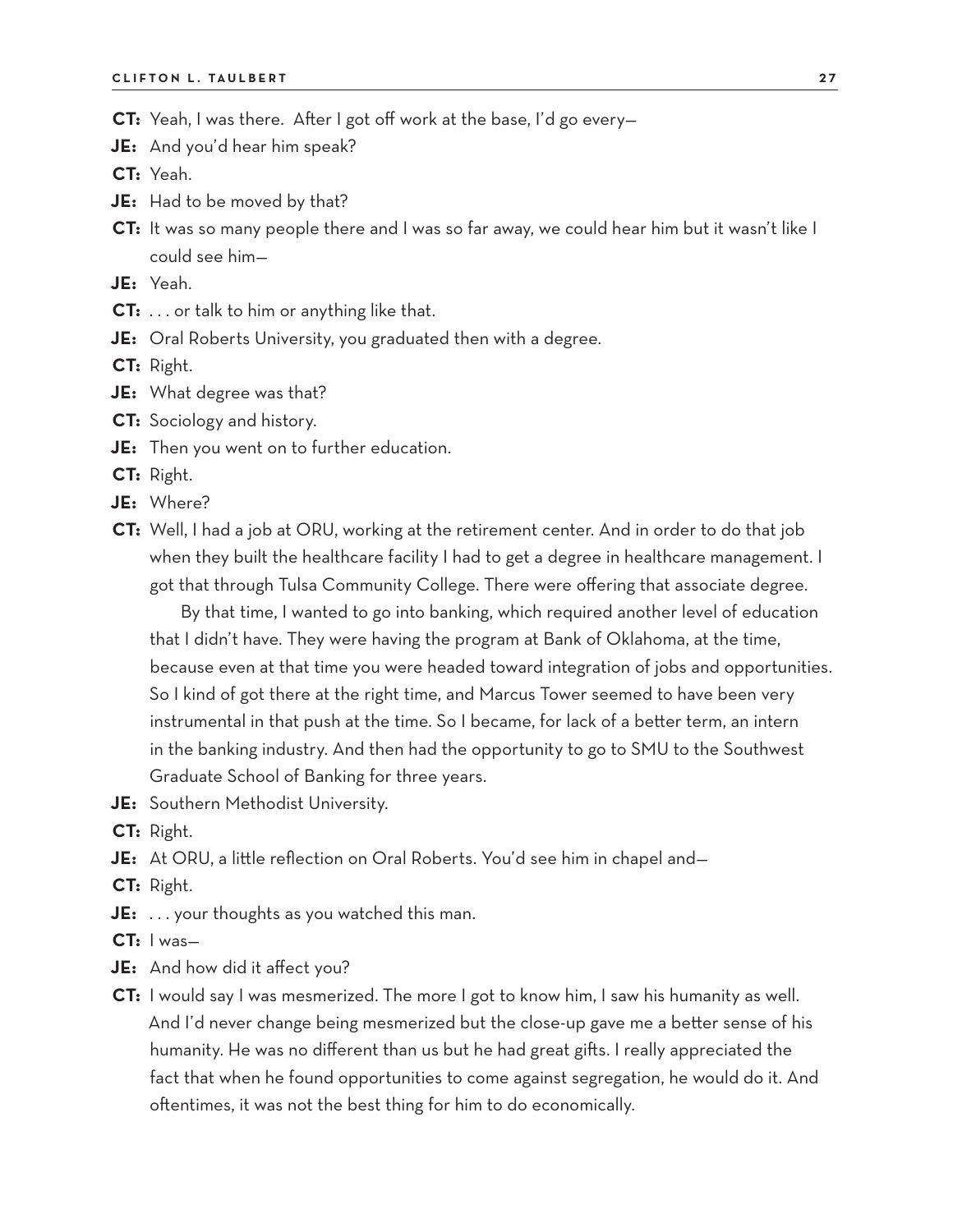I remember with Mahalia Jackson was on the show, how much negative mail he got. And I remember when I graduated from ORU, Mayor Bradley, Tom Bradley, was the graduation speaker. And this is something that Mr. Roberts arranged. I mean, he was always, in his own way, moving that dial forward. And I always appreciated that.

- **JE:** Your time at Oral Roberts University was really growing, and were you writing then at school?
- **CT:** I was writing then. Yeah.
- **JE:** Is it coming clearer to you that *I could write a book*?
- **CT:** Yeah, I say it was coming clearer that, that I could.
- **JE:** College is all about writing and—
- **CT:** Yeah.
- **JE:** ... you must have been excelling in all that and was fun for you?
- **CT:** Yeah, that was, writing was never a problem for me, it really wasn't.

### **Chapter 12 – 6:05 StairMaster**

- **John Erling:** Eventually you move on from ORU. You go to Graduate School of Banking. What's going on next?
- **Clifton Taulbert:** Right in the midst of my banking, you know, there's always been this entrepreneurial bent in my life, but I don't think I called it that at the time, it's just something I picked up growing up in Glen Allan, that if you can own your own business, that's the thing to do.

So StairMaster came along and I became involved and our company had secured the government rights to StairMaster, all over the world.

- **JE:** Your company?
- **CT:** Yeah.
- **JE:** You had established a company?
- **CT:** I—I had—yeah, I brokered a deal that I probably should not have brokered but I brokered a deal that a business was sold to a guy and I got a percent of that sale. And I was so afraid that I asked my lawyer to go pick up the check. [both laugh]

To be quite honest with you, because that was not something that black guys were doing every day. And I said, "I can do this." But then, when I got it down to the very last point, I said, "What if I get there and, all of a sudden, it ain't working?" And I asked my attorney to go, who was a young white guy.

He said, "I'll go."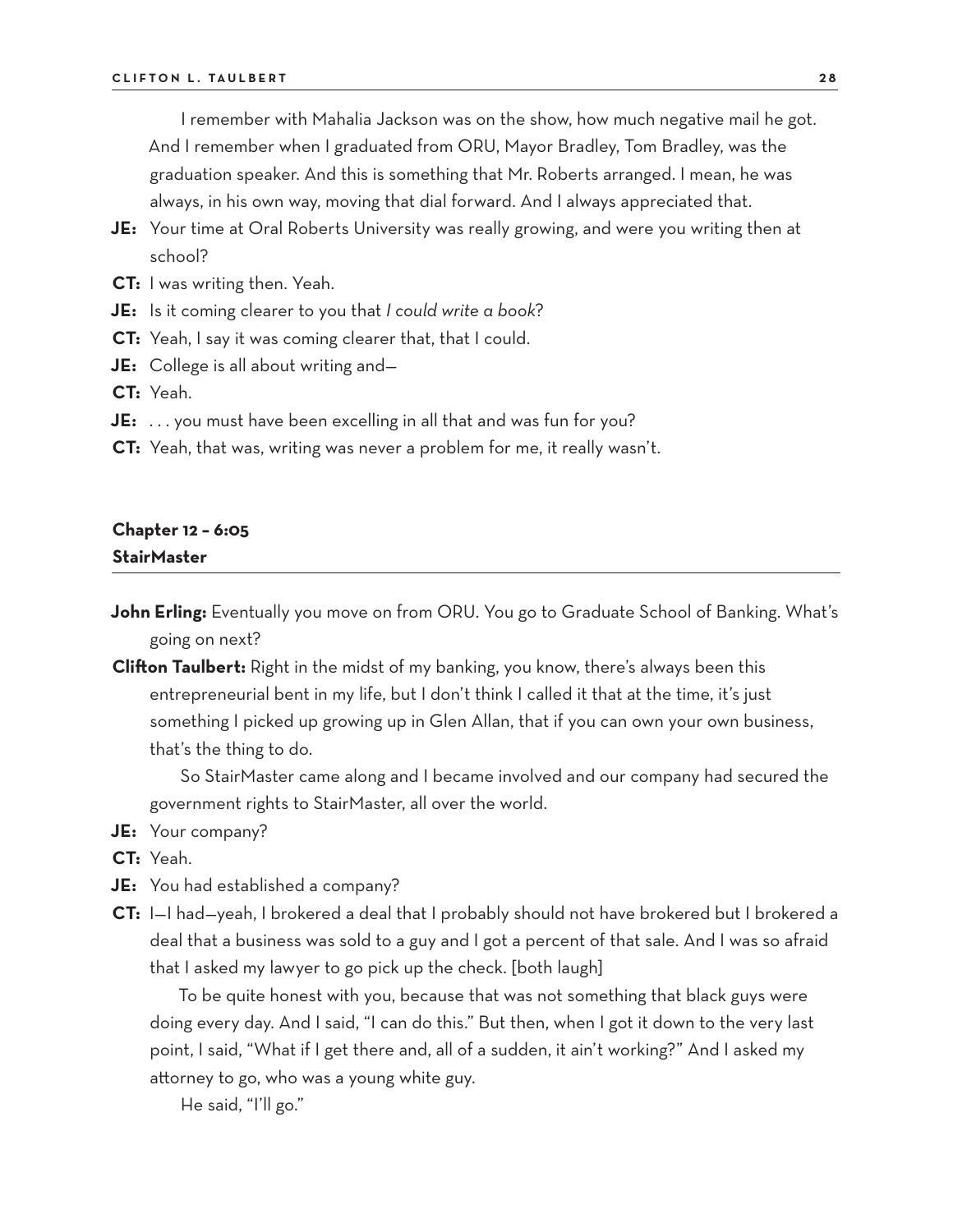**JE:** So race played a part in that?

**CT:** In my thinking?

**JE:** Yes.

- **CT:** Yes, in my thinking, yeah.
- **JE:** In Tulsa, Oklahoma?

**CT:** Yeah.

- **JE:** What year are we talking about?
- **CT:** Probably '78, '79, something like that.
- **JE:** Okay. I came out of Minnesota, North Dakota, Omaha, Nebraska, to here. Would you agree that this is probably where the South begins? In Oklahoma?
- **CT:** I don't think I would say it's where the South begins, because Oklahoma is relatively strange, with so many different people from so many parts of the country. It is definitely southern, but Tulsa is also eastern as well. When you consider the white founders of Tulsa. Especially those in the oil industries. Many of them were from Philadelphia.

You have the Native Americans, who many of them came from southern states here. **JE:** Yeah.

- **CT:** And the blacks that migrated here, they would have come in from southern states, but there were some from New York as well. And because it was a territory for so long, where people did right things, in spite of all the other things that was going on, I don't know what to call it. I call it an experience state, I don't know.
- **JE:** I think there's some attitudes in Tulsa that are of the South. I interviewed a lady, Marina Metevelis. She's connected to TCC, Tulsa Community College. She talks about living in Wichita. She'd be coming down here to visit family and when the train crossed the border from Kansas to Oklahoma, they changed the signs in the restrooms to "Whites Only." That kind of fed into my thinking that attitudes of the South are beginning here in Oklahoma.
- **CT:** I know prior to 1907, there was two territories and things were a lot different. But in 1907, I know that they embraced legal segregation. They—
- **JE:** Yes, we had a segregated constitution.

**CT:** Yeah.

- **JE:** Right, very much so. Talk to me a little bit more of your life as a businessman. Because you've gone on to other things, you're president and CEO of the Freemont Corporation?
- **CT:** Corporation.
- **JE:** What does that do?
- **CT:** You know, to talk about my life as a businessman, I have to take you back Glen Allan for half a second, to Uncle Clee. That's my uncle that owned the icehouse. The only business in Glen Allan that served whites, blacks, Chinese, Jews, and whomever, and it was the only icehouse there. And I had an opportunity to work for him after I left the grocery store. That was a great mental change for me.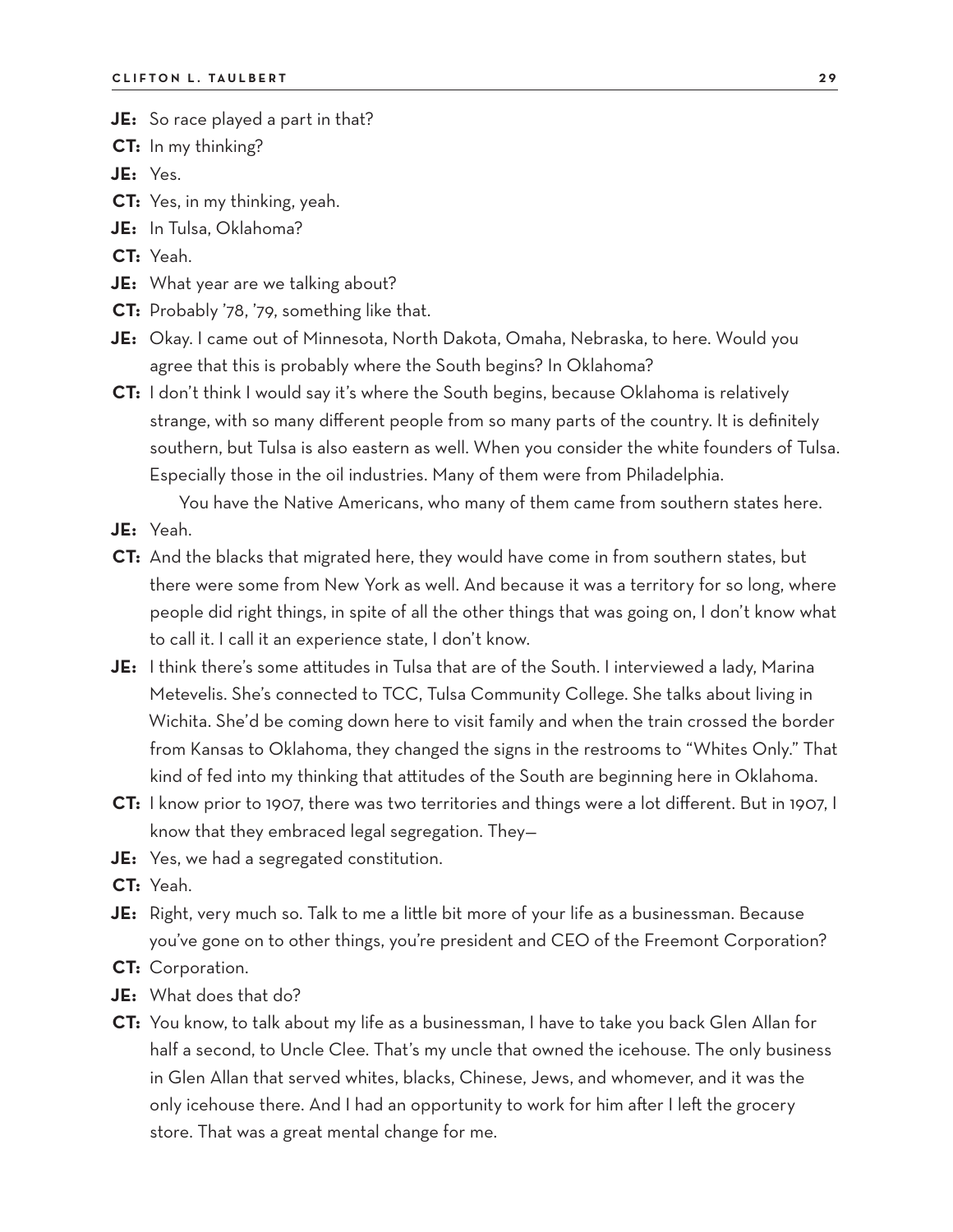Working at the grocery store got me out of the fields and got me inside. Working for my uncle got my mind out of the fields. Because now I'm seeing a man who looked like me who owns his own business and is serving the entire community. And as a boy, a young man, I should say, working for him, I had to pick up his habits. I mean, he had a code of conduct that if you broke it you're out of there. He had great respect throughout the community, a great sense of decorum. Everything about him I admired.

And I think that is what really propelled me into the opportunities of thinking I could do likewise.

- **JE:** The seed for business was planted right there.
- **CT:** Right there.
- **JE:** So then bring you back to Fremont Corporation.
- **CT:** Corporation.
- **JE:** What does it do?
- **CT:** Well, you remember when I was afraid to pick up the check?
- **JE:** Yeah.
- **CT:** I got the check. The first thing I did when I got the check, after telling my wife, I said, "Okay, let's establish a company."

"What you going to do?"

"I don't know. But I know if I don't start somewhere I'll probably never do it."

- **JE:** I thought you had a company going as you had StairMaster.
- **CT:** Well, StairMaster was a company, but StairMaster happened after the check. I haven't got the timing, but we talking about StairMaster earlier. The Fremont Corporation was the company that enveloped StairMaster, but Fremont was established after that first initial sale that I made, I established Fremont.
- **JE:** The sale of StairMaster?
- **CT:** No, that land sale. You remember we talked about a business that I helped to broker that business?
- **JE:** Yes.
- **CT:** The money I got from that, I was afraid so I sent my lawyer to pick up that check.
- **JE:** Okay, and that was sizeable enough for you to say, "I can invest this in a business"?
- **CT:** Right. And the first thing I did was to incorporate. I had to get a name, and that's where the name Fremont came from. Fremont was a plantation that my mother's great grandfather owned in the Mississippi Delta.
- **JE:** Hmm. Well, that says a lot, doesn't it?
- **CT:** So I got my business cards and all of that.
- **JE:** Is Fremont Corporation many businesses operating under that umbrella?
- **CT:** No, it's a basically a marketing and consulting company. The work that I do around the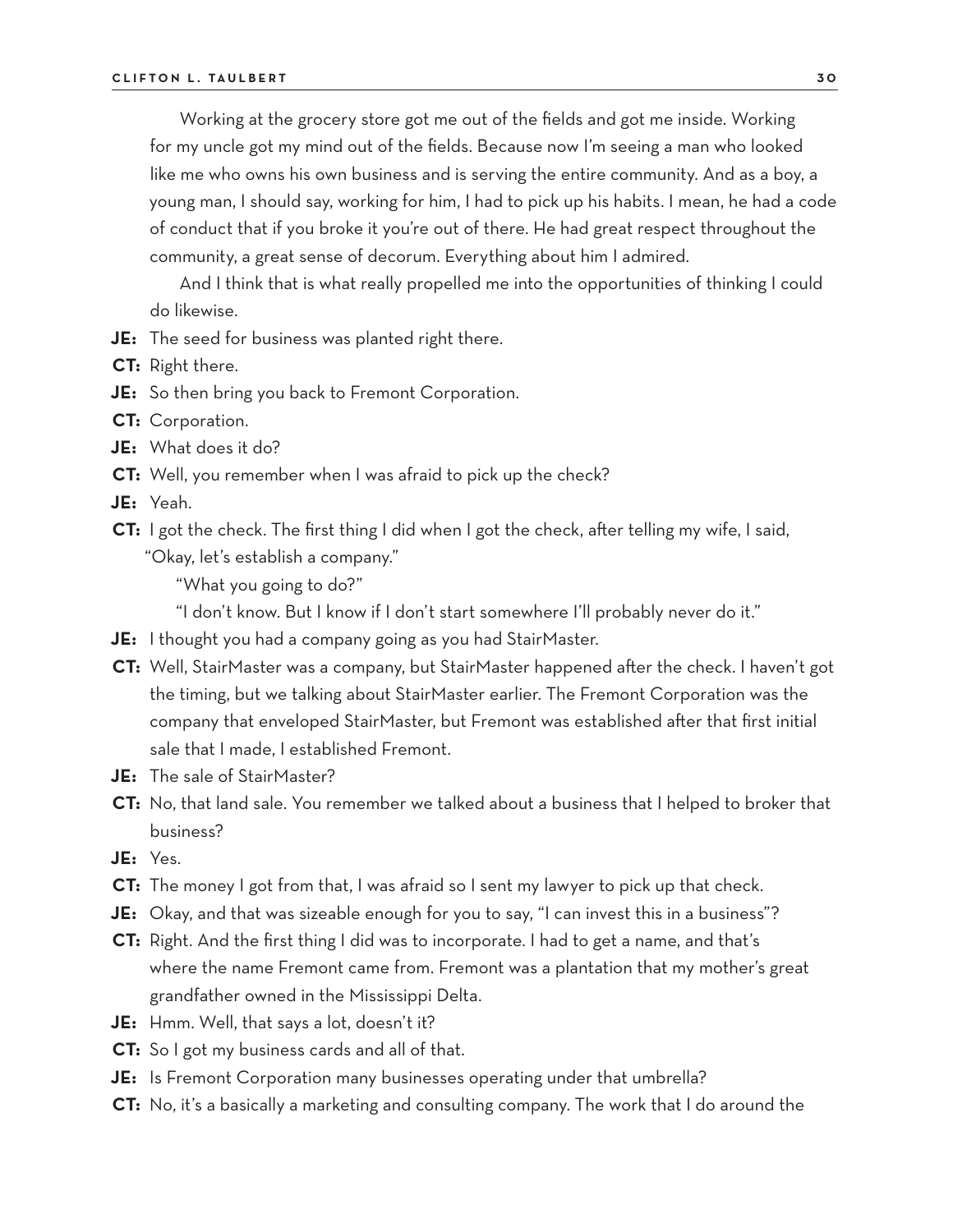country, the phone calls that I've recently had since we've been here, that all comes under the auspices of Fremont. That's the workshop, that's the facilitative, that's the strategic planning that I help companies do. All of that comes under Fremont.

When I travel to Australia to lecture at the Charles Sturt University and work with the aborigines there, that's all under Fremont.

**JE:** Okay. This is out of context but—

# **Chapter 13 – 2:50 Coffee Business**

- **John Erling:** . . . you became a public speaker and you were around one of the masters of public speaking in Oral Roberts, did you think you should have been a minister?
- **Clifton Taulbert:** That's a good question. [laughs] I got a letter from someone the other day that said Reverend Taulbert, and I said, "Maybe they're sending it to someone else, maybe to my mom." But I think in some regards, committed to your faith, you automatically become a spokesperson for your faith. But not in a formal way.
- **JE:** So you didn't feel pressured or feel like maybe I ought to consider that?
- **CT:** No, I didn't feel pressured.
- **JE:** The call never came to you?
- **CT:** No.
- **JE:** In another business, you're in the coffee business.
- **CT:** Yes.
- **JE:** Tell us about that.
- **CT:** The coffee business is a chip off of StairMaster, to a great extent, because StairMaster was totally new to me. As I said, I was not an athlete, so athletic equipment really didn't mean a whole lot to me. But I began to understand what StairMaster meant for the heart. And I knew that everybody had a heart, so somebody should be buying this machine to make their heart work right.

So when the coffee business came along, that opportunity came along, I was never of the mindset to say, "I can't do this." It was a challenge put in front of me, and don't ever put a challenge in front of me because I will look it over a thousand times and find a way to say, "Yeah." I'm going to find something bright in that challenge.

The guy who founded African Bean Company said, "I need someone else to do this. I can't do this. And the brand is Roots Java Coffee." He said, "If you could sell StairMaster, that nobody wanted, surely, you could sell coffee that everybody drinks."

So I had to really think in terms of how do I learn this business? I'd been in it for five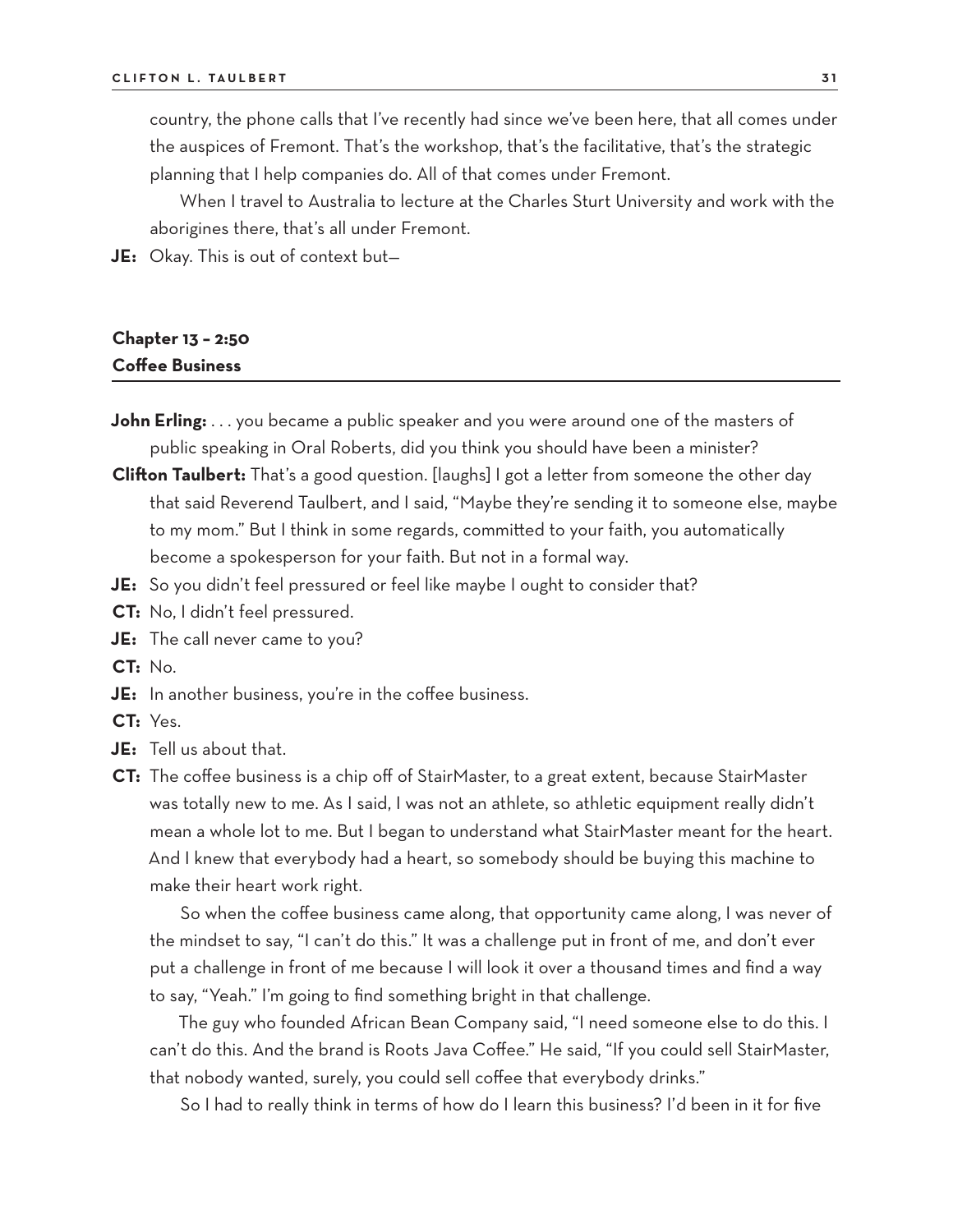years but the first two years I was learning the business. I mean, there was so much I didn't know. The only thing I knew about coffee was Maxwell Coffee, because that's what I'd go down to the store to get for my great aunt when I was a kid. That's all I knew about coffee, so I had to learn everything, how it grows, all of that about it, the different blends, everything. I had to learn it from ground zero.

- **JE:** Who are you marketing that to, a specific audience or is it grocery stores so everybody can buy it?
- **CT:** We're not in grocery stores but we have an online store that we sell from LA to New York.
- **JE:** What's special about Roots Java?
- **CT:** The coffee is imported from the mountains of Rwanda, it's absolutely incredible. It has no bitter aftertaste. Plus, whoever drinks a cup of Roots Java Coffee or buys a bag of Roots Java Coffee, they're helping to rebuild the country of Rwanda that almost disappeared in the horrendous genocide that happened for them. And they are now back in control of their lives and we work with about three to five hundred independent entrepreneurs in Rwanda that grew that coffee up in the mountains. I mean, it has a great, great taste.
- **JE:** Yes, I can imagine.
- **CT:** It really, truly does.
- **JE:** I'm not even a coffee drinker and I might like it, huh?
- **CT:** You would, you would.

### **Chapter 14 – 9:40 Once Upon a Time**

**John Erling:** All right, so while you're being a businessman the issue of writing books is also, so you're a pretty busy person.

### **Clifton Taulbert:** Right.

- **JE:** The first book *Once Upon a Time When We Were Colored*, when does that begin? Do you remember the years?
- **CT:** It began in the military so it would have been before '68.
- **JE:** But you hadn't really thought about it as being a book then?
- **CT:** In the military I had a friend named Paul J. De Muniz. A white kid, we were both kids then, from Portland, Oregon, who ended up being the head of the Supreme Court for the state of Oregon. He was one of my best friends. Very intellectual. He would read my stuff and he said, "Clifton, you ought to write. You ought to make this a book." He said, "I swear to you, Clifton, I can smell the food you're talking about, I can walk the streets you're talking about, you are a good writer."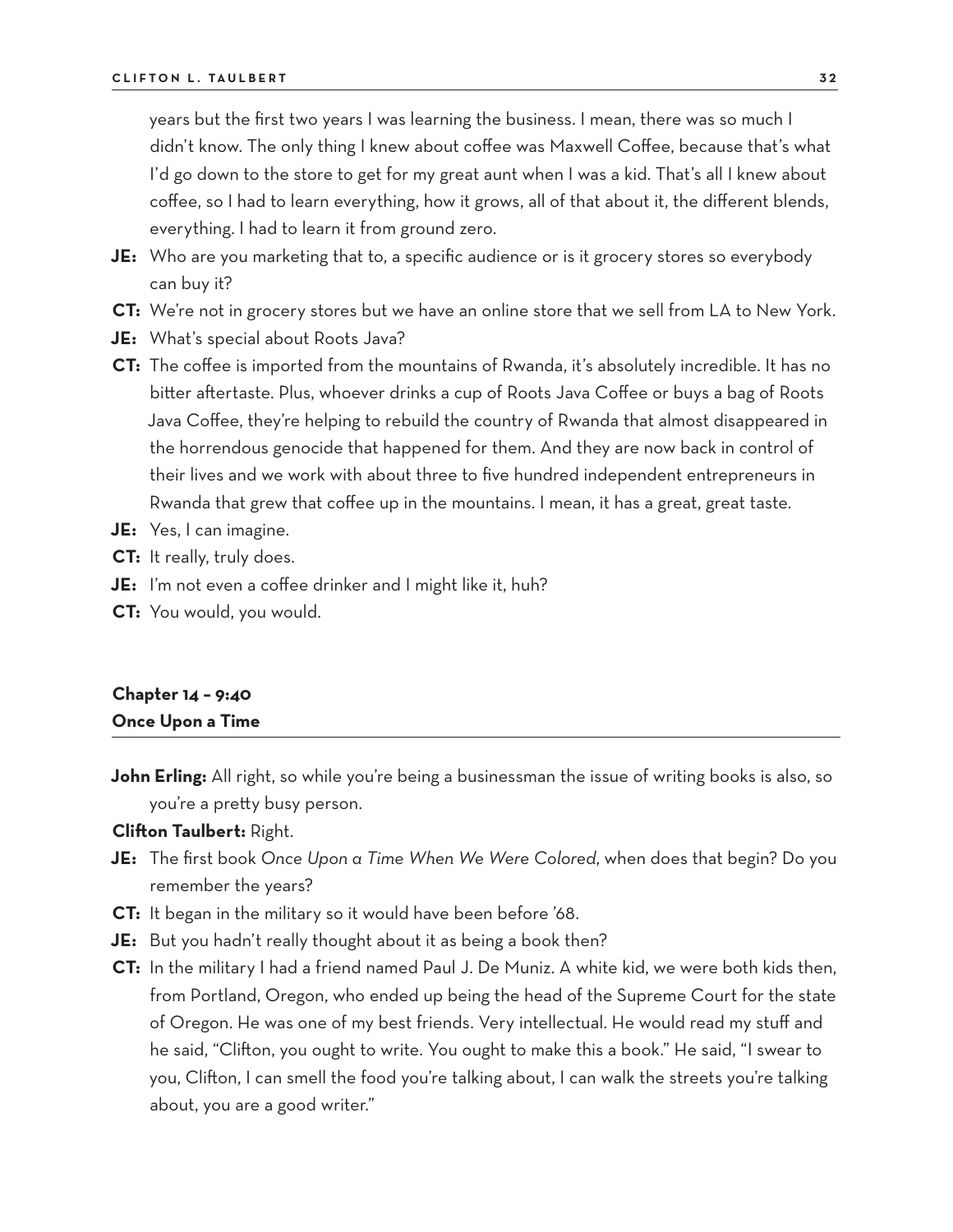And Paul really encouraged me to write. So I began thinking about a book, but for twenty-four years, at least the first twelve years, everything I sent in was rejected. But the twenty-fourth year my life changed here in Tulsa. I had all these little short stories in a pasteboard box, no book, just short stories in a pasteboard box that I had written and took them with me from Bangor, Maine, to Washington, DC. And every time something would happen, I'd write a story about, something about Glen Allan. Out of that box came the first book *Once Upon a Time When We Were Colored*, was written here in Tulsa, all of that was compiled here.

- **JE:** You said rejected, your writings had been rejected?
- **CT:** I'd sent the short stories in—
- **JE:** To where?
- **CT:** *Look* magazine, *Time*, every—
- **JE:** Any magazine?
- **CT:** . . . every, anybody that was publishing short stories.
- **JE:** And everything was rejected?
- **CT:** Everything was rejected.
- **JE:** You had to begin to wonder, *Really, am I as great as I think I am?*
- **CT:** No, I had put the thing in a pasteboard box, sealed it up, *It's obvious I can't write, just nothing's going to work.*
	- In Tulsa, do you remember a book called *Cleora's Kitchens*?
- **JE:** Yes.
- **CT:** Okay, I did a review of *Cleora's Kitchens* and the publishers, whom I had never met, were there. That was Council Oak Books, I had never met him before him before.
- **JE:** Yeah.
- **CT:** I didn't know anything about them. But I did that review of *Cleora's Kitchens.*
- **JE:** What was *Cleora's Kitchens*?
- **CT:** It was a cookbook and a story about a black cook here in Tulsa, in the '20s and '30s. And the major Tulsa families that she worked for. It was an incredible book. The publishers were there and there was a lady there who had had maybe a couple of glasses of wine. She came up to the publisher and said, "He writes."

I said, "Oh, God, don't say that." I had walked away from it.

And they said, "Will you send me your stuff?"

I said, "No, I won't do that." I said, "If you let me come and read a story—"

They said, "Well, we don't usually do that but we'll do it."

So I read the story, which is called "The End of a Season." And they said, "If all of your writing is like that we will publish the book." That's the story of *Once Upon a Time When We Were Colored.*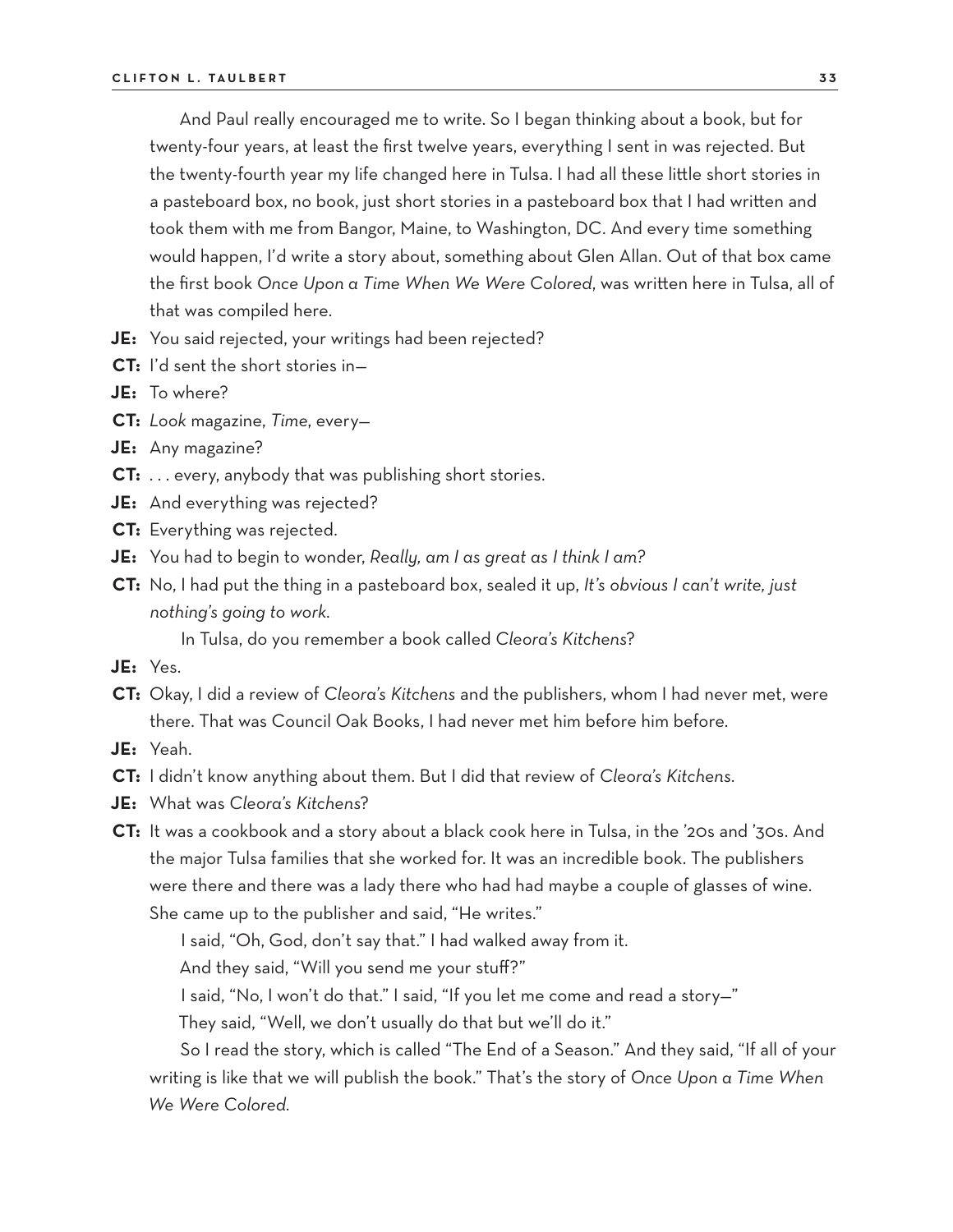**JE:** Wow. And you stumbled into it.

- **CT:** I stumbled. If there's something worse than stumbling, I did it. [both laughing] I did that, it wasn't a strategic effort on my part at all.
- **JE:** So this little paperback book I'm holding in my hand took on legs.
- **CT:** It took on legs.
- **JE:** And what became of it?
- **CT:** What became of it was shocking. They told me at Council Oak that they would print five thousand copies. But it wasn't because they thought the book was that good, it was because that was the break-even point for the publisher and the book, get it down to a nice per item cost. And you'd make their investment back, depending on how many they would sell. But they said, "This should last you about five years."

In about three months, they were gone.

- **JE:** Really?
- **CT:** Then they had to reprint. And then the next thing that happened, I was invited to be on the *Phil Donahue Show*. First time in New York City, went there totally unknown. There were four other writers on the program with me. They all had their people with them. And I had nobody but me. I was sitting by the guacamole dip in the Green Room.

Phil Donahue came in, introduced himself, very gracious man. But all the other people had PR people with them. So they were telling all these anecdotes to Mr. Donahue, but I had nobody to talk for me. I was there by myself.

But long story short, we got out on stage, it was all taped live. They had about five books there. He began looking at all the books. And when he finished looking at all the books, my book ended up on top. So he started reading. There was a chapter called "Luggage, Legs, and Gorgeous Colored Women."

- **JE:** Yeah.
- **CT:** He began reading that and didn't stop. He never got to the other books. I came to New York unknown, I left New York known all over Phil Donahue's world. And the telephone lines in Tulsa were breaking down there were so many calls coming for that book.
- **JE:** At Council Oak Books?

**CT:** Yes.

- **JE:** And they were sending them out? Wow. So that was your big break there.
- **CT:** That was, that was the big break.
- **JE:** But then, it says right here on the cover, "Now a major motion picture."

**CT:** Picture.

- **JE:** How did you stumble into that?
- **CT:** I stumbled.
- **JE:** How did that come about?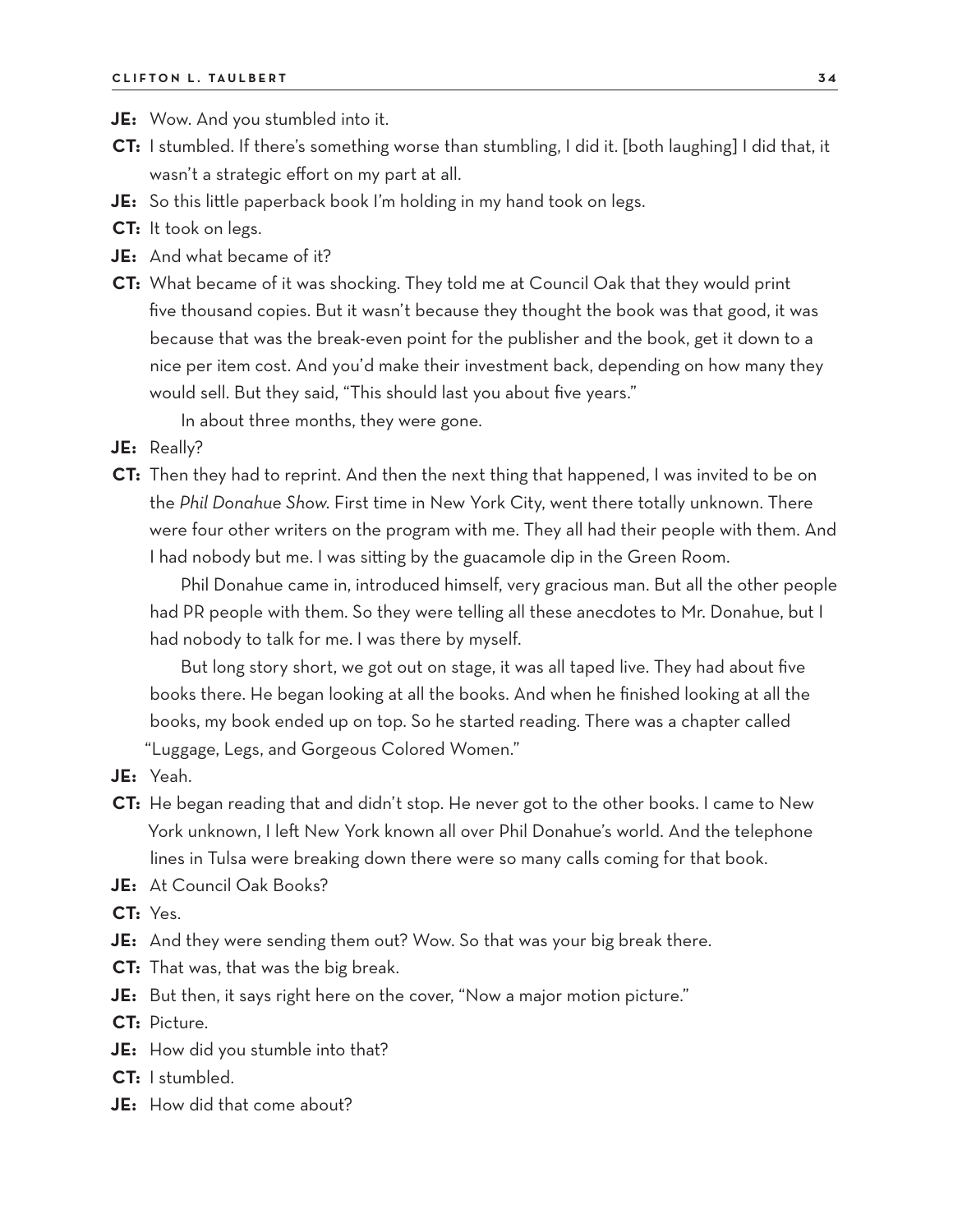- **CT:** Stumbling is not bad.
- **JE:** No, it isn't.
- **CT:** The newspaper in Boston, what is it?
- **JE:** *Globe*.
- **CT:** The *Boston Globe* did an incredible review of this book. And I started getting calls from agents all over LA about a movie. And that's what led me eventually to Tim Reid, because he was part of that, and whomever was his agent must have called about it. So over the course of time, he became the producer of that.
- **JE:** Who starred in the movie?
- **CT:** Phylicia Rashad, Al Freeman, Jr., Polly Bergen, were the three major stars.
- **JE:** You can buy that today, can't you?
- **CT:** Yeah, yeah.
- **JE:** On Amazon.
- **CT:** Right.
- **JE:** Well, what a thrill that had to be.
- **CT:** It was. But one thing I did learn that it doesn't matter if it's your life and your book, once you sign the papers to the producer, it becomes their life and their book. [laughs]
- **JE:** Did you like the way they produced it?
- **CT:** I did. There was one scene in there that I didn't like, it was an untrue scene. But I realized they were working a movie. In the movie, I'm born in the field. And I told, "Oh, no, no, they got that wrong." I said, "I was born in my great grandfather's house."

And he just looked at me, and he said, "But not in this movie." [both laugh] And that's when I realized that I had lost my voice.

- **JE:** So was it fun to see yourself being played on screen?
- **CT:** You know, I think the story, the over-arching story, was more important to me than me being there. Because it was one of the first times that they had gone into the preintegrated South, to look inside the house. There was a couple of scenes about the Klu Klux Klan, but for the most part, it was the interior lives of African Americans prior to integration.
- **JE:** We didn't talk about Klu Klux Klan. Did you feel that as a growing boy? You said you were picking cotton and all that.
- **CT:** Oh, it was always, I mean, it was just part of the culture. You knew who were members of the Klu Klux Klan. And there were times that they rode, and little towns like Glen Allan was probably not on their radar, to a great extent.
- **JE:** So you didn't see burning crosses?
- **CT:** I've never seen a burning cross.
- **JE:** You didn't see them riding in on horses or coming into your town or anything?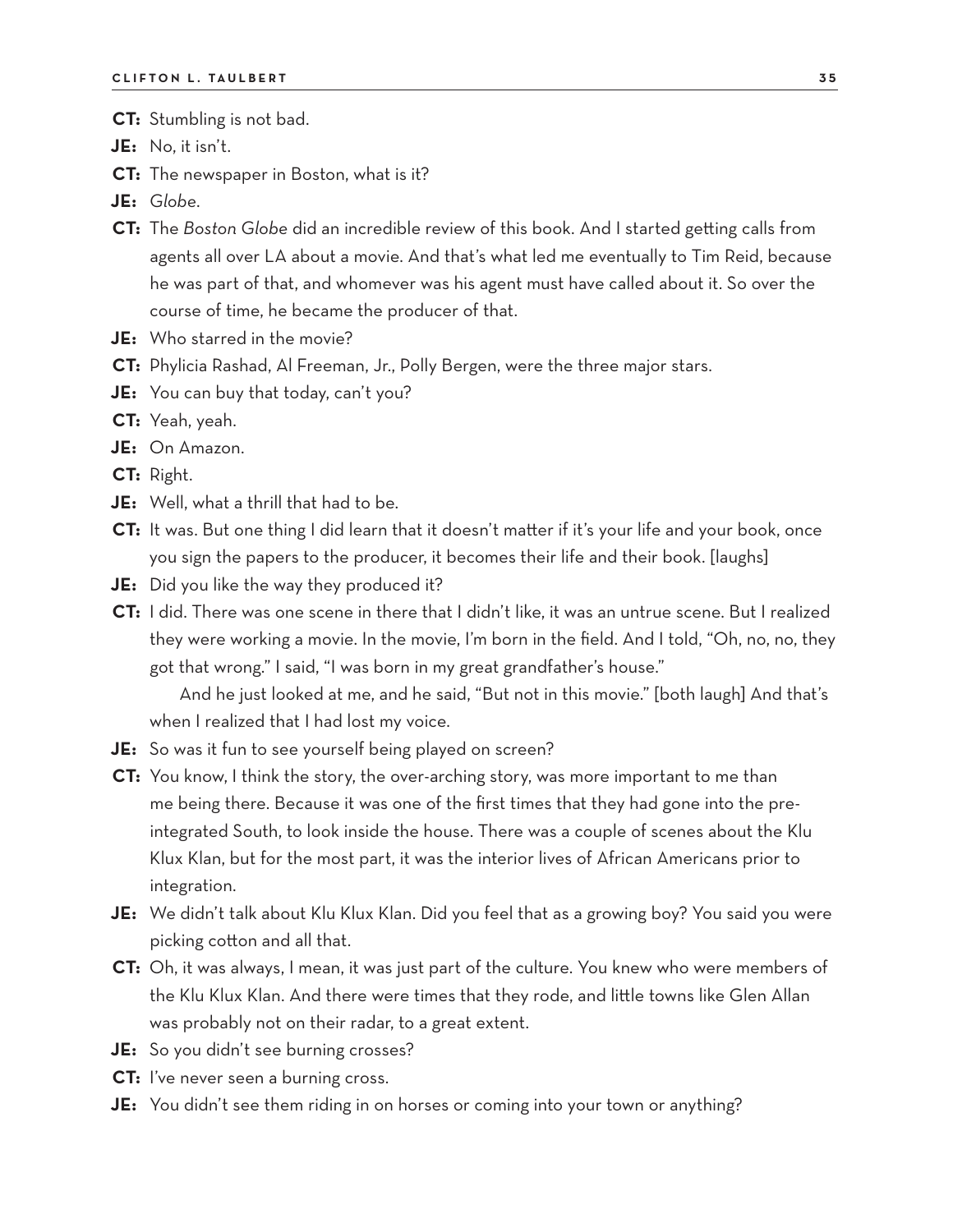- **CT:** I've not but I knew who they were, because everybody knew who the members of the Klan were. They were disposed to keeping themselves in secret, they wanted you to know who they were.
- **JE:** This book *When We Were Colored*, just a moment about that title.
- **CT:** When we were colored, what does that mean and what are you today?
- **JE:** Well, that really has nothing to do with it. Let me tell you what really happened, how I got that title. Because there was no title for the book and Council Oaks said, "We got to have a title, we've got to have a title. What are you going to call it?"

I said, "I don't know."

Our son was a little boy at the time, so I was up in his room reading to him a children's book and it said, "Once upon a time . . ." and it just hit me like a lead balloon. Because the title of the book was not *When We Were Colored. Once Upon a Time When We Were Colored.*

I called Paulette Millichap with Council Oaks, and I said, "I got the title: *Once Upon a Time* . . *When We Were Colored.* Because I wanted to define a period in time that existed for nearly every African American in this country. And that period of time was defined when all of our legal documents, everything was defined as colored. The Glen Allan Colored School is where I went. We went to the Glen Allan Health, was the colored, everything was defined by color.

Black was a term not used at the time. Negro was used but not as frequently as colored. Colored was the term. But that also became the parameters of time that I was talking about as well.

- **JE:** When did black become a name? Who, who started it?
- **CT:** In the '60s, I would say the Black Movement, the Black Panthers, that movement, "I'm black and I'm proud." Because that was a term, just like I haven't ever seen a white person either. I've seen people who have been a different color than me but this paper is white, and I've never seen a person that looked like this.
- **JE:** Yeah.
- **CT:** But that's the term that defines them. So the term that if I was black, for whatever reason, we had been to believe that black was a negative term. So we didn't use it. You used everything else other than black. But all of a sudden, somebody said, "No, I'm from Africa, I'm black, I'm from the black race."

So the term "black" became the next term of description.

- **JE:** It took you a while to get used to that?
- **CT:** I would say it probably took me a while to get used to it because you African American, and then you had black. You know, so it was a sequence of terms. And that's the price you pay for having come through the disposition of slavery where names were dropped in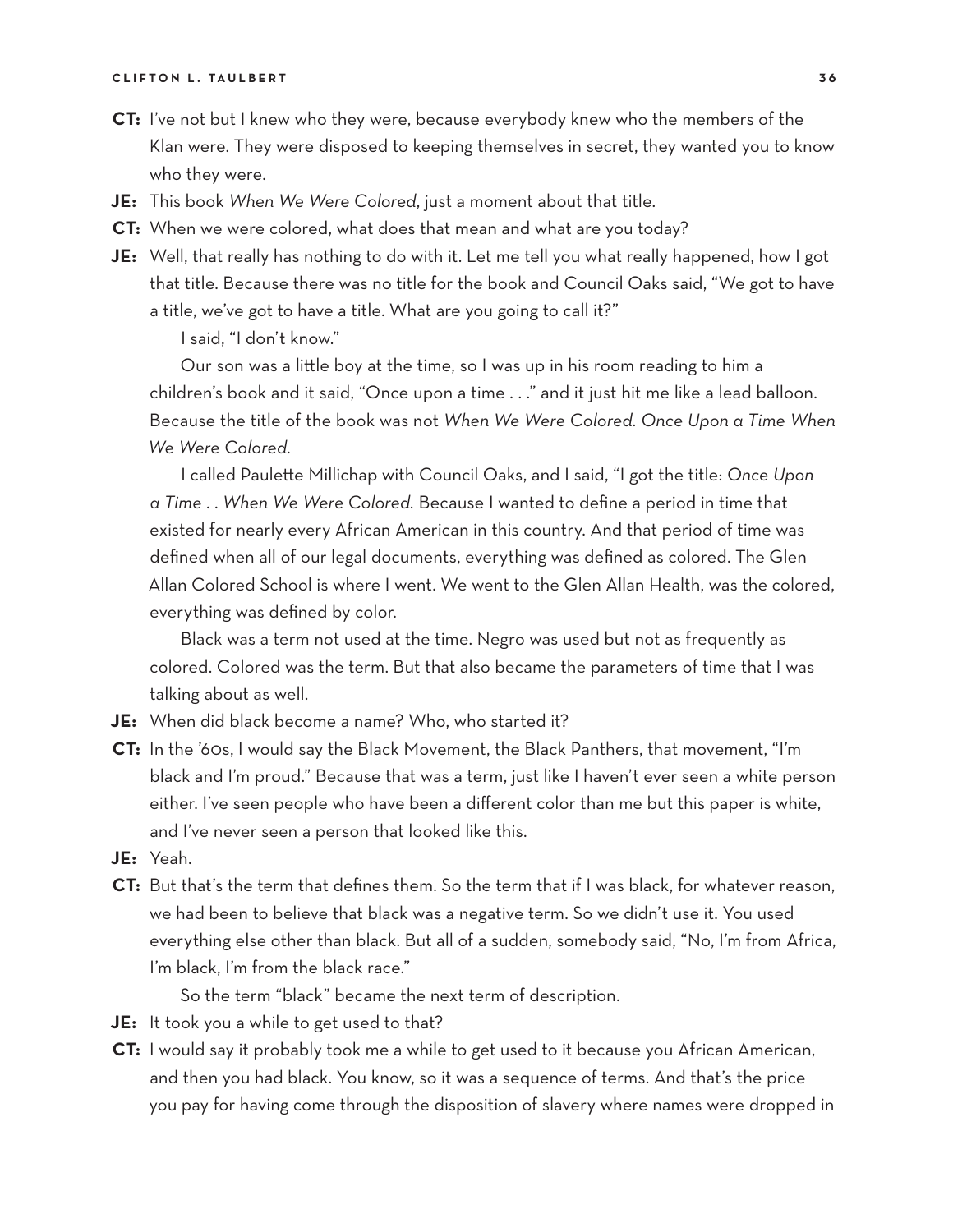the Atlantic. And once you got to South Carolina, to the shores, you were given names by other people.

- **JE:** And now we interchange black and African American both.
- **CT:** American, right. Um-hmm (affirmative).

### **Chapter 15 – 8:28 Sandra Day O'Connor**

- **John Erling:** The chapter "Some Glad Morning, Some Glad Day, I'll Fly Away," give us a little synopsis of that.
- **Clifton Taulbert:** That's a song, and that was a song of hope, that was a song of the reality of many of the people that I grew up with, the older people, is that no matter what happened to their lives, no matter how mistreated they may have been, overlooked, or ignored, there would come a time that their lives would be celebrated. And that celebration was part of their faith. So "Some glad morning, some glad day, I'll fly away." I'm going to leave this, dropping it all, and I'm going to become who I was destined to be.
- **JE:** When do you do your best writing, morning, afternoon, does it make any difference? Upon inspiration?
- **CT:** Upon inspiration. Upon inspiration, if it hits me at one o'clock in the morning, I'm in bed, I wake up.
- **JE:** You've got to do it?
- **CT:** I, I got to do it. I cannot put it off. And my wife is a testament to that. She would tell you that some days I'll write for three days and won't quit. But then I'll go for months and not write.
- **JE:** How many times have you thought of something and, *I'm going to write it later*, and it's gone?
- **CT:** Many times.
- **JE:** And you—
- **CT:** And I don't want to ever put myself in that position when it's time to write. I have to write when the inspiration hits me.
- **JE:** Then you wrote a second book, *The Last Train North*.
- **CT:** Train North.
- **JE:** That just happened to be nominated for the Pulitzer Prize. [laughing]
- **CT:** And it also won the first African American to win the Mississippi Institute of Arts, and that is an award for nonfiction. It won the Doubleday Book of the Year Award. I mean, it didn't stop winning.
- **JE:** The way we talk about it, it sounds easy. But writing is not easy.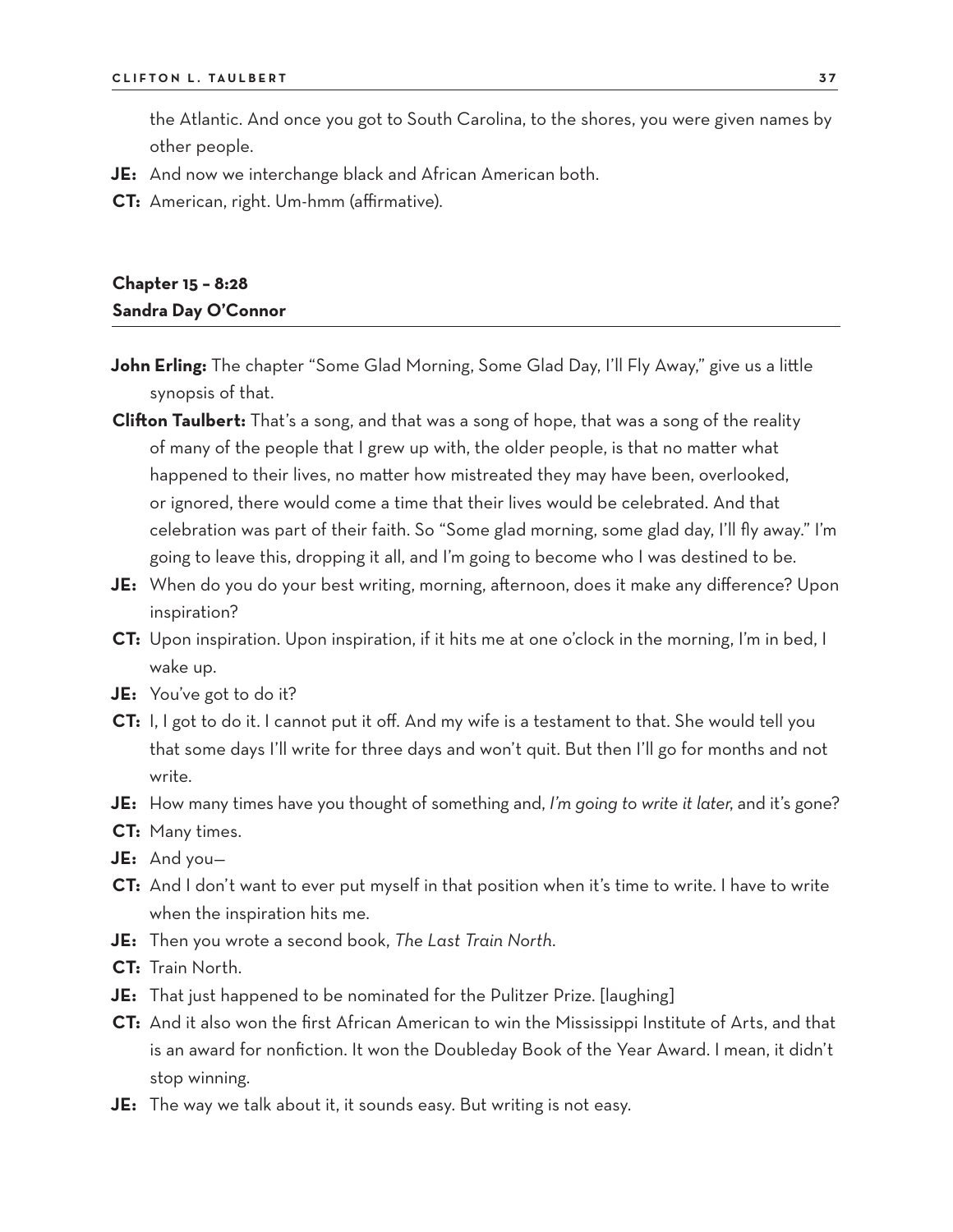- **CT:** Writing is not. It's not, it's a task. It's a lovely task, but it's a task.
- **JE:** You know you've got to write, do you get writer's block?
- **CT:** I don't get writer's block, because writer's block is almost like something blocks you. But when there's nothing else to say, I stop. Now many people will call that writer's block because if they want to write five hours a day and they've only written two, they got three hours left, and they're being guided by, what I would call, a fictitious timeframe they've set up. I don't look at it like that. I look at when the inspirations stop, I stop.
- **JE:** Who was it, a famous writer said, "You take a blank piece of paper and you stare at it until blood comes out of your . . ."
- **CT:** [laughing]
- **JE:** Isn't there a quote that goes like that?
- **CT:** I don't know, it could be, but I...
- **JE:** Yeah. It just sounds like the worst thing in the world. And maybe that because you write on inspiration. Maybe there are people who *I've got to get this written but I don't have anything to say today. And I'm sitting and looking at this computer screen and I just can't do it.* And some have said, "If I can write one sentence in a day, that's okay."
- **CT:** Well, essays I write a lot. I may have the inspiration to start but I keep till I finish. That's a different type of writing than the books that I write.
- **JE:** You have thirteen books?
- **CT:** Right.
- **JE:** *Eight Habits of the Heart*. One of those books garnered an invitation by former Supreme Court Justice Sandra Day O'Conner to address members of the court and their invited guests. How does this book come to her attention?
- **CT:** Think the Mississippi Delta Queen, think Natchez, Mississippi, think some of the most important people in the world, they're on this boat. They have decided to make it a literary tour of the American South. And there's a writer chosen for every port that the boat will come to, the Mississippi Delta Queen.

I was chosen as the writer for the Port of Natchez. I still don't believe it but I was. 'Cause Shelby Foote was there. You got the guy who wrote the *1927 Flood,* I'm trying to think of his name right now, I can't think of his name right now. And I apologize for that. You got incredible southern writers and I'm there in the midst of them at the Port of Natchez.

Unknown to me, Sandra Day O'Connor is in the audience. I had no earthly idea, I'd never met her, don't remember having seen her before, because in those days, you didn't have C-SPAN, I don't believe, because you never saw who these justices were.

So anyway, I've given my speech at Melrose Plantation. You had about 120 people there and they're literally from around the world. Some of the world's wealthiest people and most well-known.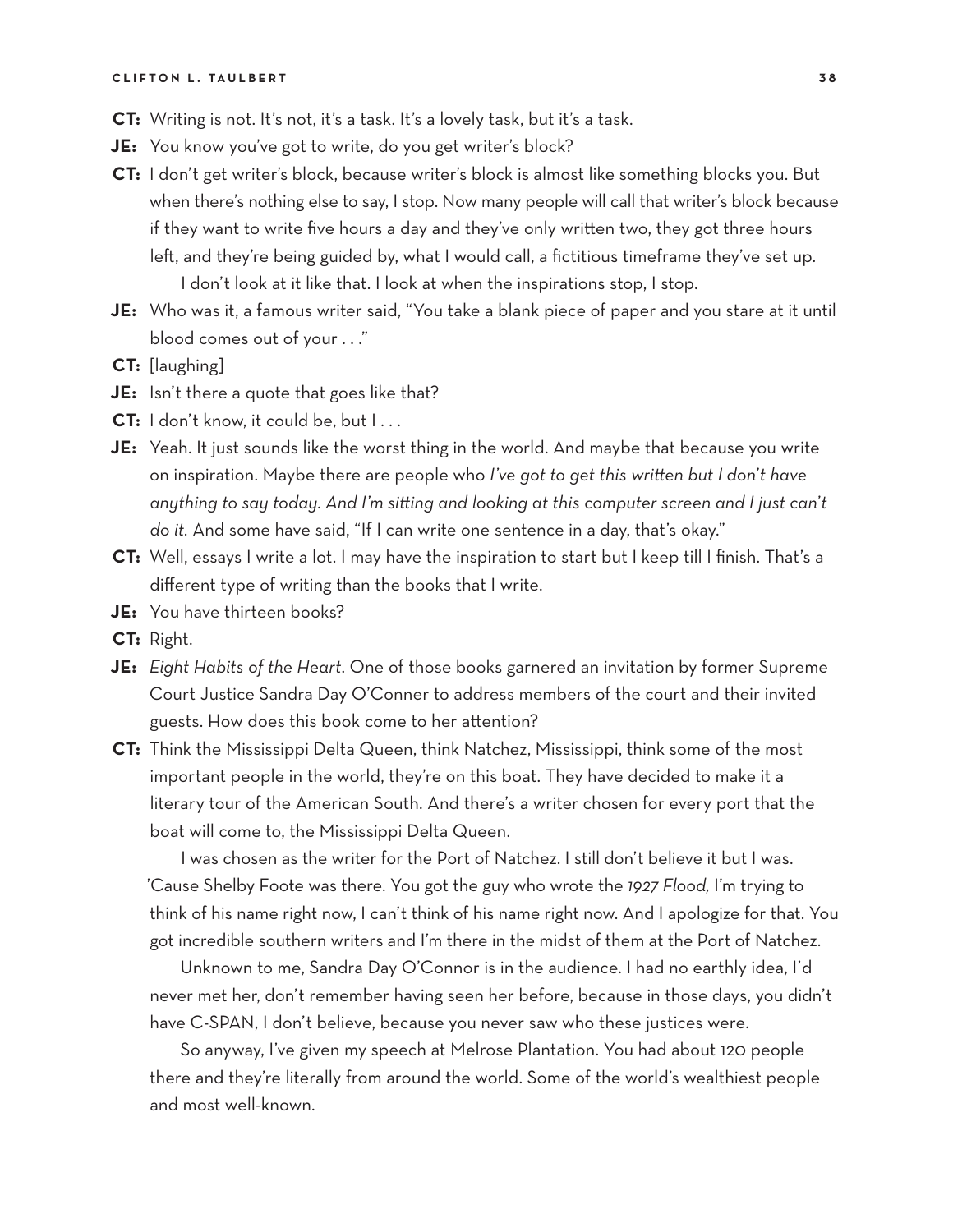At the end of my speech, I get a standing ovation, people standing in line to shake my hand, and I'm talking about *Once Upon a Time When We Were Colored*, what I'm talking about at that time. But I'm talking about the *Eight Habits of the Heart*. Before the book, *Eight Habits of the Heart* grew out of *Once Upon a Time When We Were Colored*. So they're a combination of two things, conversation.

Now the book had been printed but I was using both to talk about the story. There was a lady came up to me and she had tears in her eyes. She had on a yellow jacket and a pair of white pants. And she said, "This was just incredible. We need to hear more about this." And that's all she said.

And the guy behind me said, "Do you know who you just talked to?"

I said, "I haven't the slightest idea."

He said, "That was Supreme Court Justice Sandra Day O'Connor."

I said, "Are you kidding me?"

That afternoon, I got a call from her husband, John O'Connor, said, "Would you be willing to have breakfast with the justice, and that's tomorrow morning?"

We were all standing on the Mississippi Delta Queen and I was so afraid I would oversleep, I stayed awake, sat up all night. And I decided for breakfast that I would not have grits or eggs or anything that I could have any problem with. I would get a bran muffin and orange juice, that should be just fine.

So I go up, I get down there, everybody is there, John O'Connor meets me, really nice guy. I get my bran muffin and when I see the justice come down and the head of the FBI is there as well, I'm—this is big time. I got the muffin in my hand but I don't realize that I'm so nervous that I have squeezed the muffin to death. It's coming out on my fingers.

**JE:** [laughing]

John O'Connor sees this and he taps me on the shoulder, he says, "I think you need some help, Mr. Taulbert." [both laughing]

It's an embarrassing moment but an unforgettable moment as well. I finally got my hands cleaned up, got another muffin, went to the table. We talked a little bit about the books that I'd written and how I grew up and things like that.

She just said, "Well, we need to have you in Washington. Washington needs to hear this."

I've had people say things like that before, you know, nothing ever came of it. About a month later, we get a call in my office, she calls directly herself. And the guy who worked for me, Doug Decker, lives here in Tulsa. Still works for me part-time. He said to me, "Clifton, somebody's playing a gag. They say they're Sandra Day O'Connor. You know ain't no Supreme Court Justice calling this office."

A month had passed and I had kind of forgotten it. I said, "Wait a minute, wait, wait, wait, wait, it could be." And I picked up the phone and it was her. Wanted some time that I could come to Washington. That's how it all happened.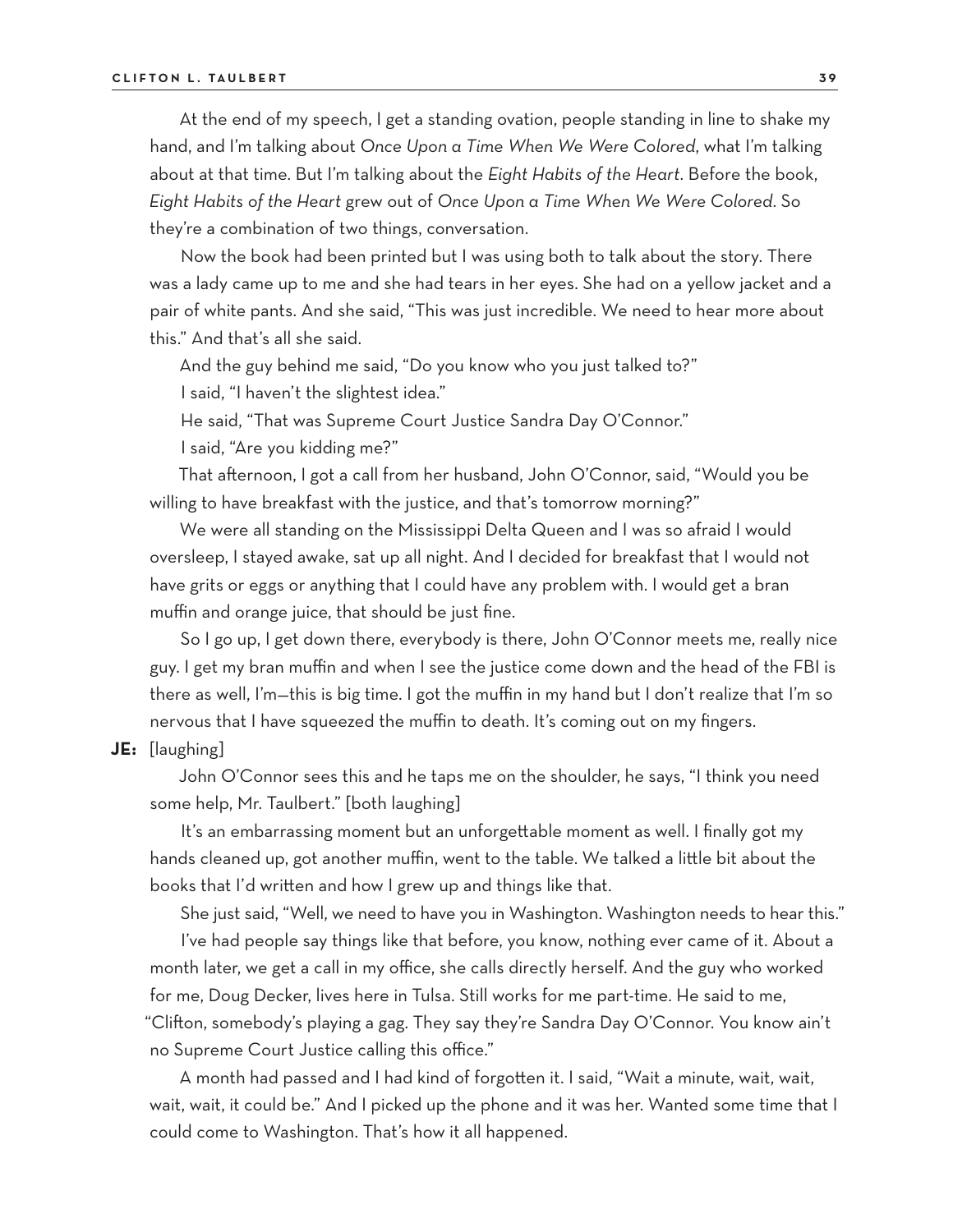**JE:** If you were just an author, not all authors and writers can speak.

**CT:** Yeah.

- **JE:** So you were also given that gift. And it was because of your speaking. She knew the book but you were able to speak—
- **CT:** Right.
- **JE:** . . . about it, and so you've got a double whammy going here. Who did you address when you went to DC, and the members of the court?
- **CT:** First, first of all, I met the Honorable Dr. James Billington, who is the librarian for the United States, because I was going to speak in the Library of Congress, in its incredible room. He's a good friend of Sandra Day O'Connor. He introduced Sandra Day O'Connor and Sandra Day O'Connor introduced me. The justices who attended, I think there was seven, all of them didn't attend, but I think seven, they were all seated on the front row with pencil and paper in hand.

It was the most nerve-racking time of my life. I mean, this is not something I would have counted on or looked for or thought about or anything like that.

**JE:** Tell me about the room. Was there a lot of big tables?

**CT:** Oh, no, no, no.

- **JE:** They sat in the audience?
- **CT:** It was like, there was an audience, maybe two, three hundred people.
- **JE:** But they were sitting on the front row?
- **CT:** They were sitting on the front row, as was Sandra Day O'Connor. They were sitting right on the very front row. So I gave the speech.
- **JE:** Did you feel good about yourself? I mean, you were nervous but did you think you did a good job?
- **CT:** I think I did a good job, I don't think I did an excellent job because I was too scared.
- **JE:** But, obviously, they had to be very appreciative and—
- **CT:** They were, I mean, the people there, there were generals. The Supreme Court made up a guest list.
- **JE:** You did—
- **CT:** And then I could invite people to as well.
- **JE:** You did tell them you picked cotton?
- **CT:** Oh, yeah, by the time they left they knew the story.
- **JE:** [laughs] Oh, what a wonderful thing for you to be happening, huh?

**CT:** Yeah.

- **JE:** This thing about not feeling as good, is that going away? I mean, look what happened to you here.
- **CT:** Yeah, it goes away or it doesn't show up as frequently, I would think, maybe that's it.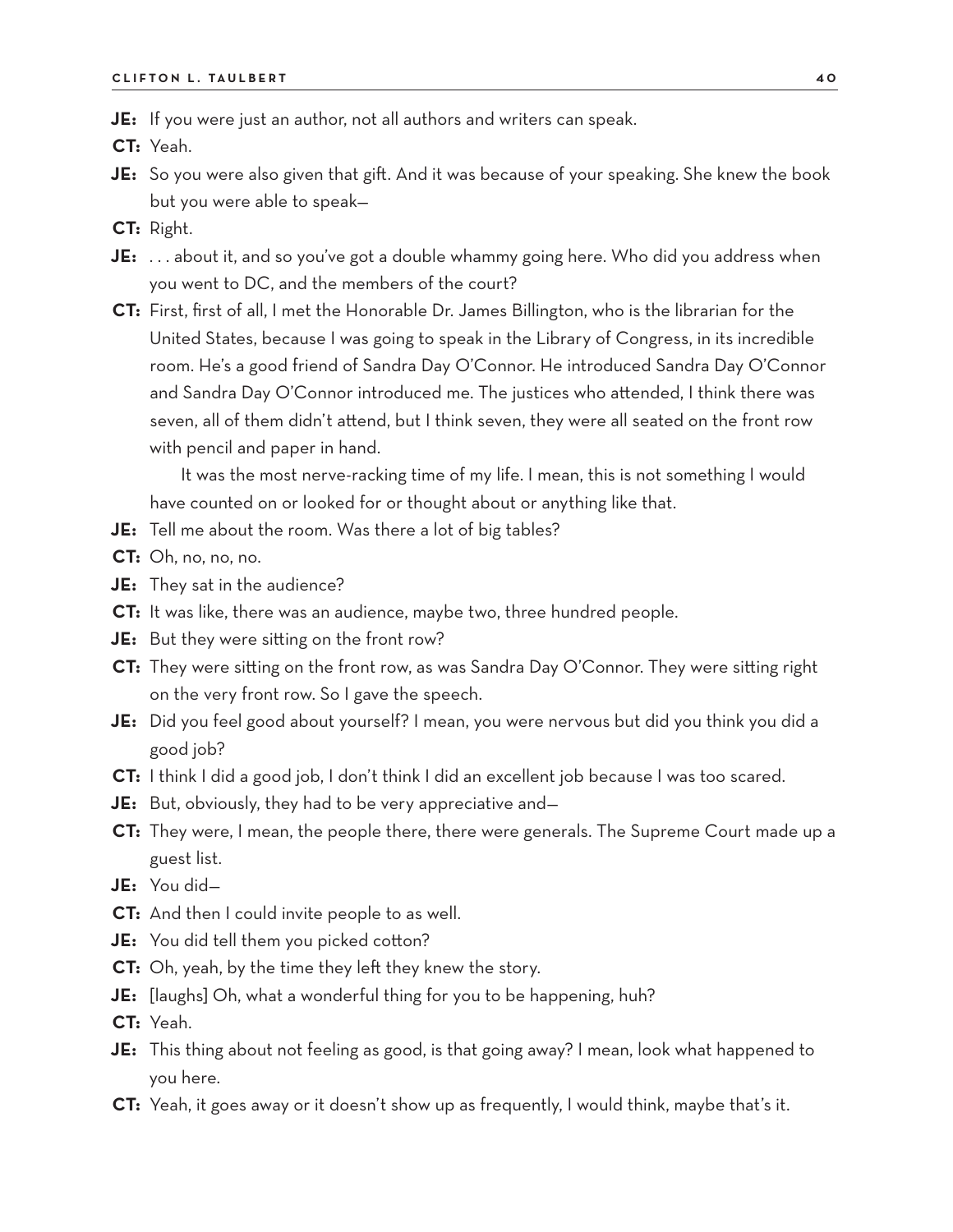### **Chapter 16 – 10:30 The Invitation**

**John Erling:** All right, let me come here, finally.

**Clifton Taulbert:** Okay.

**JE:** To *The Invitation*. And I have read this book. You received an invitation to supper, I believe— **CT:** Right.

**JE:** . . . in Allendale, South Carolina.

**CT:** Carolina. I had gone to Scotland to speak. They were at an old castle in Scotland, they were comparing my works with that of Robert Barnes, which I thought, *Nobody would believe that*, but they were. That's where I was, I had just returned from Scotland and was invited to speak at a conference at Philadelphia at the Turn of the Century.

At the end of my speech there, there was several white ladies running the halls to catch me. They said, "Mr. Taulbert, will you come to South Carolina and speak for us?"

It was in that speech, that time, I met a lady by the name of Camille Narren, who worked for the Department of Education for South Carolina. She invited me to speak and at the second speaking, I met her mother, but I didn't know it was her mother at the time. I just simply met a very classy older white lady who looked as if she was the epitome of the old South. But very gracious, very nice.

And I remember getting a letter from her, a handwritten letter, saying how much she enjoyed my speech. That was the end of it.

So I got invited back there and because her daughter worked in education and she was at an educational conference, I just assumed her to have been a retired school teacher. As most of the people there were retired or working in the field of education, higher education and secondary.

I worked with a team of consultants from Boston University, so we were all meeting at the airport there in Columbia. Once we got in a car, the plan was we always went out to have dinner together to talk about what we had to do the next day.

I said, "Well, are we going to dinner?"

They said, "Well, we've been invited out to Miss Camille's house."

I said, "Oh, that's the lady that I met, the older lady that I met when I was at Salkehatchie."

"Yeah."

I said, "Oh, she's a retired school teacher, right?"

They said, "No, do you know who she is?"

I said, "No, not really, that's Camille's mother, that's all I know."

They said, "Clifton, she's the owner of Roselawn Plantation from the 1700s."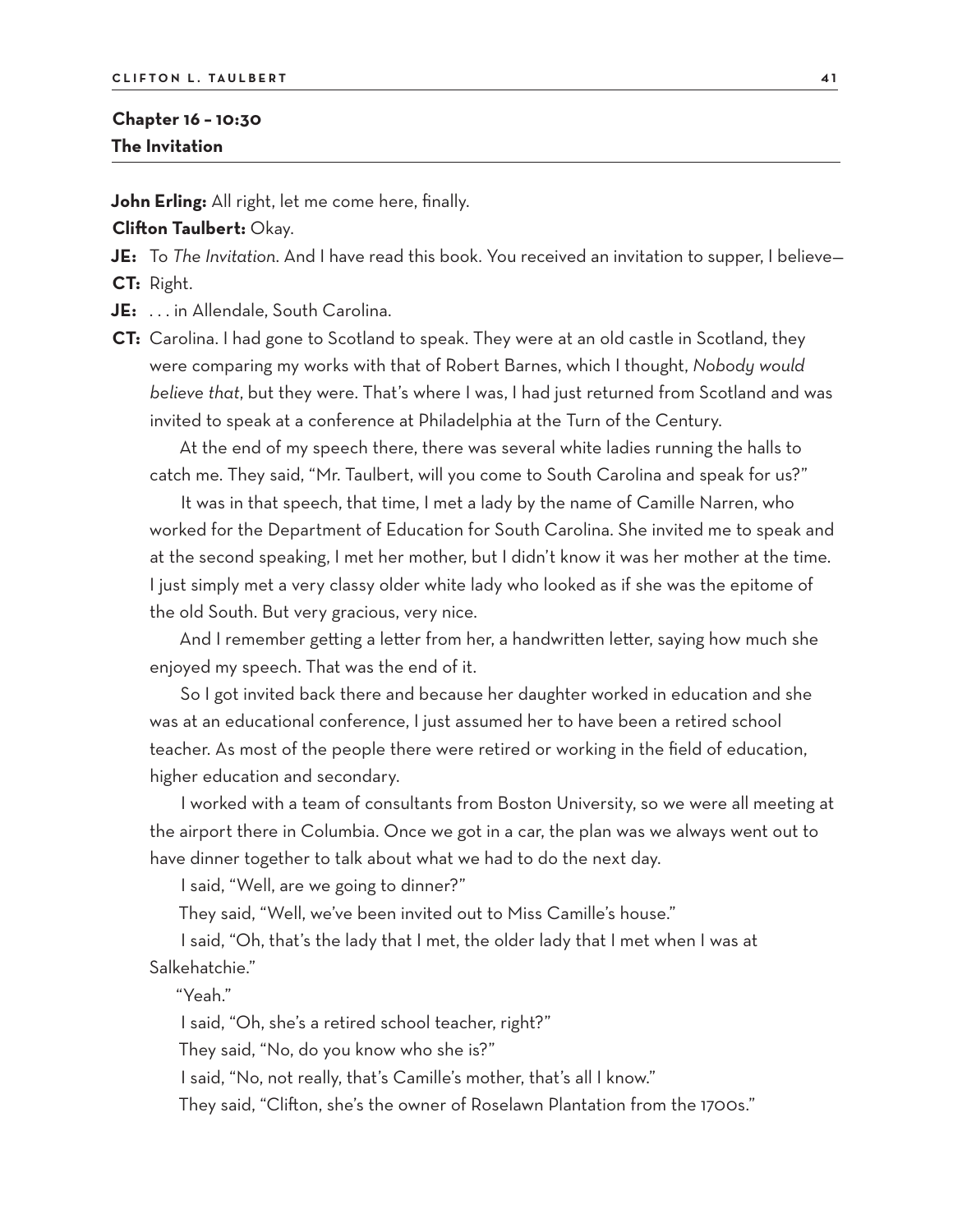**JE:** [laughing]

**CT:** "She's growing thousands of acres of cotton and her house is on the Historical Register. She is the epitome of the antebellum South."

So that's where we were invited to supper. And for whatever reason, I'm not quite sure why, the drive there and finding out who she was, you got off the four-lane highway, you got on a two-lane highway, you got off that highway, you got on a two-lane blacktop road, and eventually, you get off the blacktop road and you're on a dirt road that has ruts from wagons in it. You go through this long lane of oak trees that are dressed in Spanish moss on either side. And when you get to the end of this lane, there's this low country mansion, seemed like growing out of the ground, surrounded by cotton.

And all of a sudden, my world just sort of collapsed in front of me. The tie, the suit, the briefcase, I was back in Glen Allan, Mississippi, the world that I had left behind. And I couldn't tell the people who were with me. I think it would have been embarrassing to me. I knew I didn't want to go in, and I was dealing with all of this in my head.

So, finally, I had no other choice, but to get out of the car. And we went through the back, the steps were so tall I said it was like walking up the Mayan Ruins. You finally get to the back veranda and I'm upset with myself because the memories of being at the Governor's Mansion at the state of Mississippi, my home state, was just flooding me.

And I remember the butler who opened the door there and I didn't even know his name. Don't know his name today, never shook his hand, he was just like an animated human being. And I just fell in line with the animation. And I promised myself this would never happen to me again.

So I was prepared to meet the butler to shake his hand, introduce myself, ask his name. And when the door finally opened, after knocking on the door, you could hear all the laughter inside and everything going on, there was no butler at the door. It was the 5'4" lady, Miss Camille Cunningham Sharp, the matriarch of Roselawn Plantation.

- **JE:** Hmm.
- **CT:** And our paths would cross for five years. The year she died, which would have been 2007, the winter of 2007, I got a call from her daughter, said, "Clifton, Mama has passed away and we wanted you to know that."

But it was in those five years, our lives had crossed. And I told my wife that day, I said, "Barbara, I have to write this story because no one could believe what happened. And what happened could not have been orchestrated or arranged. Our paths were meant to cross for a purpose and a reason." And it took me seven years to write that one book.

- **JE:** After her death?
- **CT:** After her death.
- **JE:** Somebody came along with you when you went into that plantation house.
- **CT:** Right.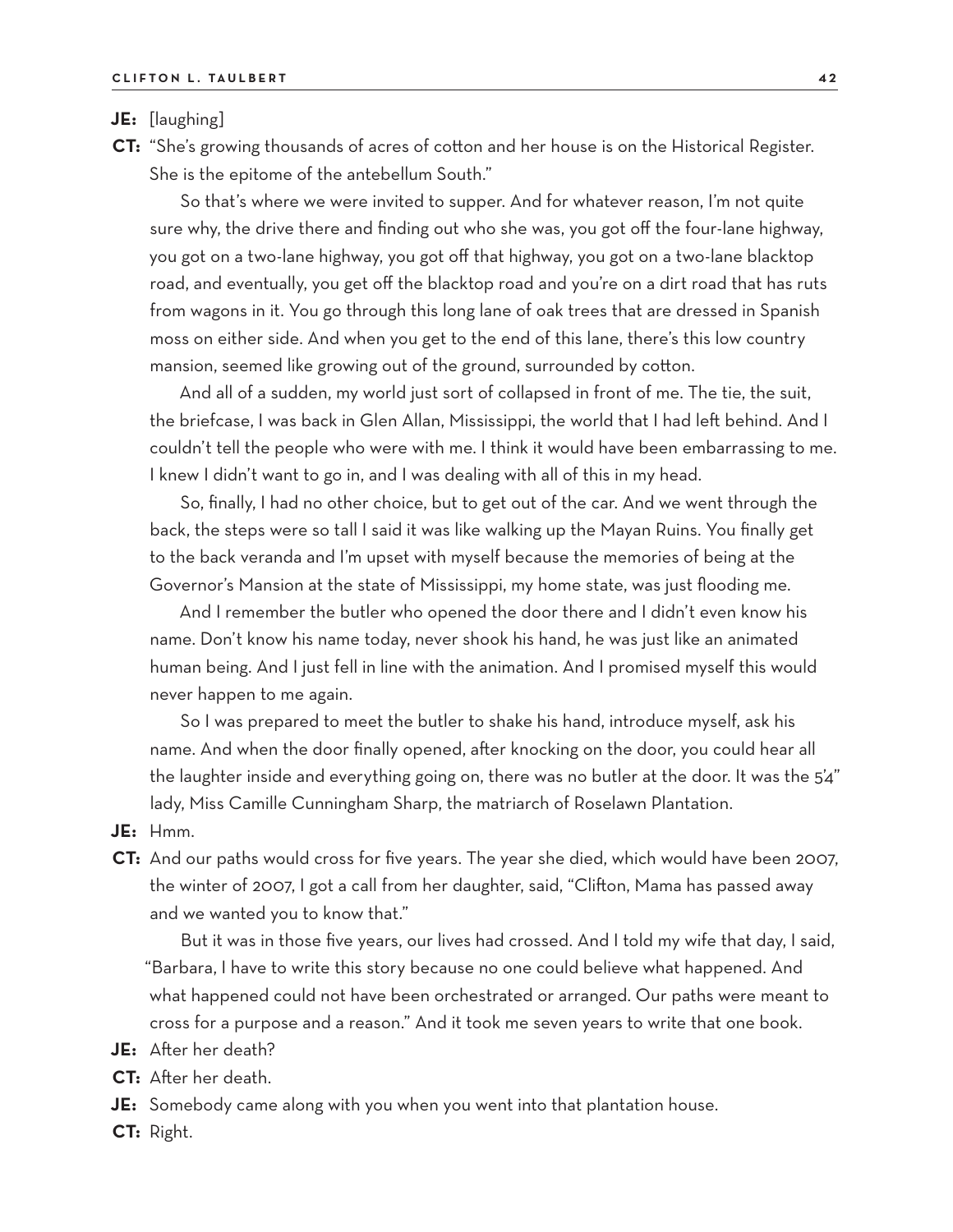- **JE:** And who was that?
- **CT:** Mike and Kathy Padgett, Dr. Kathy Padgett was the evaluator for the University of South Carolina. When a program is done by another university, you have another outside evaluator to make sure everything is going according to the contracts. And she was the outside evaluator.
- **JE:** All right, but there was someone else.
- **CT:** Oh, yeah, huh, you did read the book, didn't you?
- **JE:** Yes I did.
- **CT:** When I was in that car driving down that dirt road, all of a sudden, the car became crowded. There was no longer three people in the car, there was four. Little Cliff, from Glen Allan, Mississippi, as real as day. I felt as if he was sitting beside me, holding conversations all along the way.
- **JE:** And you were talking to Little Cliff.
- **CT:** I was talking back. We weren't arguing but just talking. It was as if he was looking out for me and telling me what to be aware of and what to be conscious of.
- **JE:** As I recall in the book, there was a particular picture you saw in the hallway, I believe?

**CT:** Yeah.

- **JE:** And that was a riveting experience for you.
- **CT:** Very much so.
- **JE:** Tell us about that.
- **CT:** This is probably around the third year of my paths crossing with that of Miss Camille. Most of us stayed in bed and breakfasts, everyone that favorite bed and breakfast, they would put us up in. But that third year, she said, "I want Clifton to stay here at the mansion." Which was very difficult for me, I didn't want to do it. Nineteen fifty-five came alive. I had not thought about Emmet Till, ever, I guess.

I'm out in the woods, surrounded by cotton in this low country mansion. Miss Camille is an older lady, closer to ninety but she's white. The teachers that were staying there were all white. She had a dog named Summer, which was female and white. There was no way I wanted to stay there so I tried to get out of it.

But there were a couple of guys there from Assumption College, they loved those out there. I said, "Why don't you guys stay?"

They couldn't stay. Her daughter said, "No, Mother has decided that you will stay here."

But that was how I was feeling about it. And when everyone left, I felt alone. But Miss Camille was very gracious. We had eaten tons of food. And in the South, they think that food can cure anything. So late at night, "Mr. Taulbert, would you like some more food?" [laughing]

"No," I was just at odds, apprehensive. We were walking. She said, "Well, let me take you to your quarters." That's what she called where I was staying. 'Cause the other two teachers who were there had already gone to their rooms.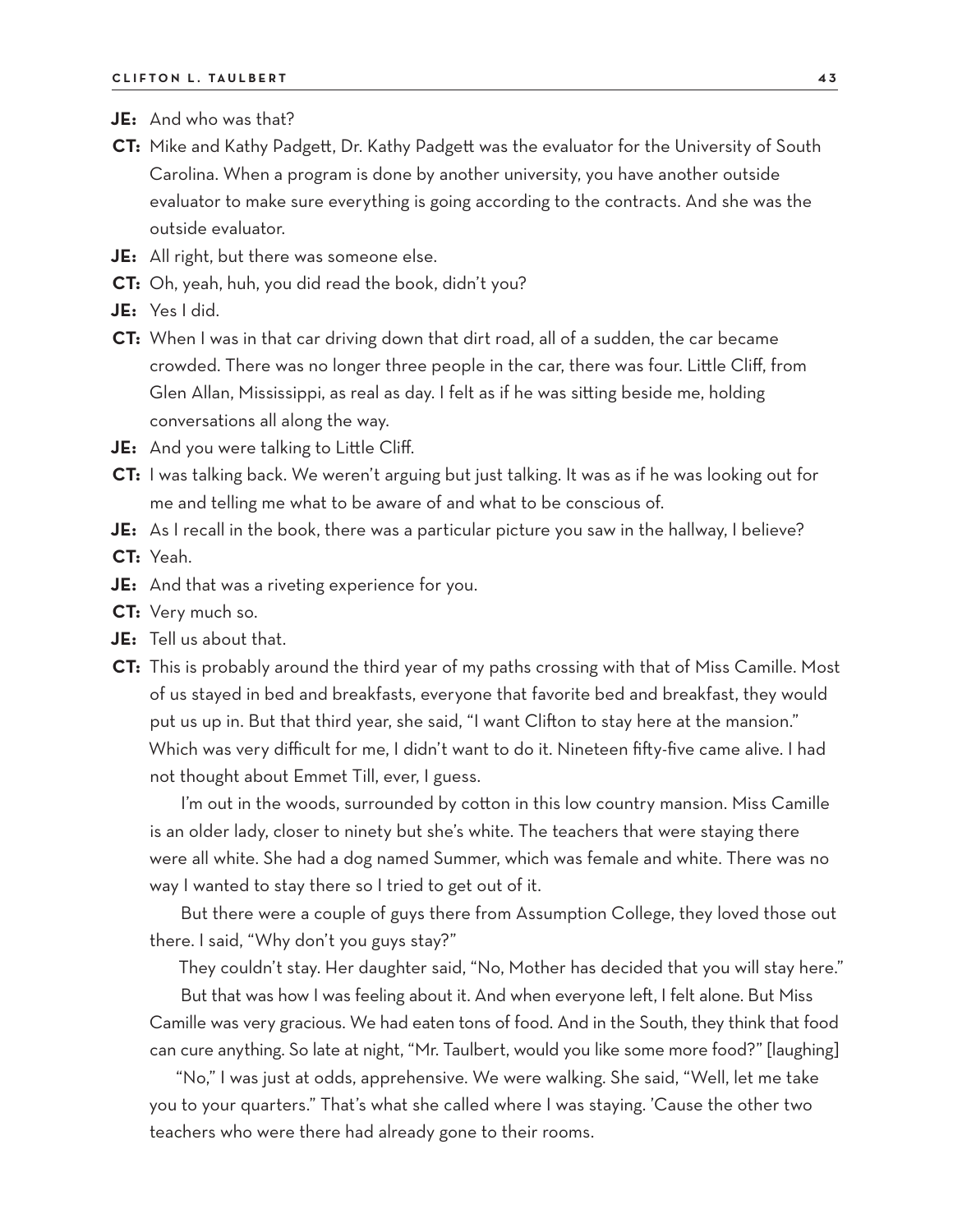She walked me through the house. It was a slow walk that probably took twenty years in my mind to walk through that house. And we got to a, she called it a galley, and it had beautiful furniture there. I said, "Everything that was not burned during Sherman's March was at that house."

**JE:** Hmm.

**CT:** And there was a picture, and I can't intelligently explain this, because it was a small picture, and all the other pictures were big ornately framed pictures that she had shown me about relatives and things like that. And named everybody, gave me a story behind everybody. This small picture was right over a small desk and there was a glowing yellow light over it. I felt drawn to the picture, is the best way I can say it.

I went and looked at it and nothing extraordinary. There was a white couple of ladies and a guy in a wagon and it's in a cotton field. That's all I saw. But the picture had a force with it, something was going on inside my head and I couldn't leave the picture. I stayed there and looked at it again, the same thing, that's all I saw. And, finally, I got down on my knees and literally peered into the picture as deeply as I could because I couldn't leave that one picture.

And at the back of the picture of the fields what I had assumed early on to have been trees stuck by lightening that had burned or whatever, when I got on my knees and looked into the picture I saw that they were black people. They were in a position of picking cotton but caught by the camera so that it was like an odd shapes. Because they were moving down to get cotton out of the boll, they were not known to have even been in it. I don't think anybody thought anything about it.

And as I looked at the picture, I began to cry. Because I thought of *The Invisible Man,* the book by the Oklahoman Ralph Ellison, very well-known for having written *The Invisible Man*. And I said to myself, "I missed these people. They were here all the time and I didn't see them." I said, "They were overlooked, they were there all the time and totally overlooked." And I felt so badly and was asking myself the question, Who had overlooked these people? How had they been overlooked? And how had I made that mistake of doing likewise?

- **JE:** At first you didn't see it, until you—
- **CT:** Yeah, but I stood there, you don't know how long I stood there looking at that picture.
- **JE:** Until finally you looked.
- **CT:** Until finally when I got down on my knees and—
- **JE:** And you overlooked them.
- **CT:** . . . looked, I saw them.
- **JE:** Yeah.
- **CT:** They were there. But the picture was not about them, the picture was about life in the South and the people who were up front, not about the people who were at the back.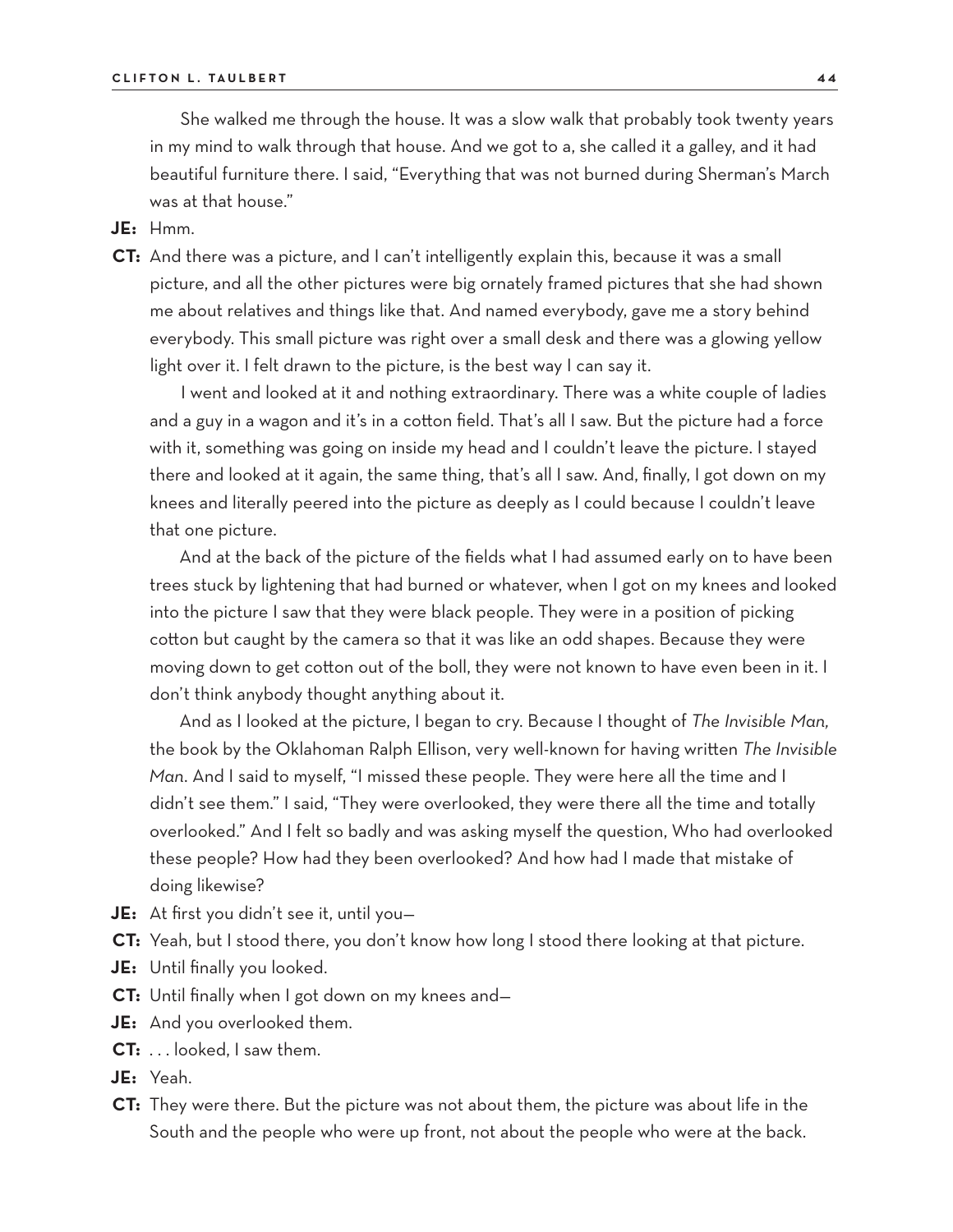**JE:** Yeah. Well, we could go on, and rather than do that, we'll tell people to read the book *The Invitation*. And you do write one chapter, chapter nine, "Invisible People."

**CT:** Right.

- **JE:** And that's what you're talking about.
- **CT:** That's what I'm talking about.
- **JE:** Which you just talked about now.

# **Chapter 17 – 8:35 Our Bridge to Cross**

- **John Erling:** And then maybe this is a way to bring closing here to this, "Our bridge to cross." What does that mean?
- **Clifton Taulbert:** There's still something to do regarding race in America and maybe race in the world. There's still a bridge to cross. Miss Camille and I crossed a bridge. We honestly crossed a bridge. And left me with the idea that the impossible is possible, that we can live together, we can share our lives together. She treated me like I was her son.
- **JE:** Then when she sensed the end was near, she didn't want to die in the plantation house.
- **CT:** She didn't. She wanted to die in a house that she had designed. But it was more than the design of the house that was important. There was black person, a lady that I've never met, they had been friends all of their lives. But in the older years, she said, "We will spend our last years together." She didn't tell me she was black until the end of it. Went through the house, saw the rooms, everything, beautiful place. I mean, walked right out of *Architectural Digest*. Just beautiful. And she said, "She will have everything that I have. Everything will be equal in this house."

I will never forget that.

- **JE:** Hmm. Did you go to her funeral?
- **CT:** I did not, I couldn't go to her funeral. I wanted to go badly and I either was out of town or out of the country. But when the book came out it made its debut in Natchez.
- **JE:** Okay.
- **CT:** All of her family came. And we've stayed in touch throughout all the time.
- **JE:** Think a motion picture can be made out of this?
- **CT:** Either a motion picture or a Broadway play, I think it will lend it because there's only two major characters, really, that's she and I.
- **JE:** All started on an invitation.
- **CT:** Yeah, just a simple invitation to supper became an invitation to the possibilities of our future.
- **JE:** If I asked you who had the greatest impact on your life, it probably wouldn't be just one person.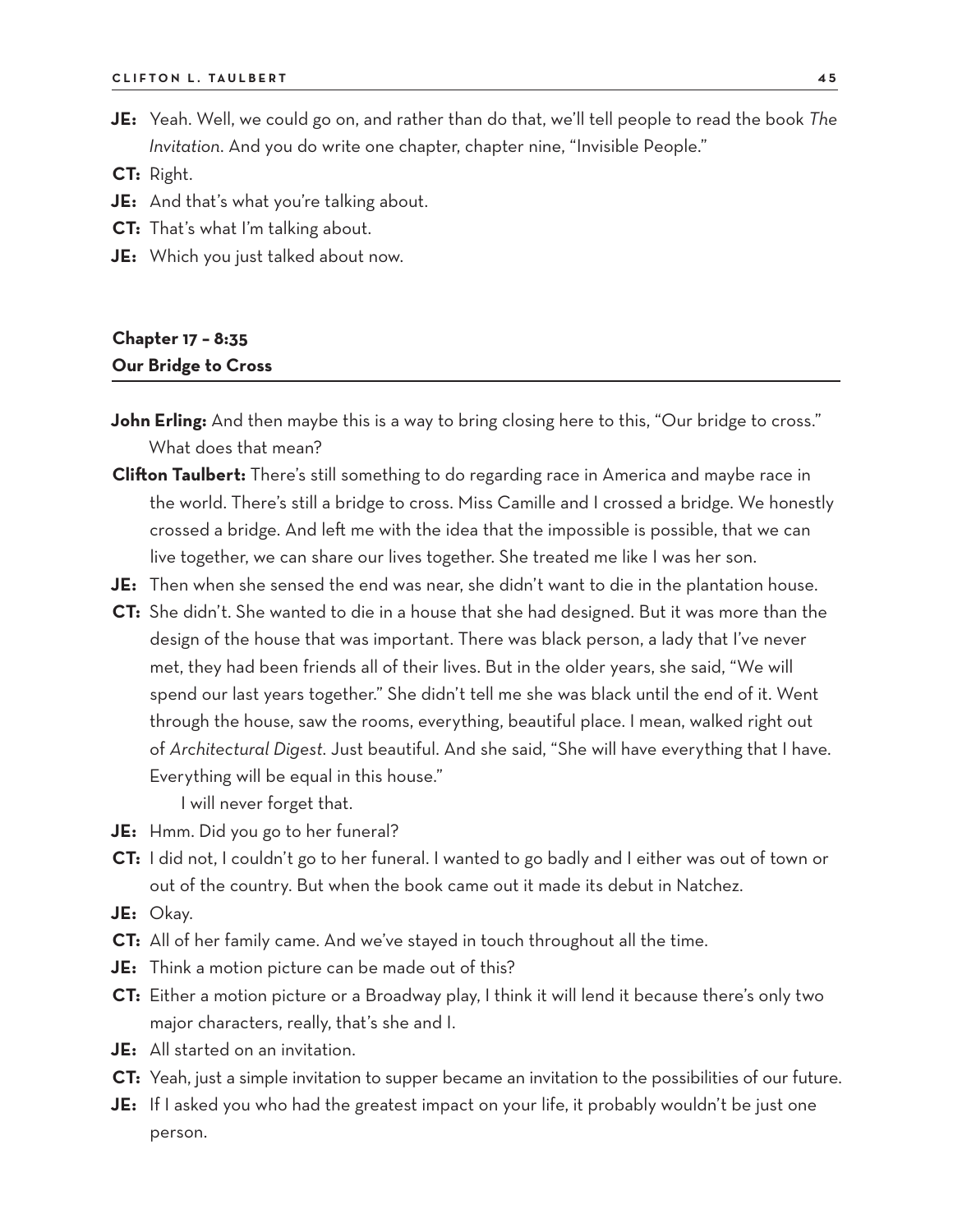**CT:** No.

- **JE:** You'd have to name several others that you've already named.
- **CT:** I would have to name some others.
- **JE:** Just name them.
- **CT:** My great grandfather, Joe Young. My great grandmother, Mama Pearl. My great aunt, Mama Punk. My uncle Clee, who owned the icehouse. And my mother, Mary.
- **JE:** And your career as a writer, here we are in 2018, you've written thirteen books. Do you have other ideas for books later on or have they not come to you yet?
- **CT:** They have not come to me yet. Something tells me that there's something else I need to write, I just don't know what it is. Nothing has happened to ignite that writing passion. Because when it was time to write *The Invitation*, I rewrote that book three times. I was not satisfied.
- **JE:** That's something to write it three times.
- **CT:** Three times. Because I didn't want it to be a treatise on race. I want it to be exactly as it happened. Two people's paths crossing for five years. We never discussed race.
- **JE:** Completely opposite of each other.
- **CT:** Completely opposite of each other.
- **JE:** She had hired your kinfolk.
- **CT:** Hired?
- **JE:** In spirit, not actually, but she hired cotton pickers.
- **CT:** Yeah. But her great grandparents owned slaves. We were on the same plantation. The only reason the house hadn't burned down is because during the Civil War the North used it as one of their headquarters. That's where General Fremont had his regiment based there, at Roselawn Plantation.
- **JE:** Um-hmm (affirmative).
- **CT:** It was a slave plantation.
- **JE:** Now we didn't attach slavery to your story. Is there slavery that you know about?
- **CT:** In my family?
- **JE:** Yeah.
- **CT:** Yes. My great, great, great grandparents, Saul Peters and Adelia Peters, they were both born slaves in Marengo County, Alabama, 1849, was my great, great grandpa, Saul. And his wife was born in 1855. Both born into slavery.
- **JE:** Do you embrace that? Some, I've read, they kind of shun, "Well, I come from a slave background," and so forth. Look how successful you are, it would be real easy for you to say, "Yes, I come from slavery. I come from cotton picking."
- **CT:** Yeah. I've never had a problem living with the truth of my life. And I've never had a problem living with the fact that the road of my life is still being traveled.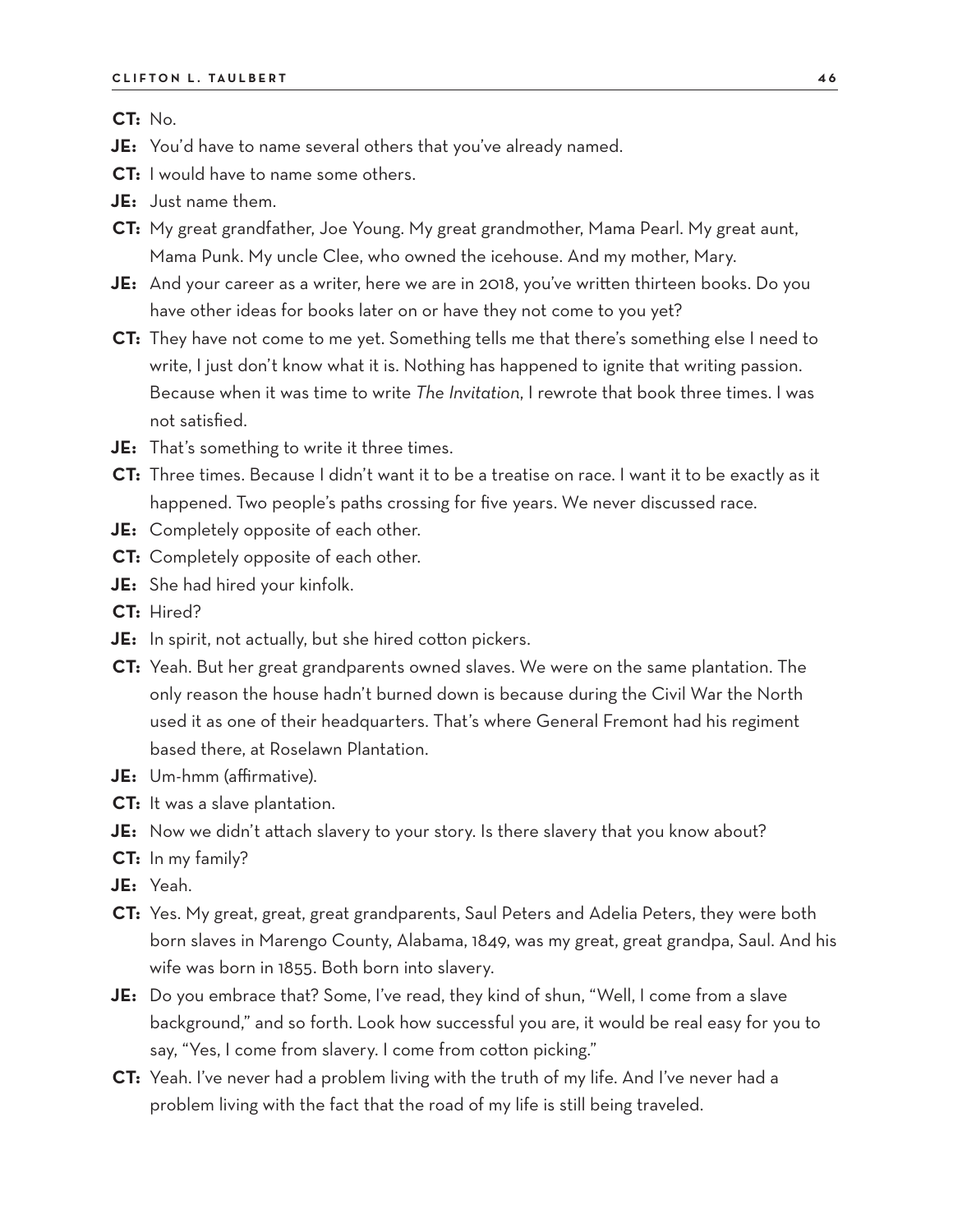**JE:** Yeah, this journey you're on, somebody upstairs did a lot of directing.

**CT:** Oh, no doubt.

- **JE:** And—
- **CT:** You know, you look up there, I'm at the FBI Headquarters, speaking at the Bohemian Club in San Francisco. Sandra Day O'Connor up there for that meeting. The staff I'm working with in Boise, Idaho. This is my wife. I'm giving a speech for Frank Keating at the Governor's Mansion, and it was right before the people came in, I took a picture of Barbara there.

That guy that I worked for, a white guy that was very close friends, that's one of the officials ballets from South Africa, when Nelson Mandela became president, he said, "Clifton, you should have this, not me."

- **JE:** Nelson Mandela? I have it in my notes here, he requested a copy of your book.
- **CT:** The first book *Once Upon a Time When We Were Colored* was requested by Nelson Mandela through the ambassador to South Africa, who called David Boren's office to see if he could get a copy of that book. They called me. In fact, it was Ken Levitt, the same Ken Levitt that's here today. He was a young lawyer in Washington, DC.

Ken called me and I autographed about seven books, trying to get my name right, and I finally sent one in. Never heard back from them. They got it but they never said anything about it. And about five years later, through the International Visitor's Program out of DC, Oklahoma and Tulsa in particular, was chosen to host a number of attorneys from Africa and other countries in the world. There were several from Pretoria. We hosted the several from Pretoria at our home.

And when she walked in, she didn't even speak. She said, "Mr. Taulbert, we know of your work in Pretoria. The president keeps the little book on his desk."

- **JE:** Wow. Blessed, can you use the word "blessed" in your life?
- **CT:** I can, without any question, because I look at how my life started and how it could have ended. I can only say that the hand of faith, f-a-i-t-h, faith, was dealing the cards.
- **JE:** Right. So we know what racism was like way back in your days and when you're five and six years old. Here we are in 2018, we'll always have racism on earth.
- **CT:** Yeah.
- **JE:** It'll always be there, it'll always be that tension between Palestinians and Jews, between blacks and whites. Is it better today or is it more refined? Do you still feel it today in that community?
- **CT:** I would say I still feel it but I feel it from a different perspective. I feel it from knowing that someone has issues that they haven't gotten over. I try not to let it dictate my actions and my response to humanity.

And like we started in our conversation, Harry and Meghan. When I looked at the official picture of the royal family, the wedding, with Doria Ragland, Meghan's mother,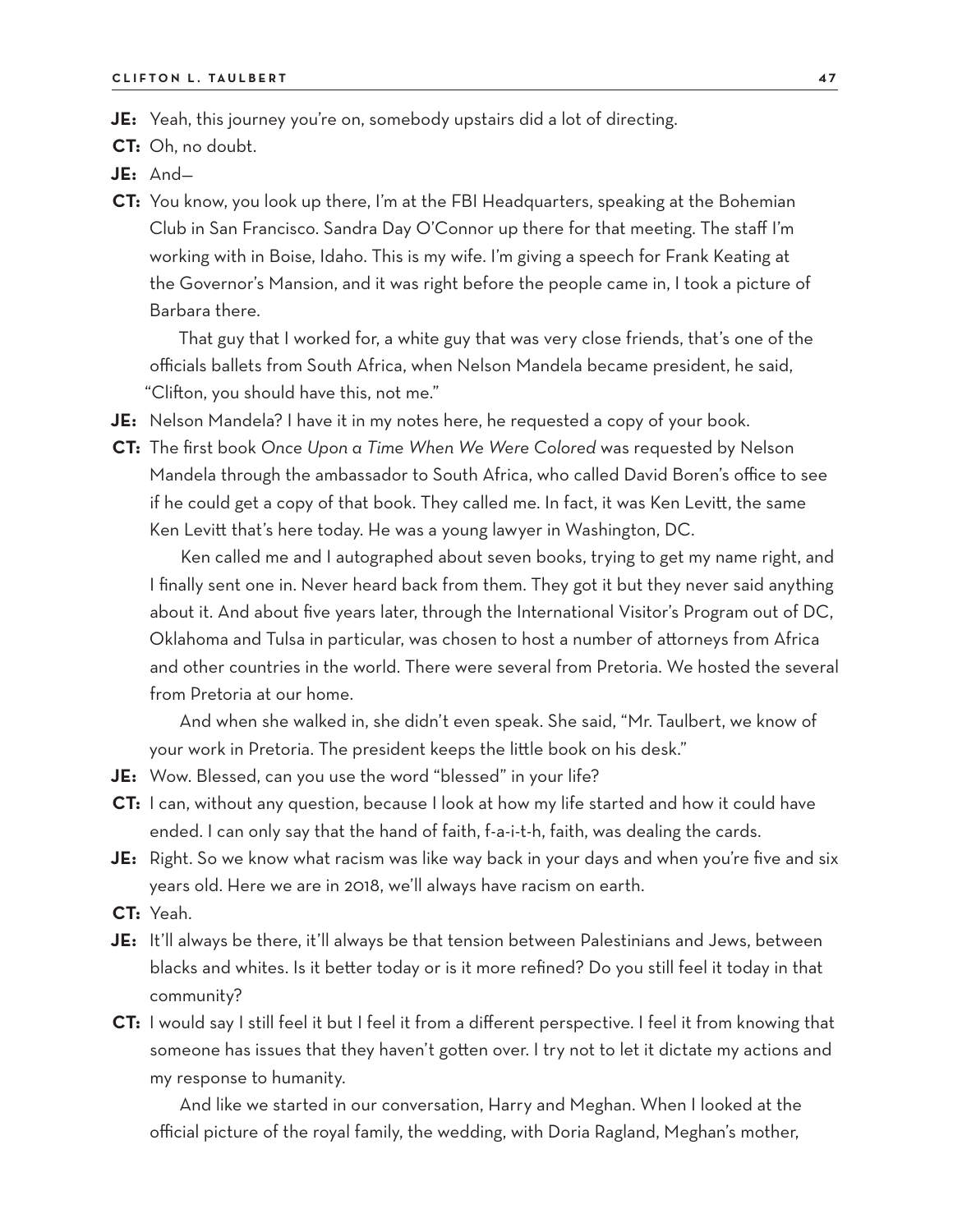obviously African American, standing in the midst with the King and Queen of England, the princes, the duchesses, and their children, the royal family, that had sent a very stirring message to the world of what is possible.

And you are right, we will always have those who are not like that picture. But we will always have those who said, "I waited for this picture all my life."

- **JE:** But there were many who were waiting for the first black to be president of the United States.
- **CT:** Right.
- **JE:** And that happened too.
- **CT:** Right.
- **JE:** That had to make you—
- **CT:** You know what I was doing the night President Obama became president?
- **JE:** What?
- **CT:** I wasn't at Tulsa, I was helping to train the FBI. There was two being trained at the same time; the FBI was being trained outside of Chicago, and the FBI in Arizona. Who was going to be the detail group that would take care of the president?
- **JE:** And you were training them?
- **CT:** At part of it. There's a whole training session of the work that I do. And these were the people who would eventually be his protectors in Chicago.
- **JE:** Really?
- **CT:** Yeah. And I went back to my room that night, and Barbara and I was on the phone talking back and forth, watching. And when they said, when he had won, I mean, it's just like more water came out of my body than out of a fountain.
- **JE:** [laughing] Right.
- **CT:** I cried in complete joy for disbelief. Because I never, ever, ever thought I would see that in our country.

### **Chapter 18 – 1:33 Advice to the Young**

- **John Erling:** Young people will listen to this. Fifty, sixty, a hundred years from now because of our technology. Advice to young people that are coming out of school, out of college? It could be advice as a whole or to blacks, give us some advice.
- **Clifton Taulbert:** For the future that I haven't seen, but the future that will surely come, I've tried to live my life based on unselfishness. And that's a timeless universal quality, if we choose to grab it. If unselfishness becomes part of your life, it gives you an incredible